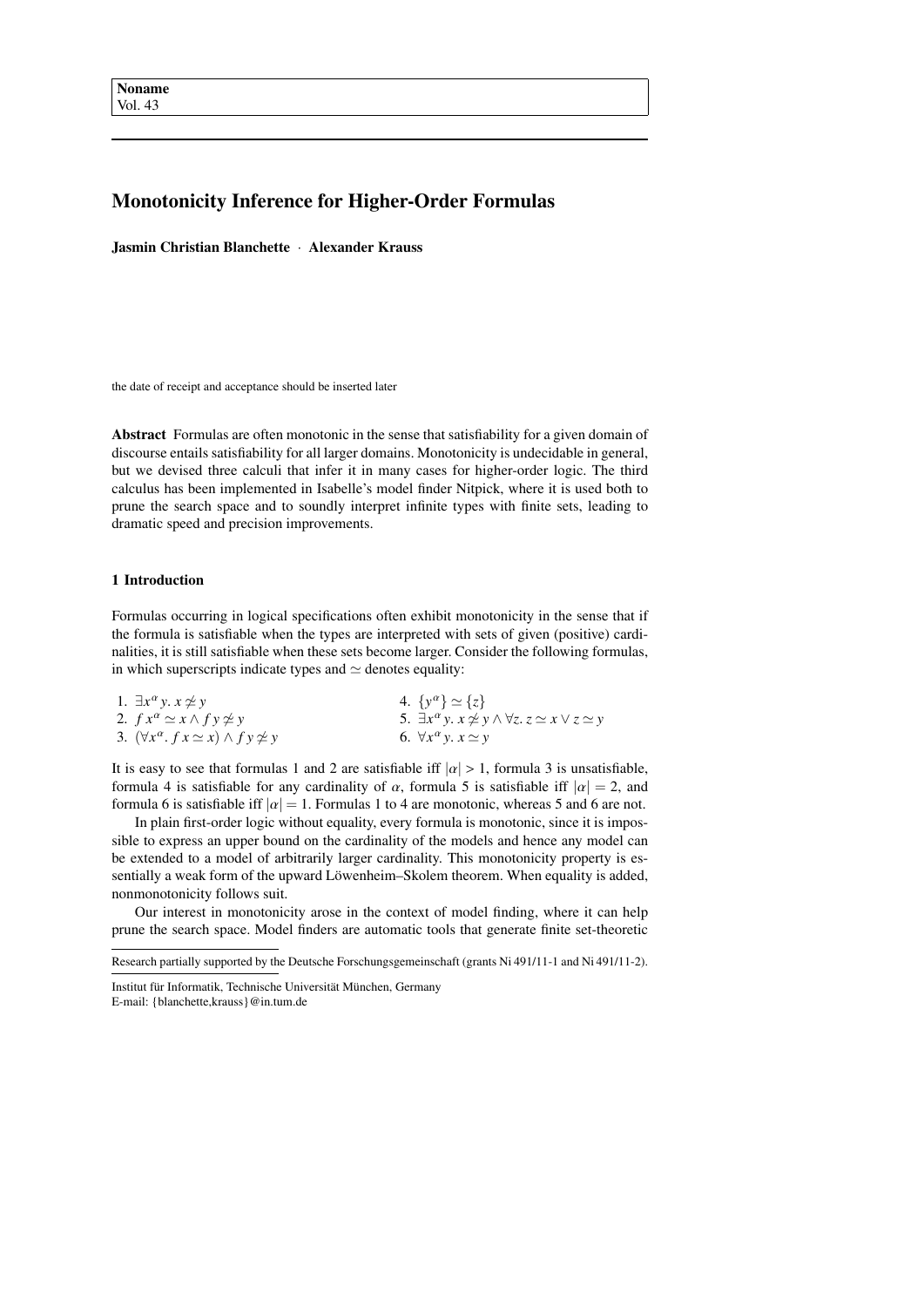models of formulas. They are useful for exploring specifications and producing counterexamples. Notable model finders include Paradox [7], MACE [13], and SEM [25] for firstorder logic, Alloy [11] and Kodkod [22] for first-order relational logic, and Nitpick [4] and Refute [24] for higher-order logic. Model finders for many-sorted or typed logics typically work by systematically enumerating the domain cardinalities for the atomic types (type variables and other uninterpreted types) occurring in the formula. To exhaust all models up to a given cardinality bound *k* for a formula involving *n* atomic types, a model finder iterates through  $k^n$  combinations of cardinalities and must consider all models for each of these combinations. In general, this exponential behavior is necessary for completeness, since the formula may dictate a model with specific cardinalities. However, if the formula is monotonic, it is sufficient to consider only the models in which all types have cardinality *k*.

Another related use of monotonicity is to find finite substructures of infinite models. A formal specification of a programming language might represent variables by strings, natural numbers, or values of some other infinite type. Typically, the exact nature of these types is irrelevant; they are merely seen as inexhaustible name stores and used monotonically. If we weaken the specification to allow finite models, we can apply model finders with the guarantee that any finite models found are substructures of infinite models.

Monotonicity occurs surprisingly often in practice. Consider the specification of a hotel key card system with recordable locks [10, pp. 299–306; 17]. Such a specification involves rooms, guests, and keys, modeled as distinct atomic types. A desirable property of the system is that only the occupant of a room may unlock it. Unsurprisingly, a counterexample requiring one room, two guests, and four keys will still be a counterexample if more rooms, guests, or keys are available. Indeed, it should remain a counterexample if infinitely many keys are available, as would be the case if keys are modeled by integers or strings.

In this article, we present three calculi for detecting monotonicity of higher-order logic (HOL) formulas. The first calculus (Section 4) simply tracks the use of equality and quantifiers. Although useful on its own, it mainly serves as a stepping stone for a second, refined calculus (Section 5), which employs a type system to detect the ubiquitous "sets as predicates" idiom. The third calculus (Section 6) develops this idea further.

Since HOL is typed, we are interested in monotonicity with respect to a given type variable or some other uninterpreted type  $\alpha$ . Moreover, our calculi must cope with occurrences of  $\alpha$  in nested function types such as  $(\alpha \rightarrow \beta) \rightarrow \beta$  and in datatypes such as  $\alpha$  *list*. We are not aware of any previous work on inferring or proving monotonicity for HOL. While many of the difficulties we face are specific to HOL, the calculi can be adapted to any logic that provides unbounded quantification, such as many-sorted first-order logic with equality.

The calculi are constructive: Whenever they infer monotonicity, they also yield a recipe for transforming smaller models into larger (possibly infinite) models. They are also readily extended to handle constant definitions (Section 7.1) and inductive datatypes (Section 7.2), which pervade HOL formalizations. Our evaluation (Section 7.3) is done in the context of Nitpick, a counterexample generator for Isabelle/HOL [18]. On a corpus of 1183 monotonic formulas from six theories, the strongest calculus infers monotonicity for 85% of them.

# 2 Higher-Order Logic

Our presentation of HOL is very similar to that of Andrews [1], but instead of a single type  $\iota$  of individuals, we use type variables  $\alpha$ ,  $\beta$ ,  $\gamma$  to denote uninterpreted types.

Definition 2.1 (Syntax) The *types* and *terms* of HOL are that of the simply-typed λ-calculus, augmented with constants and a special type o of Booleans: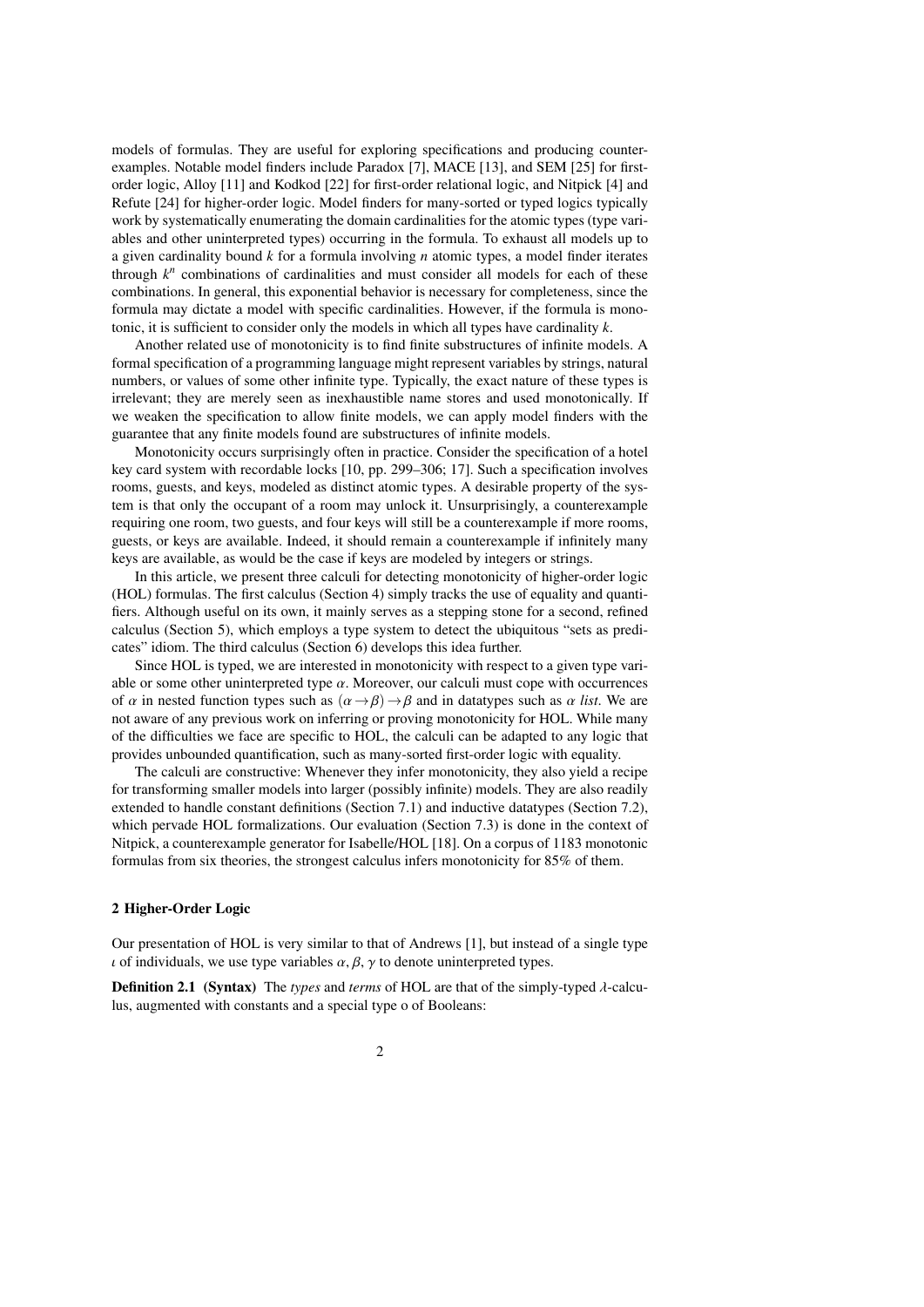| Types:         |                                             | Terms:             |                                                 |
|----------------|---------------------------------------------|--------------------|-------------------------------------------------|
| $\sigma ::= 0$ | (Boolean type)                              | $t ::= x^{\sigma}$ | (variable)                                      |
| $\alpha$       | (type variable)                             | $ c^{\sigma}$      | (constant)                                      |
|                | $\sigma \rightarrow \sigma$ (function type) | $\vert t \, t$     | (application)                                   |
|                |                                             |                    | $\int \lambda x^{\sigma} \cdot t$ (abstraction) |
|                |                                             |                    |                                                 |

The function arrow associates to the right, reflecting the left-associativity of application. We assume throughout that terms are well-typed using the standard typing rules and write *x* and *c* rather than  $x^{\sigma}$  and  $c^{\sigma}$  when  $\sigma$  is irrelevant or clear from the context; inversely, we write  $t^{\sigma}$  to indicate that an arbitrary term *t* has type  $\sigma$ . A formula is a term of type o. Constants express the logical primitives, whose interpretation is fixed a priori. We only take equality express the logical primitives, whose interpretation is fixed a priori. We only take equality  $(\simeq^{\sigma \to \sigma \to 0}$  for any  $\sigma$ ) and implication  $(\to^{\circ \to 0} \to 0)$  as primitive constants.<br>Linlike in Gordon's version of HOL [8] on which several popular r

Unlike in Gordon's version of HOL [8], on which several popular proof assistants are based [9, 18, 20], we treat polymorphism in the metalanguage: Polymorphic constants such as equality are expressed as collections of constants, one for each type.

**Definition 2.2** (Scope) A *scope S* is a function from type variables to nonempty sets (domains). We write  $S \leq_{\alpha} S'$  to mean that  $S(\alpha) \subseteq S'(\alpha)$  and  $S(\beta) = S'(\beta)$  for all  $\beta \neq \alpha$ .

Types and terms are interpreted in the standard set-theoretic way, relative to a scope that fixes the interpretation of type variables. The set  $S(\alpha)$  can be finite or infinite, although for model finding we usually have finite domains in mind. In contexts where *S* is clear, the cardinality of  $S(\alpha)$  is written |a| and the elements of  $S(\alpha)$  are denoted by 0, 1, 2, etc. Scopes are also called "type environments"; our terminology here is consistent with Jackson [11].

**Definition 2.3** (Interpretation of Types) The *interpretation*  $\llbracket \sigma \rrbracket_S$  of a type  $\sigma$  in a scope *S* is defined recursively by the equations

$$
[\![\sigma]\!]_S = \{\bot, \top\} \qquad [\![\alpha]\!]_S = S(\alpha) \qquad [\![\sigma \to \tau]\!]_S = [\![\sigma]\!]_S \to [\![\tau]\!]_S
$$

where  $A \rightarrow B$  denotes the set of (total) functions from *A* to *B*.

Definition 2.4 (Model) A *constant model* is a scope-indexed family of functions *M<sup>S</sup>* that map each constant  $c^{\sigma}$  to a value  $M_S(c) \in [\![\sigma]\!]_S$ . A *variable assignment V* for a scope *S* is a triple a function that maps each variable  $x^{\sigma}$  to a value  $V(x) \in [\![\sigma]\!]_S$ . A *model* for *S* is a triple  $M - (S \cup M)$  where *V* is a variable assignment for *S* and *M* is a constant model  $M = (S, V, M)$ , where *V* is a variable assignment for *S* and *M* is a constant model.

**Definition 2.5** (Interpretation of Terms) Let  $M = (S, V, M)$  be a model. The *interpretation*  $\llbracket t \rrbracket_M$  of a term *t* in *M* is defined recursively by the equations

| $[[x]]_{(S,V,M)} = V(x)$   | $[[t u]]_{(S, V, M)} = [[t]]_{(S, V, M)} ([u]]_{(S, V, M)})$                                                                                              |
|----------------------------|-----------------------------------------------------------------------------------------------------------------------------------------------------------|
| $[[c]]_{(S,V,M)} = M_S(c)$ | $\llbracket \lambda x^{\sigma}. t \rrbracket_{(S, V, M)} = a \in \llbracket \sigma \rrbracket_S \mapsto \llbracket t \rrbracket_{(S, V[x \mapsto a], M)}$ |

If *t* is a formula and  $[[t]]_{\mathcal{M}} = T$ , we say that *M* is a *model* of *t*, written  $\mathcal{M} \models t$ . A formula is *satisfiable* for scope *S* if it has a model for *S*.

*Convention* In the sequel, we always use the standard constant model  $\hat{M}_S$ , which interprets  $\rightarrow$  and  $\simeq$  in the standard way, allowing us to omit the third component of  $(S, V, \hat{M})$ .

# Notation 2.6 (Logical Abbreviations)

| $True \equiv (\lambda x^{\circ} \cdot x) \simeq (\lambda x \cdot x)$     | $p \wedge q \equiv \neg (p \longrightarrow \neg q)$                                   |
|--------------------------------------------------------------------------|---------------------------------------------------------------------------------------|
| $False \equiv (\lambda x^{\circ} \cdot x) \simeq (\lambda x \cdot True)$ | $p \vee q \equiv \neg p \longrightarrow q$                                            |
| $\neg p \equiv p \longrightarrow False$                                  | $\forall x^{\sigma} \cdot p \equiv (\lambda x \cdot p) \simeq (\lambda x \cdot True)$ |
| $p \not\cong q \equiv \neg p \simeq q$                                   | $\exists x^{\sigma} \cdot p \equiv \neg \forall x \cdot \neg p.$                      |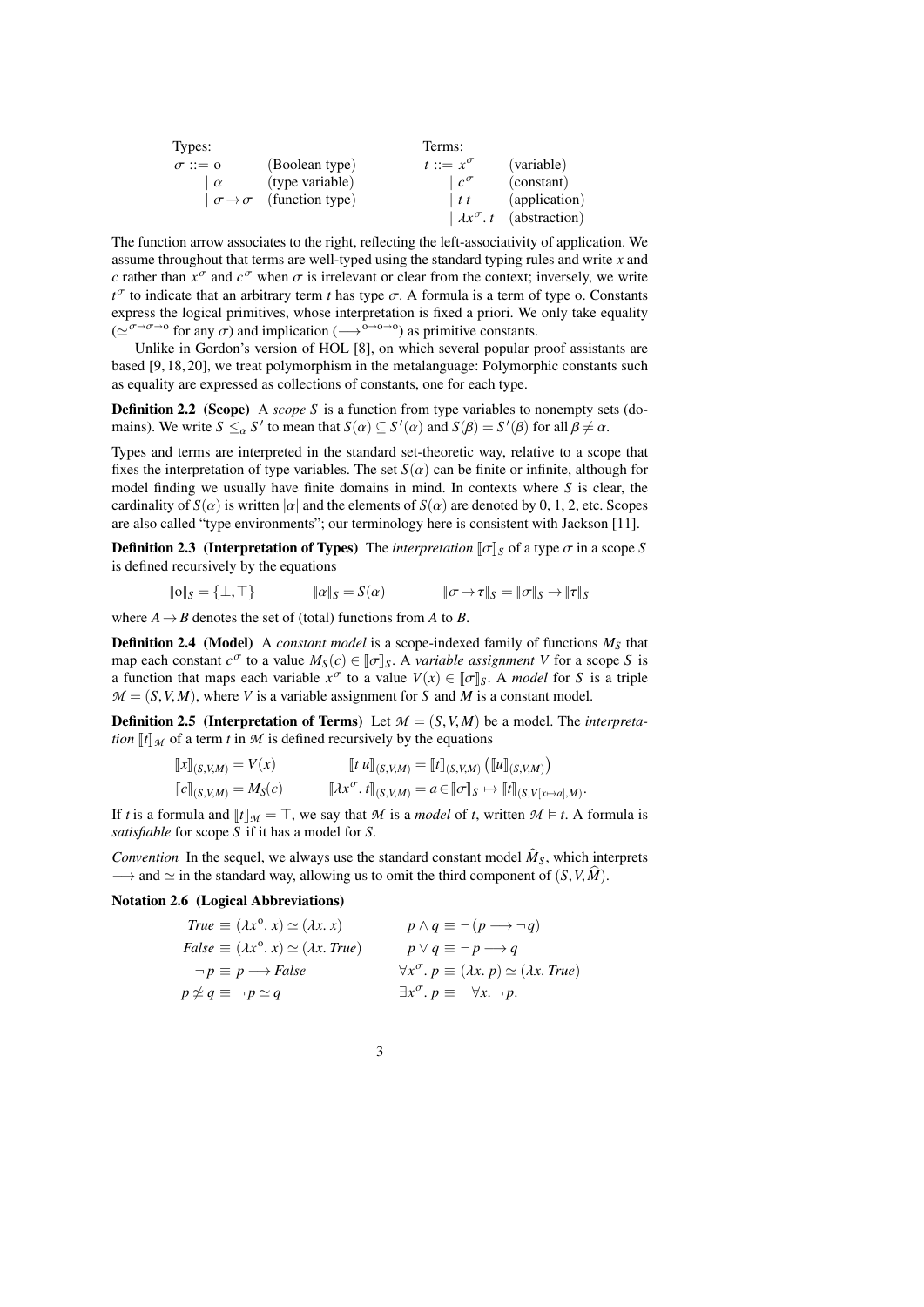# Notation 2.7 (Set Abbreviations)

$$
\emptyset \equiv \lambda x. \text{ False} \qquad s \cap t \equiv \lambda x. \ s \times \land t \ x \qquad x \in s \equiv s \ x
$$
\n
$$
\mathcal{U} \equiv \lambda x. \text{ True} \qquad s \cup t \equiv \lambda x. \ s \times \lor t \ x \qquad \text{insert } x \ s \equiv (\lambda y. \ y \simeq x) \cup s.
$$
\n
$$
s - t \equiv \lambda x. \ s \times \land \neg t \ x
$$

The remaining connectives and quantifiers are defined as abbreviations in terms of implication and equality. Abbreviations also cater for set-theoretic notations. Following tradition, we write  $\{x_1, \ldots, x_m\}$  instead of *insert*  $x_1$  (...(*insert*  $x_m$   $\emptyset$ )...).

#### 3 Monotonicity

**Definition 3.1** (Monotonicity) A formula *t* is *monotonic* with respect to a type variable  $\alpha$ if for all scopes *S*, *S'* such that  $S \leq_{\alpha} S'$ , if *t* is satisfiable for *S*, it is also satisfiable for *S'*. It is *antimonotonic* with respect to  $\alpha$  if its negation is monotonic with respect to  $\alpha$ .

*Example 3.2* If you have five Finnish friends and all five are blond, the existential statement "at least one of your Finnish friends is dark-haired" is monotonic—it will either stay false or become true as you expand your circle of Nordic friends. Inversely, the universal statement "all your Finnish friends are blond" is antimonotonic.

Since monotonicity is a semantic property, it is not surprising that it is undecidable, and the best we can do is approximate it.

# Theorem 3.3 (Undecidability) *Monotonicity with respect to* α *is undecidable.*

*Proof* (reduction) For any closed HOL formula *t*, let  $t^* \equiv t \vee \forall x^a y$ ,  $x \simeq y$ , where  $\alpha$  does not occur in *t*. Clearly  $t^*$  must be monotonic if *t* is valid, since the second disjunct becomes not occur in *t*. Clearly,  $t^*$  must be monotonic if *t* is valid, since the second disjunct becomes irrelevant in this case. If *t* is not valid, then  $t^*$  cannot be monotonic, since it is true for  $|\alpha| = 1$ <br>due to the second disjunct but false for some larger scopes. Thus, validity in HOL (which is due to the second disjunct but false for some larger scopes. Thus, validity in HOL (which is undecidable) can be reduced to monotonicity.  $\square$ 

*Convention* In the sequel, we denote by  $\tilde{\alpha}$  the type variable with respect to which we consider monotonicity when not specified otherwise.

### 4 First Calculus: Tracking Equality and Quantifiers

This section presents the simple calculus  $\mathfrak{M}_1$  for inferring monotonicity, which serves as a stepping stone toward the more general calculi  $\mathfrak{M}_2$  and  $\mathfrak{M}_3$  of Sections 5 and 6. Since the results are fairly intuitive and subsumed by those of the next sections, we omit the proofs.

# 4.1 Extension Relation and Constancy

We first introduce a concept that is similar to monotonicity but that applies not only to formulas but also to terms of any type—the notion of *constancy*. Informally, a term is constant if it denotes essentially the same value before and after we enlarge the scope. What it means to denote "essentially the same value" can be formalized using an extension relation  $\sqsubseteq$ , which relates elements of the smaller scope to elements of the larger scope.

For types such as o and  $\tilde{\alpha}$ , this is easy: Any element of the smaller scope is also present in the larger scope and can serve as an extension. For functions, the extended function must coincide with the original one where applicable; elements not present in the smaller scope may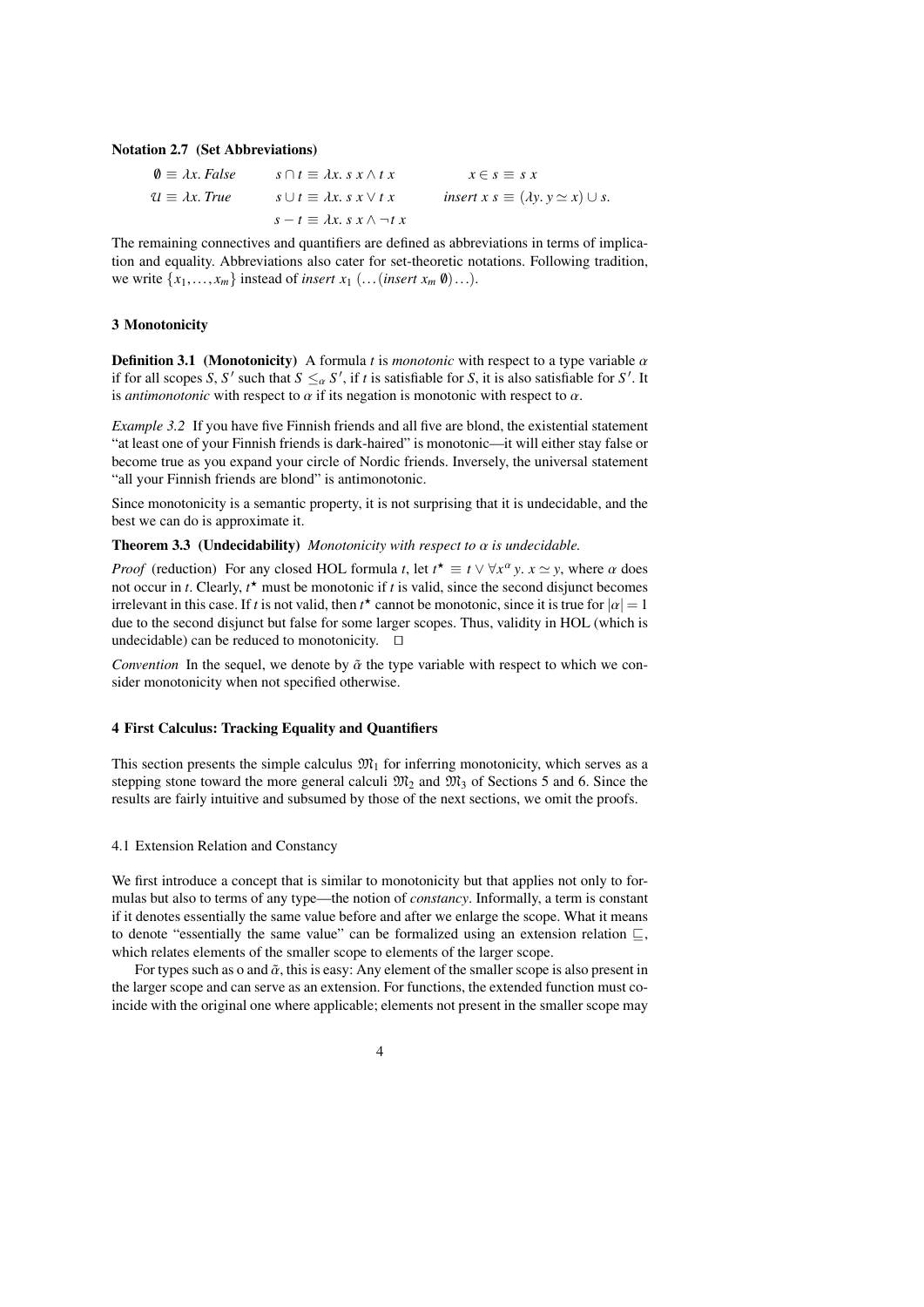be mapped to any value. For example, when going from  $|\tilde{\alpha}| = 1$  to  $|\tilde{\alpha}| = 2$ , the function  $f^{\tilde{a}\to 0} = [0 \to \top]$  can be extended to  $g = [0 \to \top, 1 \to \bot]$  or  $g' = [0 \to \top, 1 \to \top]$ . In other<br>words, we take the liberal view that both *g* and *g'* are "essentially the same value" as *f* and words, we take the liberal view that both  $g$  and  $g'$  are "essentially the same value" as  $f$ , and we write  $f \sqsubseteq^{\tilde{\alpha} \to 0} g$  and  $f \sqsubseteq^{\tilde{\alpha} \to 0} g'$ . We reconsider this decision in Section 5.

**Definition 4.1** (Extension) Let  $\sigma$  be a type, and let *S*, *S'* be scopes such that  $S \leq_{\tilde{\alpha}} S'$ . The extension relation  $\Box^{\sigma} \subset \Box \Box^{\sigma}$ ,  $\Box^{\sigma}$  of  $S$  and  $S'$  is defined by the following equivalences: *extension* relation  $\sqsubseteq^{\sigma} \subseteq [\![\sigma]\!]_S \times [\![\sigma]\!]_S$  for *S* and *S*<sup>*i*</sup> is defined by the following equivalences:

$$
a \sqsubseteq^{\sigma} b
$$
 iff  $a = b$  if  $\sigma$  is o or a type variable  
 $f \sqsubseteq^{\sigma \to \tau} g$  iff  $\forall ab. a \sqsubseteq^{\sigma} b \longrightarrow f(a) \sqsubseteq^{\tau} g(b)$ .

The expression  $a \sqsubset^{\sigma} b$  is read "*a* is extended by *b*" or "*b* extends *a*." The element *a* is *b*'s *restriction* to *S*, and *b* is *a*'s *extension* to *S'*. In addition, we will refer to elements  $b \in [\![\sigma]\!]_S$ <sup>*n*</sup> as being *old* if they admit a restriction to *S* and *new* if they do not admit any.



**Figure 4.1.**  $\sqsubseteq^{\sigma}$  for various types  $\sigma$ , with  $|S(\tilde{\alpha})| = 2$  and  $|S'(\tilde{\alpha})| = 3$ 

Figure 4.1 illustrates  $\Box^{\sigma}$  for various types. We represent a function from  $\sigma$  to  $\tau$  by a  $|\sigma|$ tuple such that the *n*th element for  $\sigma$  (according to the lexicographic order, with  $\perp$  <  $\top$  and  $\overline{n}$  <  $n+1$ ) is mapped to the *n*th tuple component. Observe that  $\overline{\sqsubset}^{\sigma}$  is always left-total (i.e., total:  $\forall a \exists b, a \sqsubseteq^{\sigma} b$  and left-unique (i.e., injective:  $\forall a \, a' \, b, a \sqsubseteq^{\sigma} b \land a' \sqsubseteq^{\sigma} b \longrightarrow a = a'$ ).<br>It is also right-total (i.e., surjective:  $\forall b \exists a, a \sqsubset^{\sigma} b$ ) if  $\tilde{a}$  does not occur positively in  $\sigma$  (e.g. It is also right-total (i.e., surjective:  $\forall b$ . $\exists a$ .  $a \sqsubseteq^{\sigma} b$ ) if  $\tilde{a}$  does not occur positively in  $\sigma$  (e.g.,  $\sigma = \tilde{\alpha} \rightarrow \infty$ ), and right-unique (i.e., functional:  $\forall a b b'$ .  $a \sqsubseteq^{\sigma} b \land a \sqsubseteq^{\sigma} b' \longrightarrow b = b'$ ) if  $\tilde{\alpha}$  does not occur negatively (e.g.,  $\sigma = \sigma \rightarrow \tilde{\alpha}$ ). These properties are crucial to the correctness of our calculus, which restricts where  $\tilde{\alpha}$  may occur. They are proved in Section 5.

**Definition 4.2** (Model Extension) Let  $\mathcal{M} = (S, V)$  and  $\mathcal{M}' = (S', V')$  be models. The model  $\mathcal{M}'$  extends  $\mathcal{M}$  written  $\mathcal{M} \sqsubset \mathcal{M}'$  if  $S \le S'$  and  $V(x) \sqsubset \mathcal{M}'(x)$  for all  $x^{\sigma}$ model *M'* extends *M*, written  $M \sqsubseteq M'$ , if  $S \leq_{\tilde{\alpha}} S'$  and  $V(x) \sqsubseteq^{\sigma} V'(x)$  for all  $x^{\sigma}$ .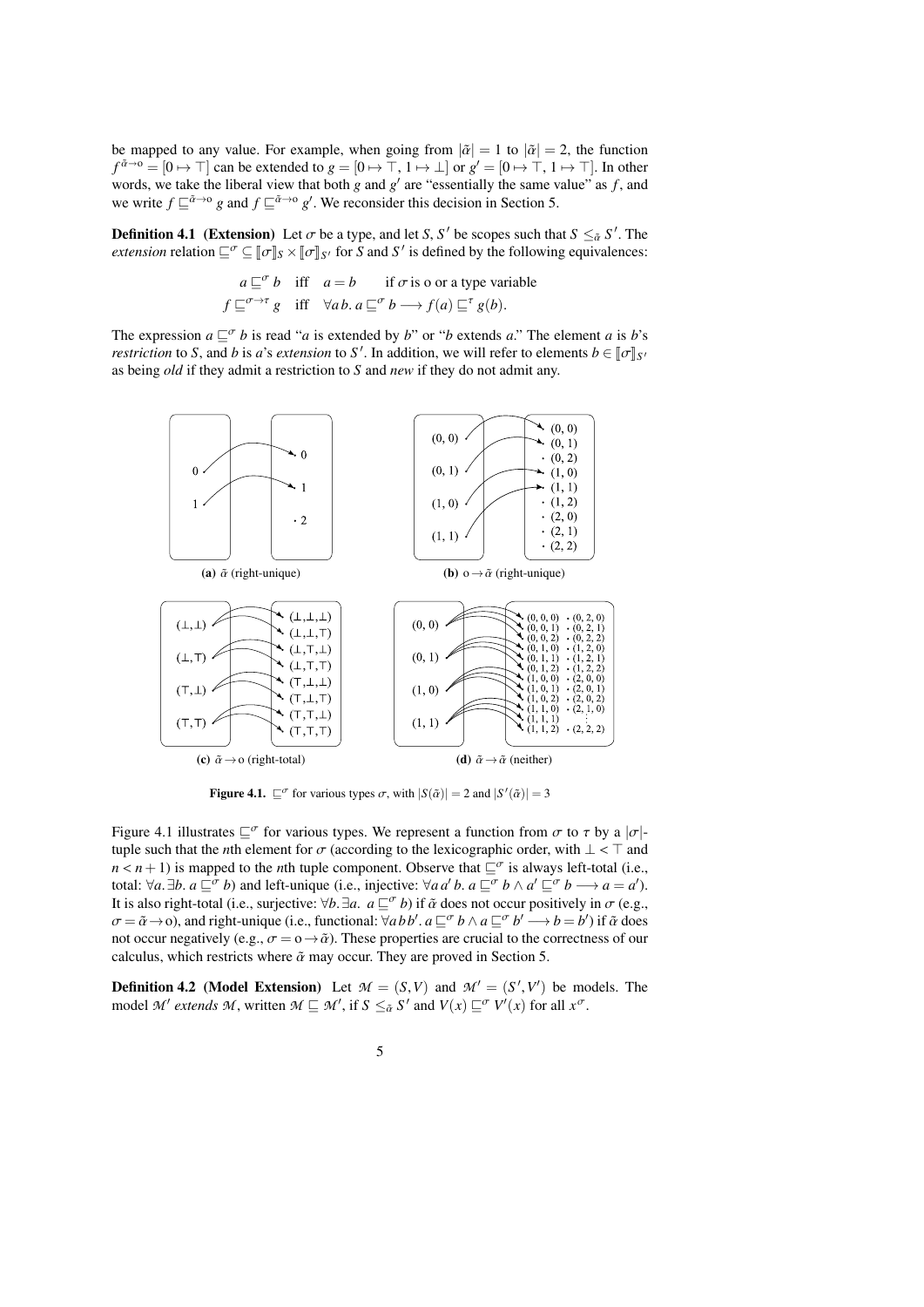The relation  $\subseteq$  on models gives us a recipe to transform a smaller model M into a larger model  $M'$ . Because  $\sqsubseteq^{\sigma}$  is left-total, the recipe always works.

**Definition 4.3** (Constancy) A term  $t^{\sigma}$  is *constant* if  $[[t]]_{\mathcal{M}} \sqsubseteq^{\sigma} [[t]]_{\mathcal{M}'}$  for all models  $\mathcal{M}, \mathcal{M}'$ such that  $M \sqsubseteq M'$ .

*Example 4.4*  $f^{\tilde{a} \to \tilde{\alpha}} x$  is constant. Proof: Let  $V(x) = a_1$  and  $V(f)(a_1) = a_2$ . For any  $M' =$  $(S', V')$  that extends  $\mathcal{M} = (S, V)$ , we have  $V(x) \sqsubseteq^{\tilde{\alpha}} V'(x)$  and  $V(f) \sqsubseteq^{\tilde{\alpha} \to \tilde{\alpha}} V'(f)$ . By definition of  $\sqsubset^{\sigma} V'(x) = a_1$  and  $V'(f)(a_1) = a_2$ . Thus  $\llbracket f \lor \rrbracket_{\alpha'} = \llbracket f \lor \rrbracket_{\alpha'} = a_2$ . tion of  $\subseteq^{\sigma}$ ,  $V'(x) = a_1$  and  $V'(f)(a_1) = a_2$ . Thus,  $[[f \, x]]_{\mathcal{M}} = [[f \, x]]_{\mathcal{M}'} = a_2$ .

*Example 4.5*  $f^{0\to \tilde{\alpha}} \simeq g$  is constant. Proof: For any  $\mathcal{M}' = (S', V')$  that extends  $\mathcal{M} = (S, V)$ , we have  $V(f) \sqsubset 0 \to \tilde{\alpha}$   $V'(f)$  and  $V(\alpha) \sqsubset 0 \to \tilde{\alpha}$   $V'(\alpha)$ . By definition of  $\sqsubset^{\sigma} V'(f) = V(f)$  and we have  $V(f) \sqsubseteq^{\Omega \to \tilde{\alpha}} V'(f)$  and  $V(g) \sqsubseteq^{\Omega \to \tilde{\alpha}} V'(g)$ . By definition of  $\sqsubseteq^{\sigma}$ ,  $V'(f) = V(f)$  and  $V'(g) = V(g)$ . Hence,  $\llbracket f \simeq g \rrbracket_{\mathcal{M}} = \llbracket f \simeq g \rrbracket_{\mathcal{M}}$ .

*Example 4.6*  $p^{\tilde{a} \to 0} \simeq q$  is not constant. Counterexample:  $|S(\tilde{a})| = 1$ ,  $V(p) = V(q) = (\top)$ ,  $|S'(\tilde{a})| = 2$ ,  $V'(p) = (\top + 1)$ ,  $V'(q) = (\top + 1)$ . Then  $\ln q \sim q \ln q$ ,  $q = \top$  but  $\ln q \sim q \ln q$ ,  $q = 1$ .  $|S'(\tilde{\alpha})| = 2$ ,  $V'(p) = (\top, \bot)$ ,  $V'(q) = (\top, \top)$ . Then  $[ p \simeq q]_{(S,V)} = \top$  but  $[ p \simeq q]_{(S',V')} = \bot$ .

More generally, we note that variables are always constant, and constancy is preserved by λ-abstraction and application. On the other hand, the equality symbol  $\cong^{\sigma \to \sigma \to 0}$  is constant<br>only if  $\tilde{\sigma}$  does not occur negatively in  $\sigma$ . Moreover, since  $\Gamma^0$  is the identity relation, constant only if  $\tilde{\alpha}$  does not occur negatively in  $\sigma$ . Moreover, since  $\sqsubseteq^{\circ}$  is the identity relation, constant formulas are both monotonic and antimonotonic formulas are both monotonic and antimonotonic.

*Remark* Relations between models of the  $\lambda$ -calculus that are preserved under abstraction and application are called *logical relations* [14] and are widely used in semantics and model theory. If we had no equality,  $\sqsubseteq$  would be a logical relation, and constancy of all terms would follow from the "Basic Lemma," which states that the interpretations of any term are related by ∼ if ∼ is a logical relation. This property is spoiled by equality since in general  $[\simeq]_M \not\sqsubseteq$  $[\![\simeq]\!]_{\mathcal{M}}$ . Our calculus effectively carves out a sublanguage for which  $\sqsubseteq$  is a logical relation.

# 4.2 Syntactic Criteria

We syntactically approximate constancy, monotonicity, and antimonotonicity with the predicates  $K(t)$ ,  $M^+(t)$ , and  $M^-(t)$ , respectively. The goal is to derive  $M^+(t)$  for the formula *t* we wish to prove monotonic. If  $M^+(t)$  and the model M satisfies *t*, we can apply our recipe  $\subseteq$  to obtain arbitrarily larger models  $M'$  that also satisfy  $t$ . The predicates depend on the auxiliary functions  $TV^+(\sigma)$  and  $TV^-(\sigma)$ , which collect the positive and negative type variables of  $\sigma$ .

Definition 4.7 (Positive and Negative Type Variables) The set of *positive type variables* TV<sup>+</sup>( $\sigma$ ) and the set of *negative type variables* TV<sup>-</sup>( $\sigma$ ) of a type  $\sigma$  are defined as follows:

$$
TV^{+}(\alpha) = \{\alpha\} \qquad TV^{s}(o) = \emptyset \qquad \text{where } \sim s = \begin{cases} + & \text{if } s = -\\ - & \text{if } s = +. \end{cases}
$$
\n
$$
TV^{-}(\alpha) = \emptyset \qquad TV^{s}(\sigma \to \tau) = TV^{\sim s}(\sigma) \cup TV^{s}(\tau) \qquad \text{where } \sim s = \begin{cases} + & \text{if } s = -\\ - & \text{if } s = +. \end{cases}
$$

**Definition 4.8** (Constancy and Monotonicity Rules) The predicates  $K(t)$ ,  $M^+(t)$ , and  $M^{-}(t)$  are inductively defined by the rules

$$
\frac{\kappa(x)}{\kappa(x)} \quad \frac{\tilde{\alpha} \notin TV^-(\sigma)}{\kappa(\omega \to)} \quad \frac{\tilde{\alpha} \notin TV^-(\sigma)}{\kappa(x \to \sigma)} \quad \frac{\kappa(t)}{\kappa(x \cdot t)} \quad \frac{\kappa(t^{\sigma \to \tau}) \quad \kappa(u^{\sigma})}{\kappa(u)} \n\frac{\kappa(t)}{\kappa(t)} \quad \frac{\kappa(t)}{\kappa(s \cdot t)} \quad \frac{\kappa(t^{\sigma \to \sigma})}{\kappa(t^{\sigma})} \quad \frac{\kappa(u^{\sigma \to \sigma})}{\kappa(t^{\sigma})} \quad \frac{\kappa(u^{\sigma \to \sigma})}{\kappa(t^{\sigma})} \quad \frac{\kappa(u^{\sigma \to \sigma})}{\kappa(t^{\sigma})} \quad \frac{\kappa(u^{\sigma \to \sigma})}{\kappa(t^{\sigma})} \quad \frac{\kappa(u^{\sigma \to \sigma})}{\kappa(t^{\sigma})} \quad \frac{\kappa(u^{\sigma \to \sigma})}{\kappa(t^{\sigma})} \quad \frac{\kappa(u^{\sigma \to \sigma})}{\kappa(t^{\sigma})} \quad \frac{\kappa(u^{\sigma \to \sigma})}{\kappa(t^{\sigma})} \quad \frac{\kappa(u^{\sigma \to \sigma})}{\kappa(t^{\sigma})} \quad \frac{\kappa(u^{\sigma \to \sigma})}{\kappa(t^{\sigma})} \quad \frac{\kappa(u^{\sigma \to \sigma})}{\kappa(t^{\sigma})} \quad \frac{\kappa(u^{\sigma \to \sigma})}{\kappa(t^{\sigma})} \quad \frac{\kappa(u^{\sigma \to \sigma})}{\kappa(t^{\sigma})} \quad \frac{\kappa(u^{\sigma \to \sigma})}{\kappa(t^{\sigma})} \quad \frac{\kappa(u^{\sigma \to \sigma})}{\kappa(t^{\sigma})} \quad \frac{\kappa(u^{\sigma \to \sigma})}{\kappa(t^{\sigma})} \quad \frac{\kappa(u^{\sigma \to \sigma})}{\kappa(t^{\sigma})} \quad \frac{\kappa(u^{\sigma \to \sigma})}{\kappa(t^{\sigma})} \quad \frac{\kappa(u^{\sigma \to \sigma})}{\kappa(t^{\sigma})} \quad \frac{\kappa(u^{\sigma \to \sigma})}{\kappa(t^{\sigma})} \quad \frac{\kappa(u^{\sigma \to \sigma})}{\kappa(t^{\sigma})} \quad \frac{\kappa(u^{\sigma \to \sigma})}{\kappa(t^{\sigma})} \quad \frac{\kappa(u^{\sigma \to \sigma
$$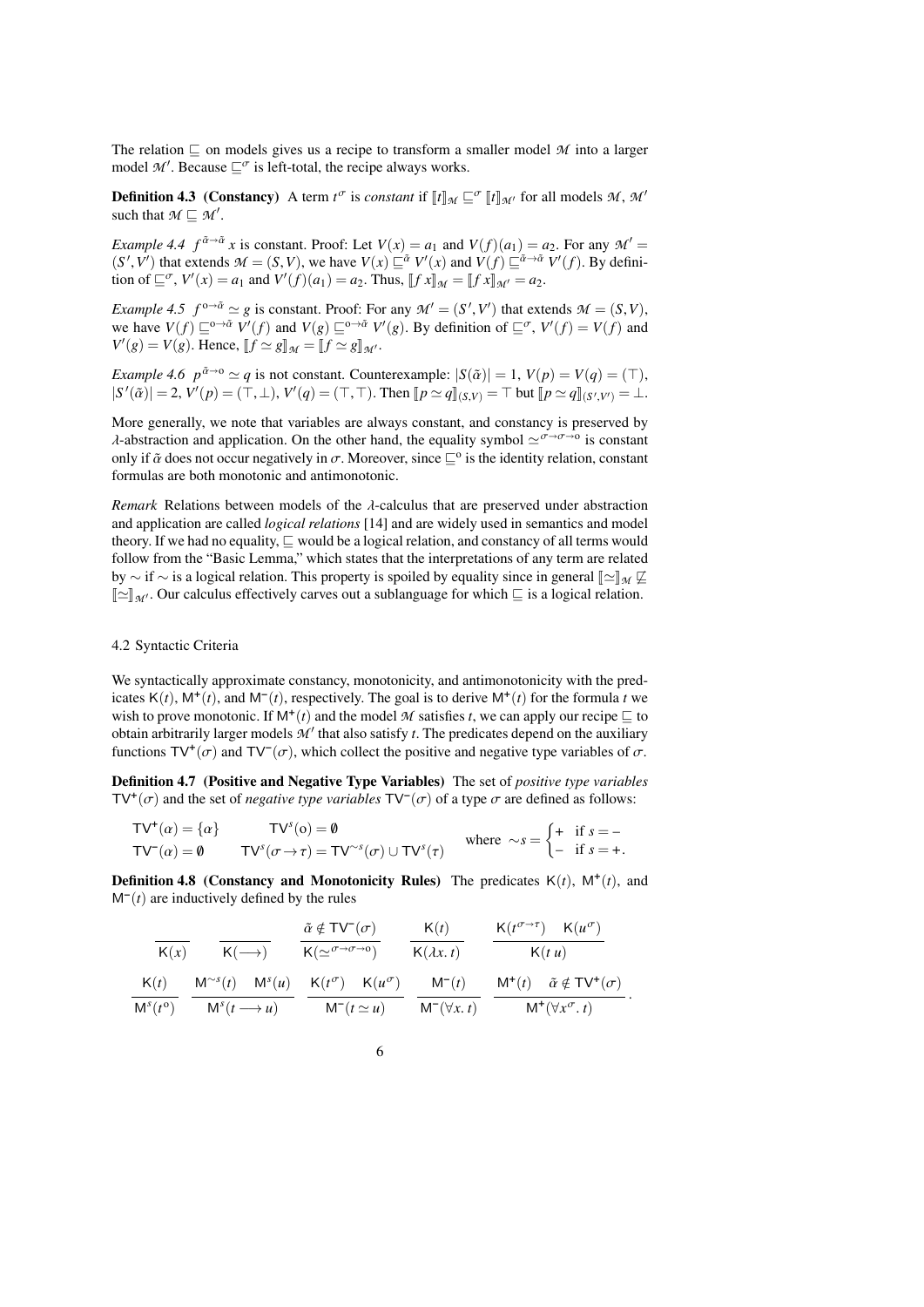The rules for K simply traverse the term structure and ensure that equality is not used on types in which  $\tilde{\alpha}$  occurs negatively. The first two rules for  $M^s$  are easy to justify semantically.<br>The other three are more subtle: The other three are more subtle:

- The  $M^{-}(t \simeq u)$  rule is sound because the extensions of distinct elements are always distinct (since  $\Box^{\sigma}$  is left-unique).
- The M<sup>–</sup>( $∀x, t$ ) rule is sound because if enlarging the scope makes *x* range over new elements these cannot make  $∀x, t$  become true if it was false in the smaller scope elements, these cannot make <sup>∀</sup>*x*. *<sup>t</sup>* become true if it was false in the smaller scope.
- The M<sup>+</sup> ( $\forall x$ . *t*) rule is the most difficult one. If  $\tilde{\alpha}$  does not occur at all in  $\sigma$ , then mono-<br>tonicity is preserved. Otherwise, there is the danger that the formula *t* is true for all tonicity is preserved. Otherwise, there is the danger that the formula *t* is true for all values  $a \in [\![\sigma]\!]_S$  but not for some  $b \in [\![\sigma]\!]_{S'}$ . However, in Section 5 we show that this can only happen for *b*'s that do not extend any *a* which can only exist if  $\tilde{\alpha} \in \text{TV}^+(\pi)$ only happen for *b*'s that do not extend any *a*, which can only exist if  $\tilde{\alpha} \in TV^+(\sigma)$ .

Definition 4.9 (Derived Monotonicity Rules) For logical abbreviations, we can derive the following rules using Notation 2.6 and Definition 4.8:

$$
\frac{\mathsf{M}^s(\mathit{False})}{\mathsf{M}^s(t) \mathsf{M}^s(u)} \quad \frac{\mathsf{M}^s(t)}{\mathsf{M}^s(-t)} \quad \frac{\mathsf{M}^s(t)}{\mathsf{M}^s(-t)} \quad \frac{\mathsf{M}^s(t) \mathsf{M}^s(u)}{\mathsf{M}^s(t \wedge u)} \\ \frac{\mathsf{M}^s(t) \mathsf{M}^s(u)}{\mathsf{M}^s(t \vee u)} \quad \frac{\mathsf{M}^t(t)}{\mathsf{M}^t(\exists x. t)} \quad \frac{\mathsf{M}^t(t) \mathsf{M}^s(u)}{\mathsf{M}^t(\exists x^{\sigma}, t)}.
$$

*Example 4.10* Formulas 1 and 2 from the introduction are monotonic with respect to α:

$$
\frac{\frac{\kappa(x)}{\kappa(y)}}{\frac{\mathsf{M}^{\bullet}(x \simeq y)}{\mathsf{M}^{\bullet}(x \simeq y)}} \qquad \frac{\frac{\alpha \notin \mathsf{TV}^{\bullet}(\alpha)}{\kappa(z^{\alpha \to \alpha \to 0})} \frac{\kappa(f) - \kappa(x)}{\kappa(fx)}}{\frac{\kappa((\simeq) (f x))}{\kappa(fx \simeq x)}}}{\frac{\kappa(f x \simeq x)}{\frac{\kappa(f x \simeq x)}{\kappa(fx \simeq x)}}}{\frac{\kappa(f x \simeq x)}{\frac{\kappa(f x \simeq x)}{\kappa(fx \simeq x)}}}{\frac{\kappa(f x \simeq x)}{\kappa(fx \simeq y)}}}{\frac{\kappa(f x \simeq x \simeq x \wedge f y \simeq y)}{\kappa(fx \simeq x \wedge f y \simeq y)}}
$$

*Example 4.11* Formula 4 from the introduction is monotonic, but M<sup>+</sup> fails on it:

$$
\frac{\alpha \notin TV^{-}(\alpha \to o)}{\frac{\mathsf{K}(\simeq^{(\alpha \to o) \to (\alpha \to o) \to o})}{\mathsf{K}(\simeq \{y\})} \cdot \frac{\mathsf{K}(\{y\})}{\mathsf{K}(\{z\})}}{\frac{\mathsf{K}(\{y\} \simeq \{z\})}{\mathsf{M}^{+}(\{y\} \simeq \{z\})}}
$$

The assumption  $\alpha \notin TV^{-}(\alpha \to o)$  cannot be discharged, since  $TV^{-}(\alpha \to o) = {\alpha}$ . The for-<br>mula fares no better if we rewrite it in extensional form: mula fares no better if we rewrite it in extensional form:

$$
\frac{\begin{array}{l}\n\vdots \\
\hline\nM^+((x \simeq y) \simeq (x \simeq z)) & \alpha \notin \text{TV}^+(\alpha) \\
\hline\nM^+(\forall x. (x \simeq y) \simeq (x \simeq z))\n\end{array}
$$

| -<br>. .<br>×. |  |
|----------------|--|
|                |  |
| ٦              |  |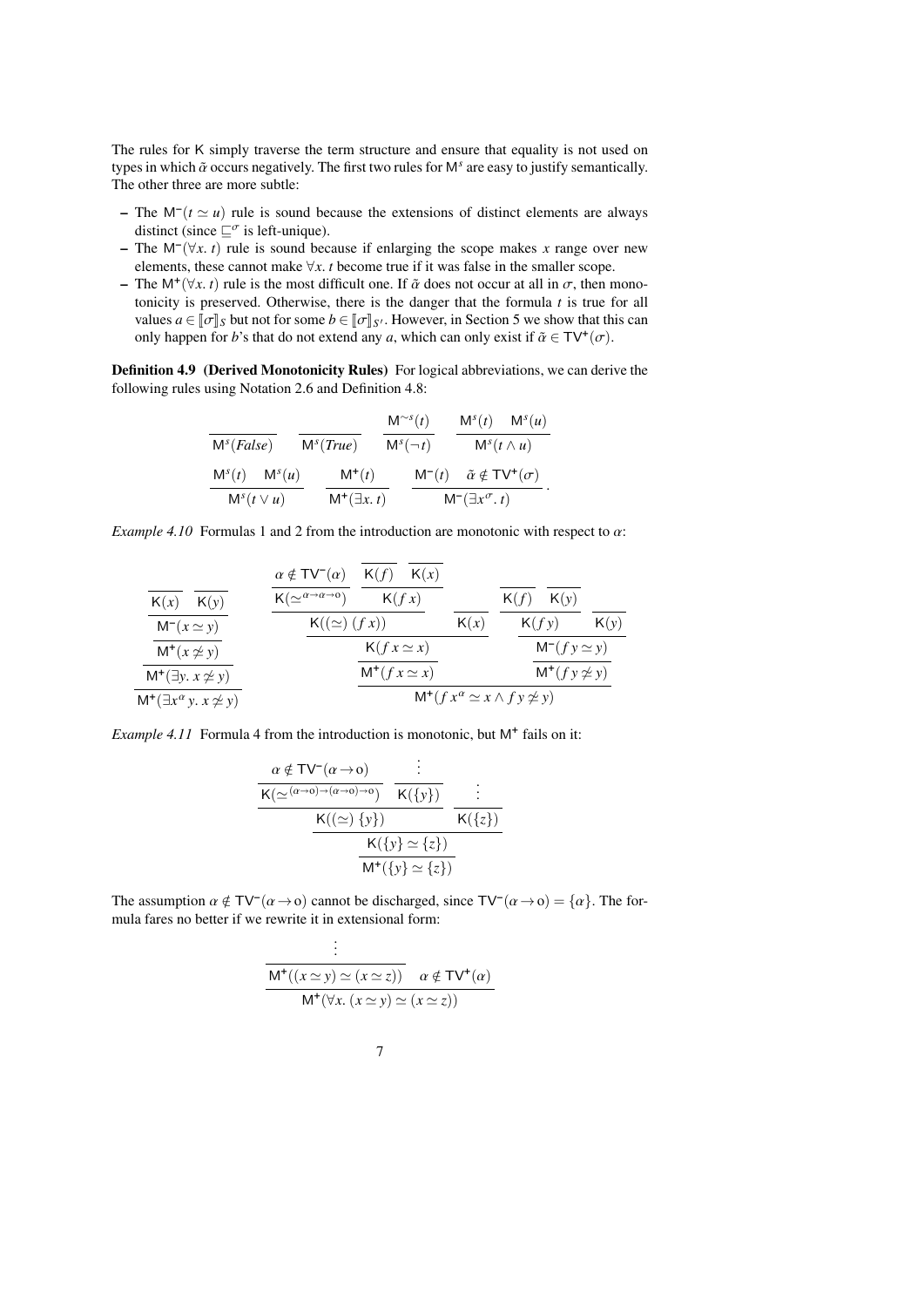### 5 Second Calculus: Tracking Sets

Example 4.11 exhibits a significant weakness of the calculus  $\mathfrak{M}_1$ . HOL identifies sets with predicates, yet M<sup>+</sup> keeps us from comparing terms of type  $\tilde{\alpha} \rightarrow$  o for equality. This happens because the extension of a function of this type is not unique (cf. Figure 4.1(c)), and thus equality is generally not preserved as we enlarge the scope.

This behavior of  $\Box^{\tilde{\alpha}\to 0}$  is imprecise for sets, as it puts distinct sets in relation; for example,  $\{0\} \sqsubseteq^{\tilde{\alpha}\to 0} \{0,1\}$  if  $S(\tilde{\alpha}) = 1$  and  $S'(\tilde{\alpha}) = 2$ . We would normally prefer each set to admit a unique extension namely the set itself. This would make set equality constant admit a unique extension, namely the set itself. This would make set equality constant.



To solve the problem sketched above, we could adjust the definition of  $\mathcal{L}^{\sigma}$  so that the extension of a set is always the set itself. Rephrased in terms of functions, this amounts to requiring that the extended function returns  $\perp$  for all new elements. Figure 5.1 compares this more conservative "set" approach to the liberal approach of Section 4; in subfigure (b), it may help to think of  $(\perp,\perp)$  and  $(\perp,\perp,\perp)$  as  $\emptyset$ ,  $(\top,\perp)$  and  $(\top,\perp,\perp)$  as  $\{0\}$ , and so on.

With this approach, we could easily infer that  $\{y\} \simeq \{z\}$  is constant. However, the wholesale application of this principle would have pernicious consequences on constancy: Semantically, the universal set  $\mathcal{U}^{\tilde{\alpha}\to 0}$ , among others, would no longer be constant; syntactically, the introduction rule for  $K(\lambda x, t)$  would no longer be sound. What we propose instead in our calculus  $\mathfrak{M}_2$  is a hybrid approach that supports both forms of extensions in various combinations. The required bookkeeping is conveniently expressed as a type system, in which each function arrow is annotated with G ("general") or F ("false-extended set").

Definition 5.1 (Annotated Type) An *annotated type* is a HOL type in which each function arrow carries an *annotation*  $A \in \{G, F\}$ .

The annotations specify how  $\Box$  should extend function values to larger scopes: While Gfunctions are extended as in the previous section, the extension of an F-function must map all new values to ⊥. The annotations have no influence on the interpretation of types and terms, which is unchanged. For notational convenience, we sometimes use annotated types in contexts where plain types are expected; in such cases, the annotations are simply ignored.

# 5.1 Extension Relation

**Definition 5.2** (Extension) Let  $\sigma$  be an annotated type, and let *S*, *S'* be scopes such that  $S \leq s$  *S'* The extension relation  $\Gamma^{\sigma} \subset \mathbb{R} \pi \mathbb{R} \times \mathbb{R} \pi \mathbb{R}$  for *S* and *S'* is defined by the following  $S \leq_{\tilde{\alpha}} S'$ . The *extension* relation  $\subseteq^{\sigma} \subseteq [\![\sigma]\!]_S \times [\![\sigma]\!]_S'$  for *S* and *S'* is defined by the following equivalences: equivalences: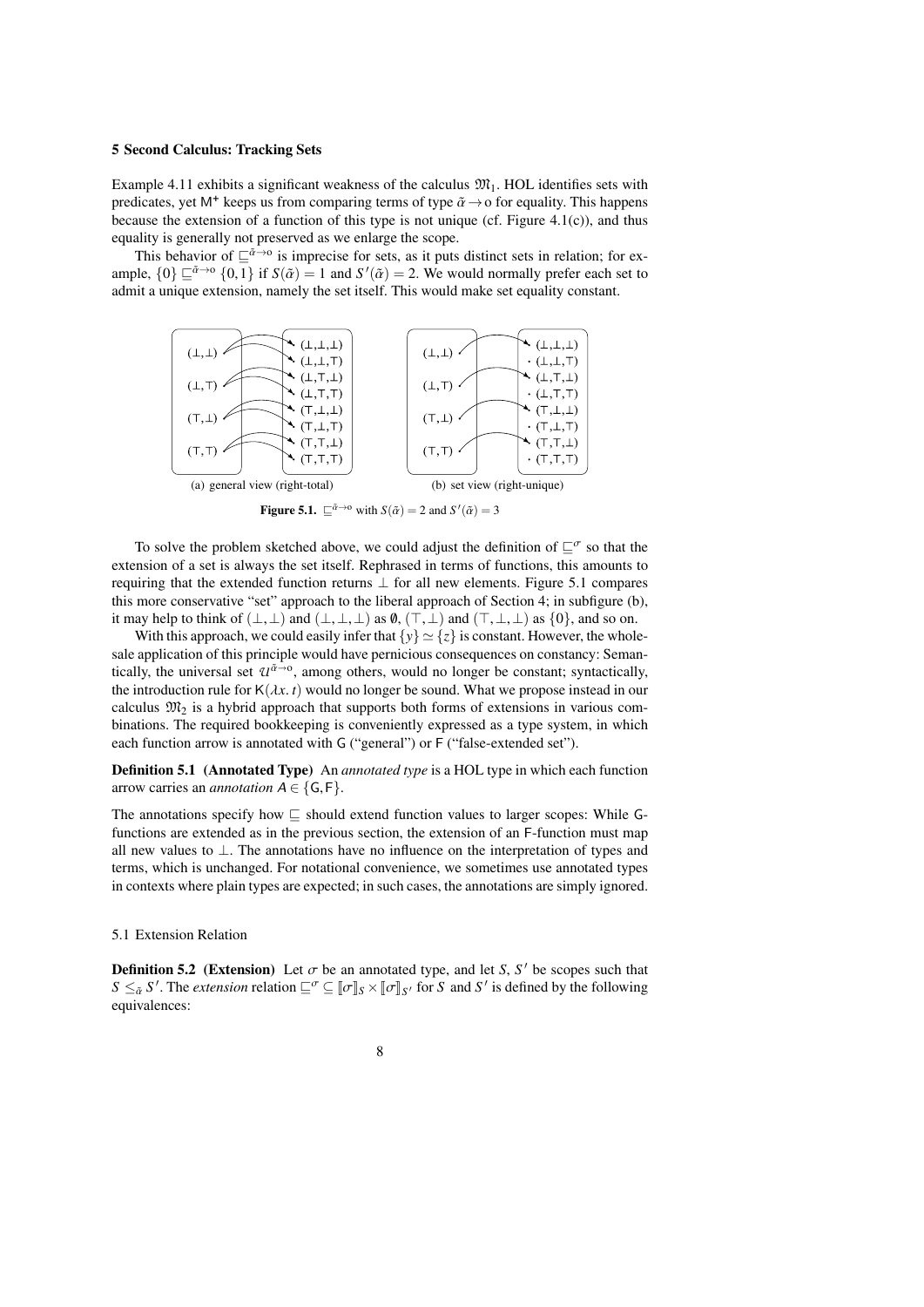$a \sqsubseteq^{\sigma} b$  iff  $a = b$  if  $\sigma$  is o or a type variable  $f \sqsubseteq^{\sigma \to} G^{\tau} g$  iff  $\forall ab. a \sqsubseteq^{\sigma} b \longrightarrow f(a) \sqsubseteq^{\tau} g(b)$  $f \sqsubseteq^{\sigma \to \infty} g$  iff  $\forall ab. a \sqsubseteq^{\sigma} b \longrightarrow f(a) \sqsubseteq^{\tau} g(b)$  and  $\forall b. (\nexists a. a \sqsubseteq^{\sigma} b) \longrightarrow g(b) = (\nmid \tau)$ 

where  $\{ \infty \} = \bot$ ,  $\{ \sigma \to \tau \} = a \in [\![\sigma]\!]_{S'} \mapsto \{ \tau \}$ , and  $\{ \alpha \}$  is any element of  $S(\alpha)$ .

The extension relation  $\sqsubseteq^{\sigma}$  distinguishes between the two kinds of arrows. The G case coincides with Definition 4.1. Although F is tailored to predicates, the annotated type  $\sigma \rightarrow \varepsilon \tau$  is legal for any type  $\tau$ . The value  $|\tau|$  then takes the place of  $\perp$  as the default extension.

We now prove the crucial properties of  $\subseteq^{\sigma}$ , which we stated in Section 4 for the G case.

# **Lemma 5.3** *The relation*  $\Gamma^{\sigma}$  *is left-total* (*total*) *and left-unique* (*injective*).

*Proof* (structural induction on  $\sigma$ ) For o and  $\alpha$ , both properties are obvious. For  $\sigma \rightarrow_A \tau$ ,  $\sqsubseteq^{\sigma}$  and  $\sqsubseteq^{\tau}$  are left-unique and left-total by induction hypothesis. Since  $\sqsubseteq^{\sigma\to\tau\tau}\subseteq \sqsubseteq^{\sigma\to\tau\tau}$ by definition, it suffices to show that  $\sqsubseteq^{\sigma\to}F^\tau$  is left-total and  $\sqsubseteq^{\sigma\to}G^\tau$  is left-unique.

LEFT-TOTALITY: For  $f \in [\![\sigma \rightarrow \tau]\!]_S$ , we find an extension *g* as follows: Let  $b \in [\![\sigma]\!]_S$ . If *b* extends an *a* that *a* is unique by left-uniqueness of  $\lceil \nabla \cdot \text{Sine} \rceil$  is left-total, there exists a y extends an *a*, that *a* is unique by left-uniqueness of  $\subseteq^{\sigma}$ . Since  $\subseteq^{\tau}$  is left-total, there exists a *y* such that  $f(a) \sqsubseteq^{\tau} y$ , and we let  $g(b) = y$ . If *b* does not extend any *a*, then we set  $g(b) = (\tau)$ .<br>By construction  $f \sqsubset^{\sigma} \rightarrow \mathbb{F}^{\tau}$  a By construction,  $f \sqsubseteq^{\sigma \rightarrow \in \tau} g$ .

LEFT-UNIQUENESS: We assume  $f, f' \sqsubseteq^{\sigma \to} \mathsf{G}^\tau g$  and show that  $f = f'$ . For every  $a \in [\![\sigma]\!]_S$ , left-totality of  $\sqsubset^{\sigma}$  yields an extension  $b, \sqsupset^{\sigma} g$ . Then  $f(a) \sqsubset^{\tau} g(b)$  and  $f'(a) \sqsubset^{\tau} g(b)$  and left-totality of  $\subseteq^{\sigma}$  yields an extension  $b \sqsupseteq^{\sigma} a$ . Then  $f(a) \sqsubseteq^{\tau} g(b)$  and  $f'(a) \sqsubseteq^{\tau} g(b)$ , and since  $\sqsubseteq^{\tau}$  is left-unique,  $f(a) = f'(a)$ .  $\Box$ 

Definition 5.4 (Positive and Negative Type Variables) The set of *positive type variables* TV<sup>+</sup>( $\sigma$ ) and the set of *negative type variables* TV<sup>-</sup>( $\sigma$ ) of an annotated type  $\sigma$  are defined as follows: as follows:

$$
\begin{array}{ll}\n\mathsf{TV}^+(\mathsf{o}) = \emptyset & \mathsf{TV}^-(\mathsf{o}) = \emptyset \\
\mathsf{TV}^+(\alpha) = \{\alpha\} & \mathsf{TV}^-(\alpha) = \emptyset \\
\mathsf{TV}^+(\sigma \rightarrow_\mathsf{G} \tau) = \mathsf{TV}^+(\tau) \cup \mathsf{TV}^-(\sigma) & \mathsf{TV}^-(\sigma \rightarrow_\mathsf{G} \tau) = \mathsf{TV}^-(\tau) \cup \mathsf{TV}^+(\sigma) \\
\mathsf{TV}^+(\sigma \rightarrow_\mathsf{F} \tau) = \mathsf{TV}^+(\tau) \cup \mathsf{TV}^-(\sigma) \cup \mathsf{TV}^+(\sigma) & \mathsf{TV}^-(\sigma \rightarrow_\mathsf{F} \tau) = \mathsf{TV}^-(\tau).\n\end{array}
$$

This rather unusual generalization of Definition 4.7 reflects our wish to treat occurrences of  $\tilde{\alpha}$  differently for sets and ensures that the following key lemma holds uniformly.

**Lemma 5.5** *If*  $\tilde{\alpha} \notin TV^+(\sigma)$ *, then*  $\sqsubseteq^{\sigma}$  *is right-total (surjective). If*  $\tilde{\alpha} \notin TV^-(\sigma)$ *, then*  $\sqsubseteq^{\sigma}$  *is right-unique (functional) right-unique* (*functional*)*.*

*Proof* (structural induction on  $\sigma$ ) For o and  $\alpha$ , both properties are obvious.

RIGHT-TOTALITY OF  $\underline{\Box}^{\sigma\to}G^{\tau}$ : If  $\tilde{\alpha} \notin TV^+(\sigma \to_G \tau) = TV^+(\tau) \cup TV^-(\sigma)$ , then by induction<br>hypothesis  $\Box^{\tau}$  is right-total and  $\Box^{\sigma}$  is right-unique. For  $\alpha \in [\![\tau \to \tau]\!]$  we find a restriction hypothesis  $\subseteq^{\tau}$  is right-total and  $\subseteq^{\sigma}$  is right-unique. For  $g \in [\![\sigma \rightarrow \tau]\!]_S$ , we find a restriction f as follows: Let  $g \in [\![\tau]\!]_S$ . Since  $\sqsubset^{\sigma}$  is both left-total (Lemma 5.3) and right-unique, there *f* as follows: Let  $a \in [\![\sigma]\!]_S$ . Since  $\sqsubseteq^{\sigma}$  is both left-total (Lemma 5.3) and right-unique, there is a unique *b* such that  $a \sqsubseteq^{\sigma} b$ . By right-totality of  $\sqsubseteq^{\tau}$ , we obtain an  $x \sqsubseteq^{\tau} g(b)$ , and we set  $f(a) = x$ . By construction,  $f \sqsubseteq^{\sigma \rightarrow} G^{\tau} g$ .

RIGHT-TOTALITY OF  $\sqsubseteq^{\sigma\to\tau\tau}$ : If  $\tilde{\alpha} \notin TV^+(\sigma \to_{\mathsf{F}} \tau) = TV^+(\tau) \cup TV^-(\sigma) \cup TV^+(\sigma)$ , then<br>by induction by nothesis  $\sqsubset^{\tau}$  is right-total, and  $\sqsubset^{\sigma}$  is both right-total and right-unique. By by induction hypothesis  $\sqsubseteq^{\tau}$  is right-total, and  $\sqsubseteq^{\sigma}$  is both right-total and right-unique. By right-totality of  $\sqsubseteq^{\sigma}$ , the second condition in the definition of  $\sqsubseteq^{\sigma\to}F^{\tau}$  becomes vacuous, and  $\Box^{\sigma \rightarrow \tau \tau} = \Box^{\sigma \rightarrow \tau \tau}$ , whose right-totality was shown above.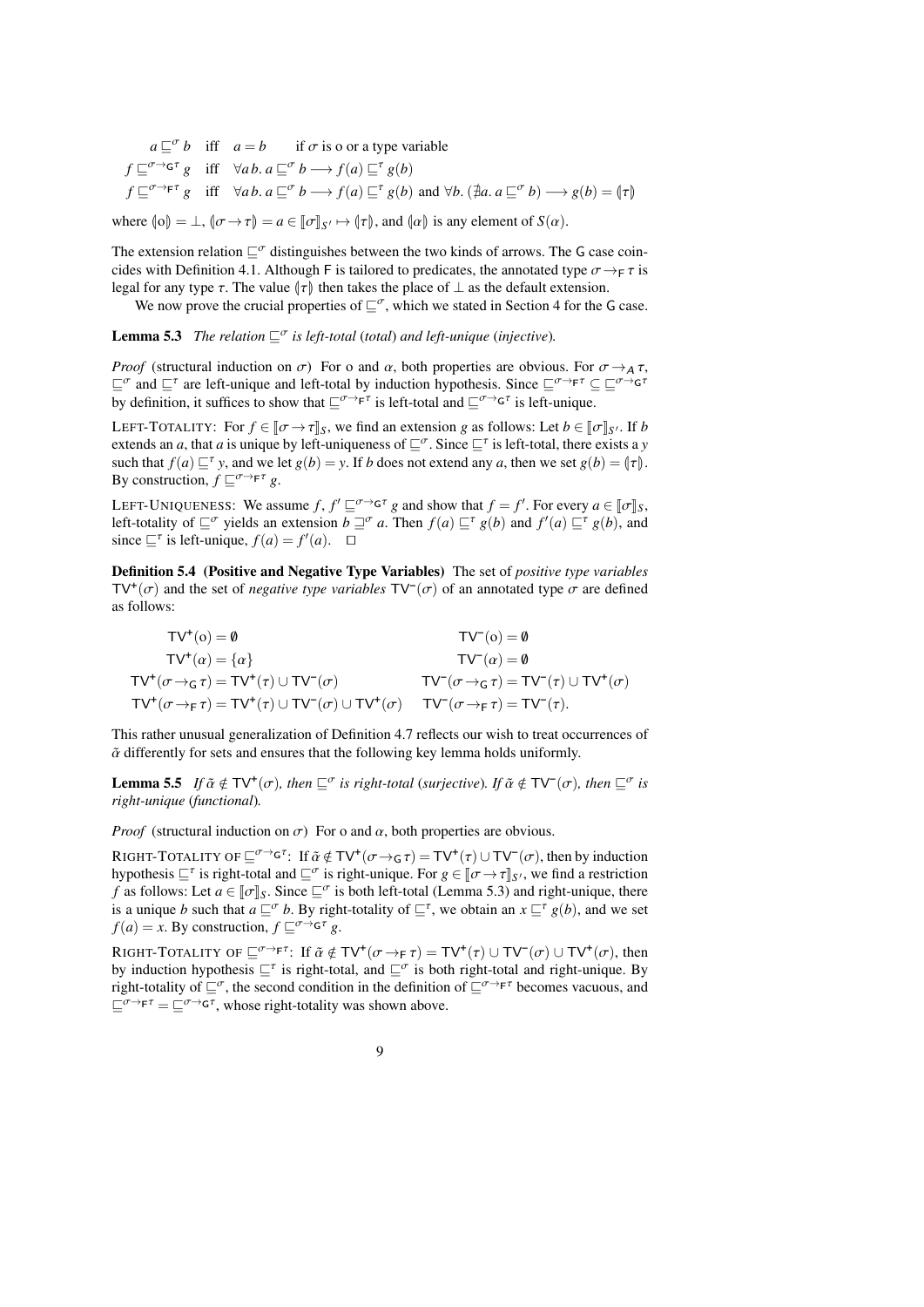RIGHT-UNIQUENESS OF  $\sqsubseteq^{\sigma\to}$ G<sup>T</sup>: If  $\tilde{\alpha} \notin TV^-(\sigma \to_G \tau) = TV^-(\tau) \cup TV^+$ <br>duction hypothesis  $\sqsubset^{\tau}$  is right-unique and  $\sqsubset^{\sigma}$  is right-total. We conside RIGHT-UNIQUENESS OF  $\sqsubseteq^{\sigma\to}$  $G^{\tau}$ : If  $\tilde{\alpha} \notin TV^-(\sigma \to_G \tau) = TV^-(\tau) \cup TV^+(\sigma)$ , then by induction hypothesis  $\sqsubseteq^{\tau}$  is right-unique and  $\sqsubseteq^{\sigma}$  is right-total. We consider *g*, *g'* such that  $f \sqsubseteq^{\sigma \to} G^{\tau} g$  and  $f \sqsubseteq^{\sigma \to} G^{\tau} g'$ , and show that  $g = g'$ . For every  $b \in [\![\sigma]\!]_{S'}$ , right-totality of  $\sqsubseteq^{\sigma} g'$ <br>vields a restriction  $g \sqsubset^{\sigma} b$ . Then  $f(g) \sqsubset^{\tau} g(b)$  and  $f(g) \sqsubset^{\tau} g'(b)$  and since  $\sqsubset^{\tau}$  is yields a restriction  $a \sqsubseteq^{\sigma} b$ . Then  $f(a) \sqsubseteq^{\tau} g(b)$  and  $f(a) \sqsubseteq^{\tau} g'(b)$ , and since  $\sqsubseteq^{\tau}$  is rightunique,  $g(b) = g'(b)$ .

RIGHT-UNIQUENESS OF  $\sqsubseteq^{\sigma \to} F^{\tau}$ : If  $\tilde{\alpha} \notin TV^-(\sigma \to_F \tau) = TV^-(\tau)$ , then by induction hy-<br>pothesis  $\sqsubset^{\tau}$  is right-unique. We consider a g' such that  $f \sqsubset^{\sigma \to} F^{\tau}$  a and  $f \sqsubset^{\sigma \to} F^{\tau}$  a' and pothesis  $\subseteq^{\tau}$  is right-unique. We consider *g*, *g*' such that  $f \subseteq^{\sigma \to \tau} g$  and  $f \subseteq^{\sigma \to \tau} g'$ , and show that  $g = g'$ . For any  $b \in [\![\sigma]\!]_{S'}$ , if there exists no restriction  $a \sqsubseteq^{\sigma} b$ , then by definition  $a(b) = a'(b) = (a \uparrow b)$ . Otherwise, we assume  $a \sqsubset^{\sigma} b$ . Then  $f(a) \sqsubset^{\tau} g(b)$  and  $f(a) \sqsubset^{\tau} g'(b)$ .  $g(b) = g'(b) = (\tau)$ . Otherwise, we assume  $a \sqsubseteq^{\sigma} b$ . Then  $f(a) \sqsubseteq^{\tau} g(b)$  and  $f(a) \sqsubseteq^{\tau} g'(b)$ , and since  $\sqcap^{\tau}$  is right-unique  $g(b) - g'(b)$ . and since  $\sqsubseteq^{\tau}$  is right-unique,  $g(b) = g'(b)$ .  $\Box$ 

The new definition of TV<sup>+</sup> and TV<sup>-</sup> solves the problem raised by  $\{y\} \simeq \{z\}$  (Example 4.11), since the  $\tilde{\alpha}$  in  $\tilde{\alpha} \rightarrow_F o$  counts as a positive occurrence. However, we must ensure that types are consistently annotated; otherwise, we could easily overconstrain the free variables and end up in a situation where there exists no model  $M'$  such that  $M \sqsubseteq M'$  for two scopes  $S \leq_{\tilde{\alpha}} S'$ .

# 5.2 Type Checking

Checking constancy can be seen as a type checking problem involving annotated types. The main idea is to derive typing judgments  $\Gamma \vdash t : \sigma$ , whose intuitive meaning is that the denotations of *t* in a smaller and a larger scope are related by  $\subseteq^{\sigma}$  (i.e., that *t* is constant in a sense given by  $\sigma$ ). Despite this new interpretation, the typing rules are similar to those of the simply-typed  $\lambda$ -calculus, extended with a particular form of subtyping.

**Definition 5.6** (Context) A *context* is a pair of mappings  $\Gamma = (\Gamma_c, \Gamma_v)$ , where  $\Gamma_c$  maps constant symbols to sets of annotated types, and  $\Gamma_v$  maps variables to annotated types.

Allowing constants to have multiple annotated types gives us a form of polymorphism on the annotations, which is sometimes useful.

**Definition 5.7** (Compatibility) A constant context  $\Gamma_c$  is *compatible* with a constant model *M* if  $\sigma \in \Gamma_c(c)$  implies  $M_S(c) \sqsubseteq^{\sigma} M_{S'}(c)$  for all scopes *S*, *S*' with  $S \leq_{\tilde{\alpha}} S'$  and for all constants *c* and annotated types  $\sigma$ . constants  $c$  and annotated types  $\sigma$ .

*Convention* In the sequel, we always use a fixed constant context  $\Gamma_c$  compatible with the standard constant model  $\hat{M}$ , allowing us to omit the first component of  $\Gamma = (\Gamma_c, \Gamma_v)$ .

Definitions 4.2 and 4.3 and the K part of Definition 4.8 are generalized as follows.

**Definition 5.8 (Model Extension)** Let  $\mathcal{M} = (S, V)$  and  $\mathcal{M}' = (S', V')$  be models. The model  $\mathcal{M}'$  extends  $\mathcal{M}$  in a context  $\Gamma$  written  $\mathcal{M} \Gamma_{\Gamma} \mathcal{M}'$  if  $S \leq S'$  and  $\Gamma(r) = \sigma$  implies model *M'* extends *M* in a context Γ, written  $M \sqsubseteq_{\Gamma} M'$ , if  $S \leq_{\tilde{\alpha}} S'$  and  $\Gamma(x) = \sigma$  implies  $V(x) \sqsubset^{\sigma} V'(x)$  for all  $x$  $V(x) \sqsubseteq^{\sigma} V'(x)$  for all *x*.

**Definition 5.9** (Constancy) Let  $\sigma$  be an annotated type. A term *t* is  $\sigma$ -*constant* in a context  $\Gamma$  if  $[[t]]_{\mathcal{M}} \sqsubseteq^{\sigma} [[t]]_{\mathcal{M}'}$  for all models  $\mathcal{M}, \mathcal{M}'$  such that  $\mathcal{M} \sqsubseteq_{\Gamma} \mathcal{M}'.$ 

**Definition 5.10** (Typing Rules) The *typing* relation  $\Gamma \vdash t : \sigma$  is given by the rules

$$
\frac{\Gamma(x) = \sigma}{\Gamma \vdash x : \sigma} \text{VAR} \qquad \frac{\sigma \in \Gamma_c(c)}{\Gamma \vdash c : \sigma} \text{Consr} \qquad \frac{\Gamma \vdash t : \sigma \quad \sigma \le \sigma'}{\Gamma \vdash t : \sigma'} \text{SUB}
$$
\n
$$
\frac{\Gamma[x \mapsto \sigma] \vdash t : \tau}{\Gamma \vdash \lambda x. t : \sigma \rightarrow_{\mathsf{G}} \tau} \text{LAM} \qquad \frac{\Gamma \vdash t : \sigma \rightarrow_{\mathsf{A}} \tau \quad \Gamma \vdash u : \sigma}{\Gamma \vdash t u : \tau} \text{APP}
$$

10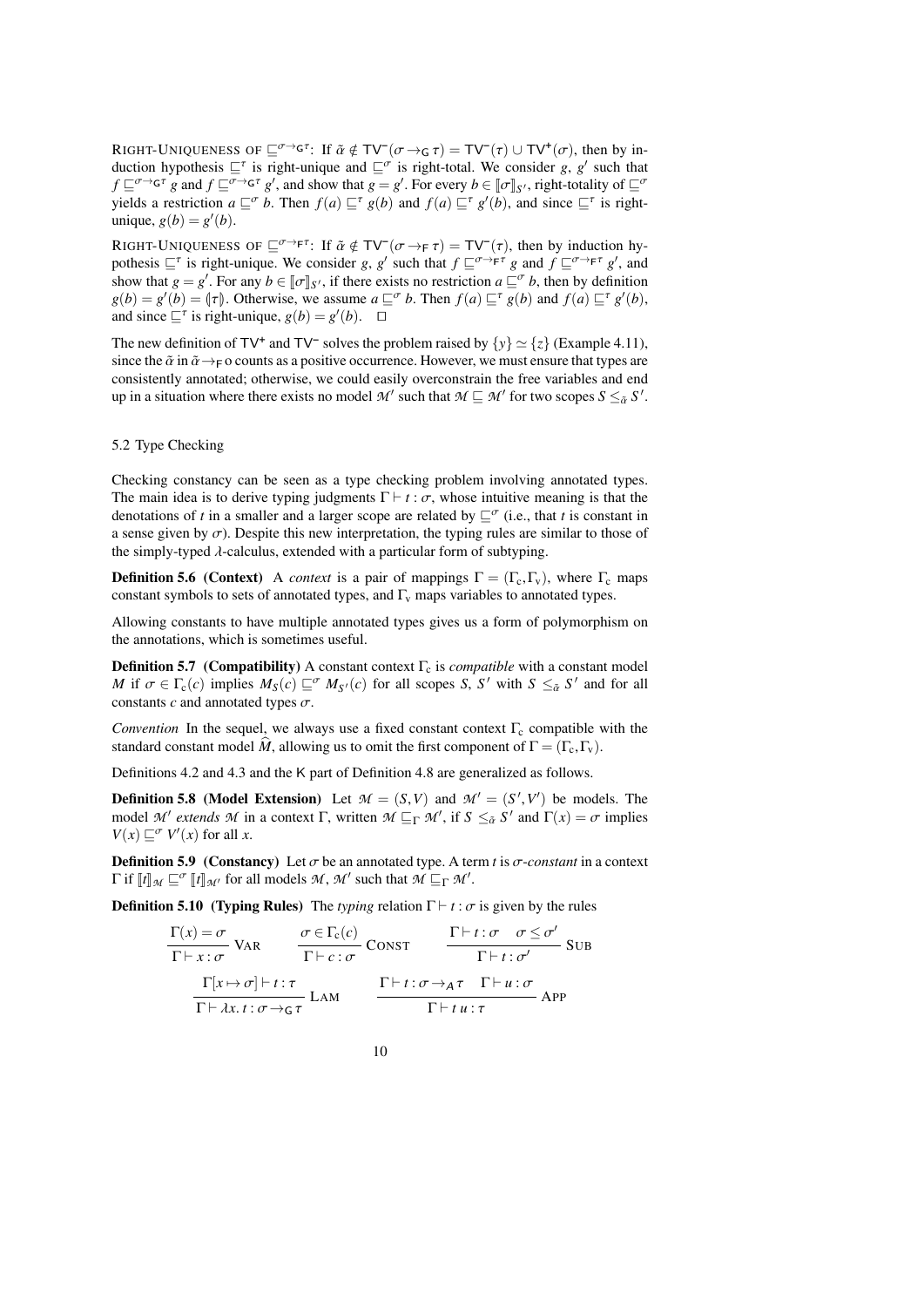where the *subtype* relation  $\sigma \leq \tau$  is defined by the rules

$$
\frac{\sigma' \leq \sigma}{\sigma \leq \sigma} \text{REF} \quad \frac{\sigma' \leq \sigma \quad \tau \leq \tau'}{\sigma \to_A \tau \leq \sigma' \to_G \tau'} \text{GEN} \quad \frac{\sigma' \leq \sigma \quad \sigma \leq \sigma' \quad \tau \leq \tau'}{\sigma \to_F \tau \leq \sigma' \to_F \tau'} \text{FALSE.}
$$

**Lemma 5.11** *If*  $\sigma \leq \sigma'$ , then  $\sqsubseteq^{\sigma} \subseteq \sqsubseteq^{\sigma'}$ .

*Proof* (induction on the derivation of  $\sigma \leq \sigma'$ ) The REFL case is trivial.

GEN: We may assume  $\underline{\sqsubseteq}^{\sigma'} \subseteq \underline{\sqsubseteq}^{\sigma}$  and  $\underline{\sqsubseteq}^{\tau} \subseteq \underline{\sqsubseteq}^{\tau'}$ . Since  $\underline{\sqsubseteq}^{\sigma \to \mathsf{F}^{\tau}} \subseteq \underline{\sqsubseteq}^{\sigma \to \mathsf{G}^{\tau}}$  (by Definition 5.2), it is sufficient to consider the case  $A = G$ . If  $f \sqsubseteq^{\sigma \to} G^{\tau}$  *g*, we conclude  $f \sqsubseteq^{\sigma' \to} G^{\tau'}$  *g* because  $a \sqsubseteq^{\sigma'} b \Longrightarrow a \sqsubseteq^{\sigma} b \Longrightarrow f(a) \sqsubseteq^{\tau} g(b) \Longrightarrow f(a) \sqsubseteq^{\tau'} g(b).$ 

FALSE: We may assume  $\sqsubseteq^{\sigma} = \sqsubseteq^{\sigma'}$  and  $\sqsubseteq^{\tau} \subseteq \sqsubseteq^{\tau'}$ . If  $f \sqsubseteq^{\sigma \to \tau} g$ , the first condition for  $f \sqsubseteq^{\sigma^1 \to \mathsf{F}^{\tau^1}} g$  follows for the same reason as above, and the second holds since  $\sqsubseteq^{\sigma} = \sqsubseteq^{\sigma^1}$ .  $\Box$ 

**Theorem 5.12** (Soundness of Typing) *If*  $\Gamma \vdash t : \sigma$ *, then t is*  $\sigma$ *-constant in*  $\Gamma$ *.* 

*Proof* (induction on the derivation of  $\Gamma \vdash t : \sigma$ )

VAR: Because  $V(x) \sqsubseteq^{\sigma} V'(x)$  by assumption for  $\sigma = \Gamma(x)$ .

CONST: By compatibility of  $\Gamma_c$ ,  $\dot{M}_S(c) \sqsubseteq^{\sigma} \dot{M}_{S'}(c)$  for all  $\sigma \in \Gamma_c(c)$ .

SUB: By Lemma 5.11 and Definition 5.9.

LAM: Let  $a \in [\![\sigma]\!]_S$  and  $b \in [\![\sigma]\!]_{S'}$  such that  $a \sqsubseteq^{\sigma} b$ . Then we have the extended models  $M = (S \vee [r \mapsto a])$  and  $M' = (S' \vee [r \mapsto b])$ . Thus  $M \sqsubseteq r \rightarrow M'$  and by induction  $\mathcal{M}_a = (S, V[x \mapsto a])$  and  $\mathcal{M}_b' = (S', V'[x \mapsto b])$ . Thus,  $\mathcal{M}_a \sqsubseteq_{\Gamma[x \mapsto \sigma]} \mathcal{M}_b'$ , and by induction by  $\mathcal{M}_b$  and  $\mathcal{M}_b'$ ,  $\mathcal{M}_c$   $\vdash a$ ,  $\mathcal{M}_b$  and  $\mathcal{M}_b'$ ,  $\mathcal{M}_c \vdash a$ ,  $\mathcal{M}_c \vdash a$ ,  $\mathcal{M}_c \vdash a$ , hypothesis  $[\![\lambda x. t]\!]_{\mathcal{M}}(a) = [\![t]\!]_{\mathcal{M}_a} \sqsubseteq^{\tau} [\![t]\!]_{\mathcal{M}'_b} = [\![\lambda x. t]\!]_{\mathcal{M}'}(b)$ . Hence  $[\![\lambda x. t]\!]_{\mathcal{M}} \sqsubseteq^{\sigma \to} \mathsf{G}^{\tau} [\![\lambda x. t]\!]_{\mathcal{M}'}$ .

APP: By induction hypothesis, and since  $\subseteq^{\sigma\to\epsilon\tau} \subseteq \subseteq^{\sigma\to\epsilon\tau}$ , we have  $[[t]]_{\mathcal{M}} \subseteq^{\sigma\to\epsilon\tau} [[t]]_{\mathcal{M}'}$  and  $\subseteq^{\sigma\to\epsilon\tau}$   $[[t]]_{\mathcal{M}'} \subseteq^{\tau\to\epsilon\tau}$  $[\![u]\!]_{\mathcal{M}} \subseteq^{\sigma} [\![u]\!]_{\mathcal{M}'}$ . By Definition 5.2, we know that  $[\![t \, u]\!]_{\mathcal{M}} = [\![t]\!]_{\mathcal{M}} (\llbracket u \rrbracket_{\mathcal{M}}) \sqsubseteq^{\tau} [\![t]\!]_{\mathcal{M}'} (\llbracket u \rrbracket_{\mathcal{M}'}) =$  $\llbracket t \ u \rrbracket_{\mathcal{M}}$ , which shows that  $t \ u$  is  $\tau$ -constant in  $\Gamma$ .  $\Box$ 

While our typing rules propagate F-annotations nicely, they cannot derive them, since the LAM rule annotates all arrows with G. In particular, the basic set operations  $\emptyset$ , ∪, ∩, and – cannot be typed appropriately from their definitions (Notation 2.7). We solve this issue pragmatically by treating common set operations as primitive constants along with implication and equality. The typing rules then propagate type information through expressions such as *A*∪(*B*∩*C*). We address this limitation more generally in Section 6.

**Definition 5.13 (Standard Constant Context)** The *standard constant context*  $\hat{\Gamma}_c$  is the following mapping:

|   | $\longrightarrow$ $\mapsto$ $\{0 \rightarrow \infty 0 \rightarrow \infty 0\}$                                                                           |                                                        |
|---|---------------------------------------------------------------------------------------------------------------------------------------------------------|--------------------------------------------------------|
|   | $\simeq$ $\mapsto$ $\{\sigma \rightarrow_{\mathsf{G}} \sigma \rightarrow_{\mathsf{F}} 0$                                                                | $\vert \tilde{a} \notin TV^-(\sigma) \}$               |
| Ø | $\mapsto \{\sigma \rightarrow_F \rho\}$                                                                                                                 |                                                        |
| U | $\mapsto \{\sigma \rightarrow_{\mathsf{G}} \mathfrak{o}\}$                                                                                              |                                                        |
|   | $\cup, \cap \rightarrow \{\left(\sigma \rightarrow_A 0\right) \rightarrow_G \left(\sigma \rightarrow_A 0\right) \rightarrow_G \sigma \rightarrow_A 0\}$ | $A \in \{G, F\}\}$                                     |
|   | $\rightarrow \quad \{(\sigma \rightarrow_A 0) \rightarrow_G (\sigma \rightarrow_G 0) \rightarrow_G \sigma \rightarrow_A 0$                              | $A \in \{G, F\}\}$                                     |
|   | $\in$ $\mapsto$ $\{\sigma \rightarrow_{\mathsf{G}} (\sigma \rightarrow_{\mathsf{A}} 0) \rightarrow_{\mathsf{G}} 0$                                      | $A \in \{G, F\}\}$                                     |
|   | insert $\mapsto \{\sigma \rightarrow_G (\sigma \rightarrow_A 0) \rightarrow_G \sigma \rightarrow_A 0$                                                   | $A \in \{G, F\}, \tilde{\alpha} \notin TV^-(\sigma)\}$ |
|   |                                                                                                                                                         |                                                        |

Notice how the lack of a specific annotation for "true-extended sets" prevents us from giving precise typings to the complement of an F-annotated function; for example,  $\emptyset$  is captured precisely by  $\sigma \rightarrow_F \infty$ , but *U* can be typed only as  $\sigma \rightarrow_G \infty$ . In Section 6, we introduce a T-annotation similar to F but with  $\top$  instead of  $\bot$  as the default extension.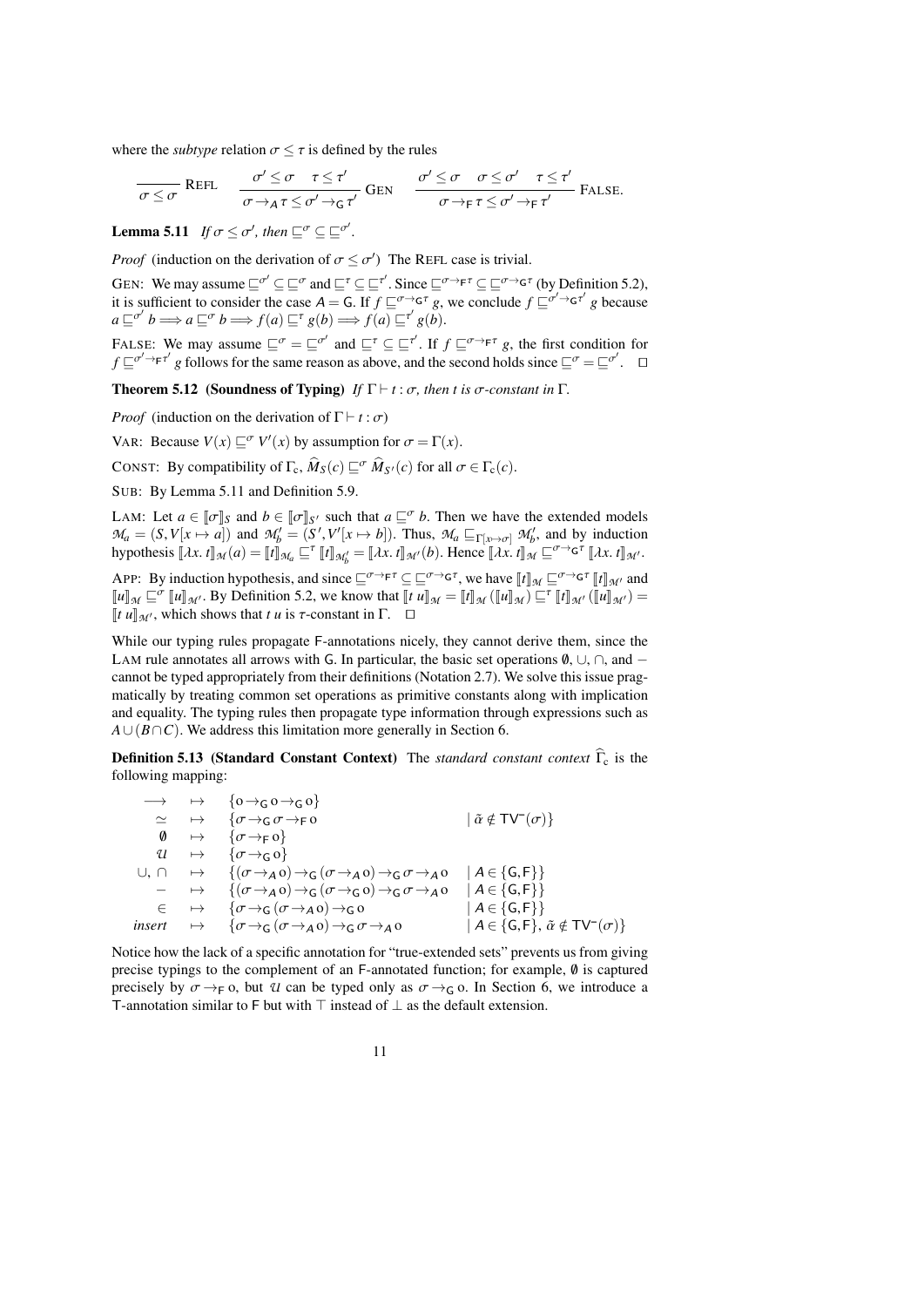**Lemma 5.14** *The standard constant context*  $\hat{\Gamma}_{c}$  *is compatible with the standard constant model*  $\hat{M}$ *.* 

*Proof* For space reasons, we only show the proof for equality. Since  $\tilde{\alpha} \notin TV^-(\sigma)$ ,  $\sqsubseteq^{\sigma}$  is right-unique (Lemma 5.5). Unfolding the definition of  $\sqsubset$  we assume  $\alpha \sqsubset^{\sigma}$  h and show that if right-unique (Lemma 5.5). Unfolding the definition of  $\subseteq$ , we assume  $a \sqsubseteq^{\sigma} b$  and show that if  $a' \sqsubseteq^{\sigma} b'$ , then  $(a = a') = (b = b')$ , and that if there exists no restriction *a*' such that  $a' \sqsubseteq^{\sigma} b'$ , then  $(b = b') = \bot$ . The first part follows from the left-uniqueness and right-uniqueness of  $\subseteq^{\sigma}$ . For the second part,  $b \neq b'$  because *b* extends *a* while *b'* admits no restriction.  $\square$ 

*Example 5.15* Let  $\sigma = \alpha \rightarrow_F 0$  and  $\Gamma_v = [x \mapsto \sigma, y \mapsto \sigma]$ . The following derivation shows that  $x^{\alpha \to 0} \simeq y$  is constant with respect to  $\alpha$ :

$$
\frac{\overline{\sigma \rightarrow_{\mathsf{G}} \sigma \rightarrow_{\mathsf{F}} \mathfrak{o} \in \Gamma_{\mathsf{c}}(\simeq)}}{\Gamma \vdash (\simeq) : \sigma \rightarrow_{\mathsf{G}} \sigma \rightarrow_{\mathsf{F}} \mathfrak{o}} \text{Consr} \quad \frac{\overline{\Gamma(x) = \sigma}}{\Gamma \vdash x : \sigma} \text{VAR} \quad \frac{\Gamma(y) = \sigma}{\Gamma \vdash y : \sigma} \text{VAR} \quad \frac{\Gamma \vdash (\simeq) x : \sigma \rightarrow_{\mathsf{G}} \mathfrak{o}}{\Gamma \vdash x : \sigma \rightarrow_{\mathsf{G}} \mathfrak{o}} \text{APP} \quad \frac{\Gamma \vdash (\simeq) x : \sigma \rightarrow_{\mathsf{G}} \mathfrak{o}}{\Gamma \vdash x \simeq y : \mathfrak{o}} \text{APP}
$$

# 5.3 Monotonicity Checking

The rules for checking monotonicity and antimonotonicity are almost the same as in Section 4, except that they now extend the context when moving under a quantifier.

**Definition 5.16** (Monotonicity Rules) The predicates  $\Gamma \vdash M^+(t)$  and  $\Gamma \vdash M^-(t)$  are given by the rules

$$
\frac{\Gamma \vdash t : \sigma \qquad \Gamma \vdash \mathsf{M}^s(t) \qquad \Gamma \vdash \mathsf{M}^s(u)}{\Gamma \vdash \mathsf{M}^s(t) \qquad \Gamma \vdash \mathsf{M}^s(u)} \text{ Imp} \qquad \frac{\Gamma \vdash t : \sigma \qquad \Gamma \vdash u : \sigma}{\Gamma \vdash \mathsf{M}^-(t \simeq u)} \text{ EQ}^{-}
$$

$$
\frac{\Gamma[x \mapsto \sigma] \vdash \mathsf{M}^-(t)}{\Gamma \vdash \mathsf{M}^-(\forall x. t)} \text{ ALL}^{-} \qquad \frac{\Gamma[x \mapsto \sigma] \vdash \mathsf{M}^+(t) \qquad \tilde{\alpha} \notin \mathsf{TV}^+(\sigma)}{\Gamma \vdash \mathsf{M}^+(\forall x. t)} \text{ ALL}^{+}.
$$

Definition 5.17 (Derived Monotonicity Rules) From Notation 2.6 and Definitions 5.10 and 5.16, we derive these rules for logical abbreviations:

$$
\frac{\Gamma \vdash M^{s}(False)}{\Gamma \vdash M^{s}(t) \quad \Gamma \vdash M^{s}(true)} \text{TRUE} \qquad \frac{\Gamma \vdash M^{\sim s}(t)}{\Gamma \vdash M^{s}(\neg t)} \text{ NOT}
$$
\n
$$
\frac{\Gamma \vdash M^{s}(t) \quad \Gamma \vdash M^{s}(u)}{\Gamma \vdash M^{s}(t \land u)} \text{ AND} \qquad \frac{\Gamma \vdash M^{s}(t) \quad \Gamma \vdash M^{s}(u)}{\Gamma \vdash M^{s}(t \lor u)} \text{ OR}
$$
\n
$$
\frac{\Gamma[x \mapsto \sigma] \vdash M^{+}(t)}{\Gamma \vdash M^{+}(\exists x^{\sigma}.t)} \text{ Ext} \qquad \frac{\Gamma[x \mapsto \sigma] \vdash M^{-}(t) \quad \tilde{\alpha} \notin \text{TV}^{+}(\sigma)}{\Gamma \vdash M^{-}(\exists x^{\sigma}.t)} \text{ Ext}.
$$

**Theorem 5.18** (Soundness of M<sup>*s*</sup>) *Let*  $M$  *and*  $M'$  *be models such that*  $M \sqsubseteq_{\Gamma} M'$ *. If*  $\Gamma \vdash$  $M^+(t)$ *, then*  $M \models t$  *implies*  $M' \models t$ *. If*  $\Gamma \vdash M^-(t)$ *, then*  $M \not \models t$  *implies*  $M' \not \models t$ *.* 

*Proof* (induction on the derivation of  $\Gamma \vdash M^s(t)$ ) The TERM and IMP cases are obvious. Let  $M = (S, V)$  and  $M' = (S', V').$ 

EQ<sup>-</sup>: Assume Γ  $\vdash t : \sigma$ , Γ  $\vdash u : \sigma$ , and *M*  $\not\models t \simeq u$ . Since *M* is a standard model, we know that  $\llbracket t \rrbracket_{\leq t} \leq \llbracket u \rrbracket_{\leq t}$ . By Theorem 5.12, we have  $\llbracket t \rrbracket_{\leq t} \subset \sigma$   $\llbracket u \rrbracket_{\leq t} \subset \sigma$   $\llbracket u \rr$ that  $\llbracket t \rrbracket_M \neq \llbracket u \rrbracket_M$ . By Theorem 5.12, we have  $\llbracket t \rrbracket_M \sqsubseteq^{\sigma} \llbracket t \rrbracket_{M'}$  and  $\llbracket u \rrbracket_M \sqsubseteq^{\sigma} \llbracket u \rrbracket_{M'}$ . By the left-uniqueness of  $\subseteq^{\sigma}$ , the extensions cannot be equal, and thus  $\mathcal{M}' \neq t \simeq u$ .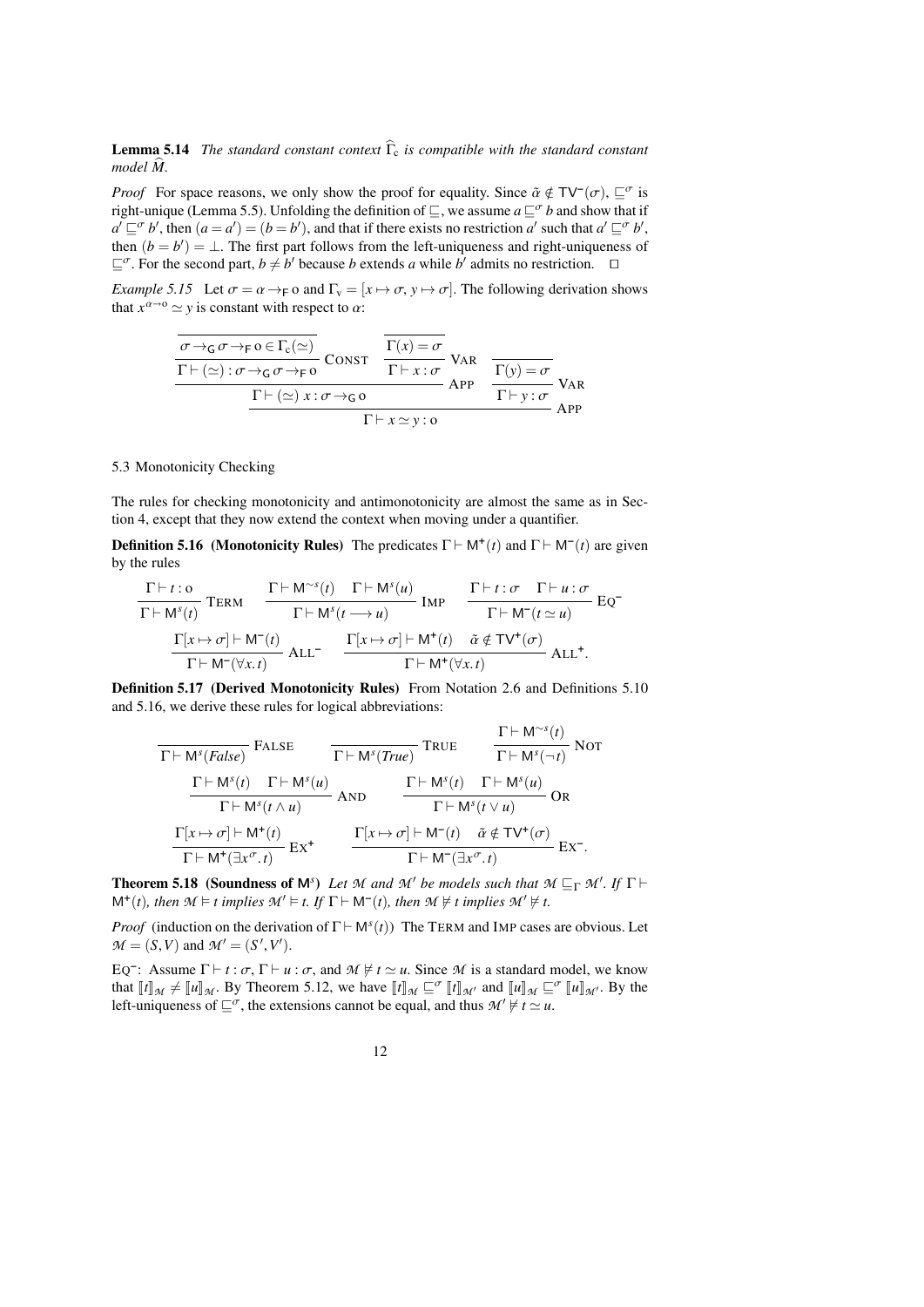ALL<sup>-</sup>: Assume  $\Gamma[x \mapsto \sigma] \vdash M^{-}(t)$  and  $\mathcal{M} \not\models \forall x^{\sigma}$ , *t*. Then there exists  $a \in [\![\sigma]\!]_S$  such that  $(S, V[x \mapsto a]) \not\models t$ . Since  $[\![\sigma]\!]$  is left-total, there exists an extension  $b \sqsupset \sigma a$ . Since  $(S, V[x \mapsto a])$  $(S, V[x \mapsto a]) \neq t$ . Since  $\subseteq^{\sigma}$  is left-total, there exists an extension  $b \sqsupseteq^{\sigma} a$ . Since  $(S, V[x \mapsto a])$  $\subseteq$ <sup>r</sup> (*S'*, *V'*[ $x \mapsto b$ ]), we have  $(S', V'[x \mapsto b]) \neq t$  by induction hypothesis. Thus  $\mathcal{M}' \neq \forall x^{\sigma}$ . *t*.

ALL<sup>+</sup>: Assume  $\Gamma[x \mapsto \sigma] \vdash M^+(t), \tilde{\alpha} \notin TV^+(\sigma)$ , and  $M \vDash \forall x^{\sigma}$ . *t*. We show that  $M' \vDash \forall x^{\sigma}$ . *t*. Let  $b \in \llbracket \sigma \rrbracket_{\alpha}$ . Since  $\Box^{\sigma}$  is right-total (Lemma 5.5), there exists a restriction  $a \in \llbracket \sigma \rrbracket_{\alpha}$ Let  $b \in [\![\sigma]\!]_{S}$ . Since  $\sqsubseteq^{\sigma}$  is right-total (Lemma 5.5), there exists a restriction  $a \in [\![\sigma]\!]_{S}$  with  $a \sqsubset^{\sigma} b$ . By assumption  $(S \cup [x \mapsto a]) \models f$  Since  $(S \cup [x \mapsto a]) \sqsubset [S' \cup [x \mapsto b])$  we con*a*  $\subseteq$ <sup>*a*</sup> *b*. By assumption,  $(S, V[x \mapsto a]) \models t$ . Since  $(S, V[x \mapsto a]) \sqsubseteq_{\Gamma} (S', V'[x \mapsto b])$ , we conclude  $(S', V'[x \mapsto b]) \models t$  by induction by pothesis clude  $(S', V'[x \mapsto b]) \models t$  by induction hypothesis. <del>□</del>

**Theorem 5.19** (Soundness of the Calculus) *If*  $\Gamma \vdash M^+(t)$  *can be derived in some arbitrary*  $\epsilon$ *context*  $\Gamma$ *, then t is monotonic. If*  $\Gamma \vdash M^{-}(t)$  *can be derived in some arbitrary context*  $\Gamma$ *, then t is antimonotonic.*

*Proof* The definition of monotonicity requires showing the existence of a model  $M' =$  $(S', V')$  for any scope *S'* such that  $S \leq_{\tilde{\alpha}} S'$ . By Theorem 5.18, we can take any model  $\mathcal{U}'$  for which  $\mathcal{U} \sqsubseteq_{\Omega} \mathcal{U}'$ . Such a model exists because  $\sqsubseteq_{\Omega}$  is left-total (by Lemma 5.3 and  $M'$  for which  $M \sqsubseteq_{\Gamma} M'$ . Such a model exists because  $\sqsubseteq_{\Gamma}$  is left-total (by Lemma 5.3 and Definition 5.8).  $\Box$ 

*Example 5.20* The following table lists some example formulas, including all those from the introduction. For each formula, we indicate whether it is monotonic or antimonotonic with respect to  $\alpha$  according to the calculi  $\mathfrak{M}_1$  and  $\mathfrak{M}_2$  and to the semantic definitions.

|                                                                              | <b>MONOTONIC</b> |                    |      | <b>ANTIMONOTONIC</b> |                    |      |
|------------------------------------------------------------------------------|------------------|--------------------|------|----------------------|--------------------|------|
| <b>FORMULA</b>                                                               | $\mathfrak{M}_1$ | $\mathfrak{M}_{2}$ | SEM. | $\mathfrak{M}_1$     | $\mathfrak{M}_{2}$ | SEM. |
| $\exists x^{\alpha} y. x \neq y$                                             |                  |                    |      |                      |                    |      |
| $f x^{\alpha} \simeq x \wedge f y \not\simeq y$                              |                  |                    |      |                      |                    |      |
| $s^{\alpha\rightarrow o} \sim t$                                             |                  |                    |      |                      |                    |      |
| $\{y^{\alpha}\}\simeq\{z\}$                                                  |                  |                    |      |                      |                    |      |
| $(\lambda x^{\alpha}. x \simeq y) \simeq (\lambda x. x \simeq z)$            |                  |                    |      |                      |                    |      |
| $(\forall x^{\alpha}$ , $f x \simeq x) \wedge f y \not\simeq y$              |                  |                    |      |                      |                    |      |
| $\forall x^{\alpha} y. x \simeq y$                                           |                  |                    |      |                      |                    |      |
| $\exists x^{\alpha} y. x \neq y \land \forall z. z \simeq x \lor z \simeq y$ |                  |                    |      |                      |                    |      |

*Remark* In Definition 5.4, both the positive and the negative type variables in  $\sigma$  count as positive occurrences in  $\sigma \rightarrow_F \tau$ . This raises the question of whether a fully covariant behavior, with  $TV^s(\sigma \rightarrow_F \tau) = TV^s(\sigma) \cup TV^s(\tau)$ , could also be achieved, presumably with a different definition of  $\Box^{\sigma \rightarrow_F \tau}$ . Although such a behavior looks more reqular, it would make different definition of  $\sqsubseteq^{\sigma\to}F^\tau$ . Although such a behavior looks more regular, it would make the calculus unsound, as the following counterexample shows:

$$
\forall F^{(\tilde{a}\to 0)\to 0} f^{\tilde{a}\to 0} g h. f \in F \wedge g \in F \wedge f a \ncong g a \longrightarrow h \in F.
$$

The formula is not monotonic: Regardless of the value of the free variable *a*, it is true for  $|\tilde{\alpha}| = 1$ , since the assumptions imply that  $f \not\cong g$ , and as there are only two functions of type  $\tilde{\alpha} \rightarrow \infty$ , *h* can only be one of them, so it must be in *F*. This argument breaks down for larger scopes, so the formula is not monotonic. However, with a fully covariant F-arrow, we could type *F* as  $F^{(\tilde{a} \to \tilde{c}^0) \to \tilde{r}^0}$  and the rule ALL<sup>+</sup> would apply, since there are no positive occurrences of  $\tilde{\alpha}$  in the types of *F*, *f*, *g*, and *h*.

#### 5.4 Type Inference

Expecting all types to be fully annotated with G and F is unrealistic, so we now face the problem of computing annotations such that a given term is typable—a type inference problem.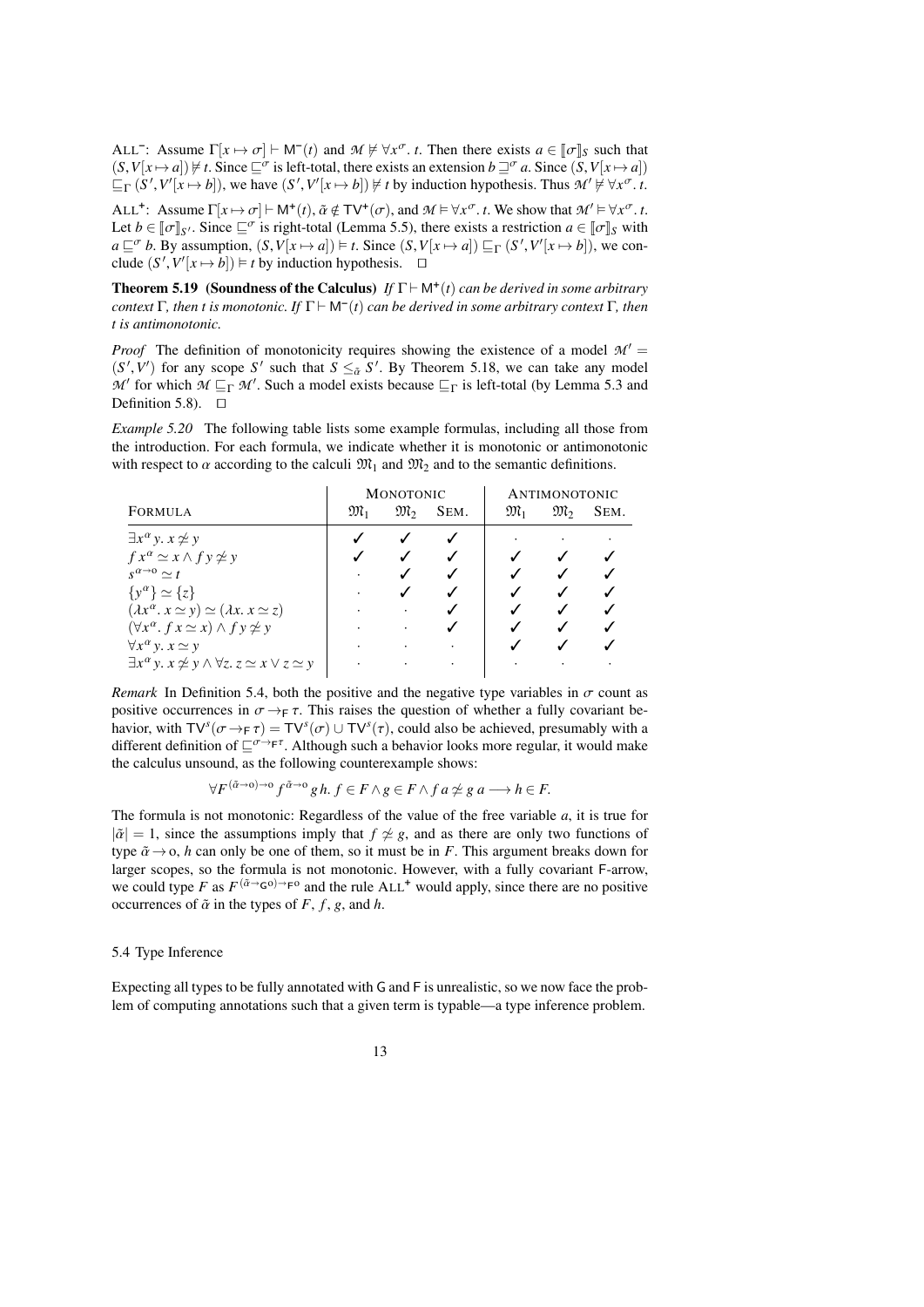We follow a standard approach to type inference: We start by annotating all types with *annotation variables* ranging over {G,F}. Then we construct a typing derivation by backward chaining, collecting a set of constraints over the annotations. Finally, we look for an instantiation of the annotation variables that satisfies all the constraints.

Definition 5.21 (Annotation Constraint) An *annotation constraint* over a set of annotation variables *X* is an expression of the form  $\sigma \leq \tau$ ,  $\tilde{\alpha} \notin TV^+(\sigma)$ , or  $\tilde{\alpha} \notin TV^-(\sigma)$ , where the types  $\sigma$  and  $\tau$  may contain annotation variables in *V*. Given a valuation  $\alpha: X \to f \in \mathbb{R}$ , the types  $\sigma$  and  $\tau$  may contain annotation variables in *V*. Given a valuation  $\rho : X \to \{G, F\}$ , the meaning of a constraint is given by Definitions 5.4 and 5.10.

A straightforward way of solving such constraints is to encode them in propositional logic, following Definitions 5.4 and 5.10, and give them to a SAT solver. Annotation variables, which may take two values, are mapped directly to propositional variables. Only one rule, SUB, is not syntax-directed, but it is sufficient to apply it to the second argument of an application and to variables and constants before invoking VAR or CONST. This approach proved very efficient on the problems that we encountered in our experiments.

*Remark* Like the simply-typed λ-calculus, our type system admits principal types if we allow annotation variables in types and keep the constraints in the types. A *type schema* would have the form  $\forall \overline{A}$ .  $\forall \overline{\alpha}$ .  $\sigma \langle C \rangle$ , where  $\sigma$  is an annotated type containing annotation variables  $\overline{A}$  and type variables  $\overline{\alpha}$ , and *C* is a list of constraints of the form given in Definition 5.21. Equality would have the principal type schema  $\forall A. \forall \alpha. \alpha \rightarrow_G \alpha \rightarrow_A o \langle \tilde{\alpha} \notin TV^-(\alpha) \rangle$ .

# 6 Third Calculus: Handling Set Comprehensions and Bounded Quantifiers

An obvious deficiency of the calculus  $\mathfrak{M}_2$  from the previous section is that the rule LAM always types λ-abstractions with <sup>G</sup>-arrows. The only way to construct a term whose type contains F-annotations is to build it from primitives whose types are justified semantically. In other words, we cannot type set comprehensions precisely.

This solution is far from optimal. To take one example, consider the term λ*R S x z*. <sup>∃</sup>*y*. *R x y* <sup>∧</sup> *S y z*, which composes two binary relations *<sup>R</sup>* and *<sup>S</sup>*. Semantically, composition is constant for type  $(\alpha \rightarrow_F \beta \rightarrow_F o) \rightarrow_G (\beta \rightarrow_F \gamma \rightarrow_F o) \rightarrow_G \alpha \rightarrow_F \gamma \rightarrow_F o$ , but  $\mathfrak{M}_2$  cannot infer this. As a result, it cannot infer the monotonicity of any of the four type variables occurring in the associativity law for composition unless composition is added to the context  $\Gamma_c$ . Another annoyance is that the *η*-expansion  $\lambda x$ . *t x* of a term  $t^{\tilde{\alpha} \to \mathsf{F}^0}$  can only be typed with a G-arrow.<br>The calculus  $\mathfrak{M}_0$  introduced in this section is designed to address this. The underlying

The calculus  $\mathfrak{M}_3$  introduced in this section is designed to address this. The underlying intuition is that a term  $\lambda x^{\tilde{\alpha}}$ , *t* can be typed as  $\tilde{\alpha} \rightarrow_F o$  if we can show that the body *t* evaluates to  $\alpha$  is new in the larger scope. The key is to track what happens to a term to  $\perp$  whenever *x* is new in the larger scope. The key is to track what happens to a term when one or several of its free variables are assigned a new value. When abstracting over a variable, we can then use this information to annotate the function arrow precisely. Such a scheme covers set comprehensions such as  $\lambda x$ .  $x \in A^{\tilde{\alpha} \to \rho} \land x \in B^{\tilde{\alpha} \to \rho}$  and, by way of consequence bounded quantifications such as  $\forall x, x \in A^{\tilde{\alpha} \to \rho} \to a, x$ consequence, bounded quantifications such as  $\forall x. \ x \in A^{\tilde{\alpha} \to \rho} \longrightarrow q \ x$ .

Definition 6.1 (Annotated Type) An *annotated type* is a HOL type in which each function arrow carries an *annotation*  $A \in \{G, N, F, T\}.$ 

The G- and F-annotations have the same meaning as in Section 5. The T-annotation is similar to F, but with  $\top$  instead of  $\bot$  as its default extension value of type o; the universal set  $\mathcal{U}^{\alpha \rightarrow 0}$ can be typed precisely as  $\alpha \rightarrow_\tau$  o. Finally, the N-annotation indicates that if the argument to the function is a new value, so is its result.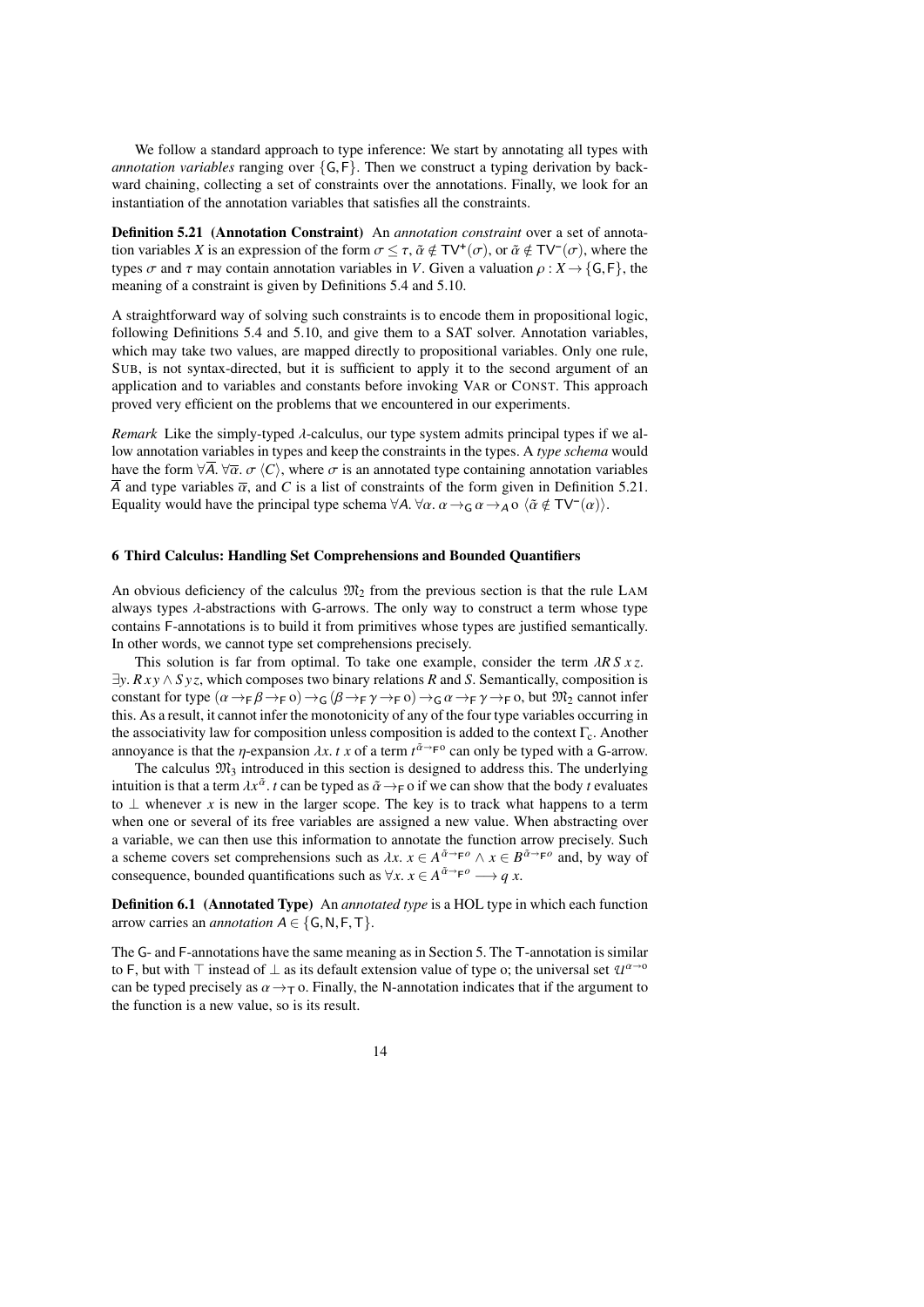# 6.1 Extension Relation

The extension relation  $\mathbb{Z}^{\sigma}$  distinguishes the four kinds of arrows. The G and F cases coincide with Definition 5.2.

**Definition 6.2** (Extension) Let  $\sigma$  be an annotated type, and let *S*, *S'* be scopes such that  $S \leq s$  *S'*. The extension relation  $\Box^{\sigma} \subset \mathbb{I} \times \mathbb{I} \times \mathbb{I} \times \mathbb{I}$  for *S* and *S'* is defined by  $S \leq_{\tilde{\alpha}} S'$ . The *extension* relation  $\subseteq^{\sigma} \subseteq [\![\sigma]\!]_S \times [\![\sigma]\!]_{S'}$  for *S* and *S'* is defined by

$$
a \sqsubseteq^{\sigma} b
$$
 iff  $a = b$  if  $\sigma$  is o or a type variable  
 $f \sqsubseteq^{\sigma \to_{A^{\tau}} g}$  iff  $\forall ab. a \sqsubseteq^{\sigma} b \longrightarrow f(a) \sqsubseteq^{\tau} g(b)$  and  $\forall b. \mathbb{N}^{\sigma}(b) \longrightarrow \mathbb{A}^{\tau}(g(b))$ 

and

$$
G^{\sigma}(b)
$$
 iff  $\top$   
\n $N^{\sigma}(b)$  iff  $\nexists a \in \mathcal{A}$   
\n $B^{\sigma}(b)$  iff  $b = (\sigma)^{\mathsf{F}}$   
\n $T^{\sigma}(b)$  iff  $b = (\sigma)^{\mathsf{T}}$ 

where  $\left[0\right]^{\mathsf{F}} = \bot$ ,  $\left[0\right]^{\mathsf{T}} = \top$ ,  $\left[\alpha\right]^{\mathsf{A}} \in S(\alpha)$ , and  $\left[\sigma \to \tau\right]^{\mathsf{A}} = a \in \left[\![\sigma]\!]_{S'} \mapsto \left(\!\! \left[\tau\right]^{\mathsf{A}}\!\!\right]$ .

We cannot require  $(\alpha)^F \neq (\alpha)^T$  because this would be impossible for  $|\alpha| = 1$ . Hence, we will be careful to assume  $(\sigma)^F \neq (\sigma)^T$  only if  $\sigma$  is of the form  $\sigma_1 \to \cdots \to \sigma_n \to 0$ .

Definition 6.3 (Positive and Negative Type Variables) The set of *positive type variables* TV<sup>+</sup>( $\sigma$ ) and the set of *negative type variables* TV<sup>-</sup>( $\sigma$ ) of an annotated type  $\sigma$  are defined as follows: as follows:

$$
TV^{+}(o) = \emptyset
$$
  
\n
$$
TV^{+}(\alpha) = \{\alpha\}
$$
  
\n
$$
TV^{+}(\sigma \to_A \tau) = \begin{cases} TV^{+}(\tau) \cup TV^{-}(\sigma) & \text{if } A = G \\ TV^{+}(\tau) \cup TV^{-}(\sigma) \cup TV^{+}(\sigma) & \text{otherwise} \end{cases}
$$
  
\n
$$
TV^{-}(o) = \emptyset
$$
  
\n
$$
TV^{-}(\alpha) = \emptyset
$$
  
\n
$$
TV^{-}(\sigma \to_A \tau) = \begin{cases} TV^{-}(\tau) \cup TV^{+}(\sigma) & \text{if } A \in \{G, N\} \\ TV^{-}(\tau) & \text{otherwise.} \end{cases}
$$

With the introduction of an N-annotation, not all annotated types are legitimate. For example,  $\tilde{\alpha} \rightarrow_N 0$  would mean that new values of type  $\tilde{\alpha}$  are mapped to new Booleans, but there is no such thing as a new Boolean, since  $\llbracket o \rrbracket$  is always  $\{\perp, \top\}.$ 

**Definition 6.4 (Well-Annotated Type)** An annotated type  $\sigma$  is *well-annotated* if  $WA(\sigma)$ holds, where  $WA(\sigma)$  is defined by the following equivalences:

$$
WA(\sigma) \quad \text{iff} \quad \top \qquad \text{if } \sigma \text{ is o or a type variable}
$$
\n
$$
WA(\sigma \to_A \tau) \quad \text{iff} \quad WA(\sigma) \text{ and } WA(\tau) \text{ and } A = N \longrightarrow body(\tau) = \tilde{\alpha}
$$

where  $body(o) = o$ ,  $body(a) = \alpha$ , and  $body(\sigma \rightarrow \tau) = body(\tau)$ .

**Lemma 6.5** *If*  $\sigma$  *is well-annotated, then*  $\Gamma^{\sigma}$  *is left-total (total) and left-unique (injective).* 

*Proof* (structural induction on  $\sigma$ ) The proof is similar to that of Lemma 5.3, except that we must propagate the WA assumption. There is one genuinely new case.

LEFT-TOTALITY OF  $\sqsubseteq^{\sigma\to\mathsf{N}^\tau}$ : For  $f \in [\sigma\to\tau]_S$ , we find an extension *g* as follows: Let  $h \in \mathbb{R}$ , if h extends an *g* that *g* is unique by left-uniqueness of  $\Box^{\sigma}$ . Since  $\Box^{\tau}$  is left-total  $b \in [\![\sigma]\!]_{S'}$ . If *b* extends an *a*, that *a* is unique by left-uniqueness of  $\sqsubseteq^{\sigma}$ . Since  $\sqsubseteq^{\tau}$  is left-total, there exists a *y* such that  $f(a) \sqsubset^{\tau} y$  and we let  $g(b) = y$ . If *b* does not extend any *a* then there exists a *y* such that  $f(a) \sqsubseteq^{\tau} y$ , and we let  $g(b) = y$ . If *b* does not extend any *a*, then we set  $g(b)$  to a new element *y* constructed as follows: Since  $\sigma \rightarrow_N \tau$  is well-annotated,  $\tau$  must be of the form  $\tau_1 \rightarrow_{A_1} \cdots \rightarrow_{A_{n-1}} \tau_n \rightarrow_{A_n} \tilde{\alpha}$ . As value for *y*, we simply take  $y_1 \in [\![\tau_1]\!]_{S'} \mapsto$ <br> $\dots \mapsto y \in [\![\tau_n]\!]_{S'} \mapsto y'$  where  $y'$  is not the extension of any  $x'$ . Such a  $y'$  exists because  $\cdots \mapsto y_n \in [\![\tau_n]\!]_{S'} \mapsto y'$ , where  $y'$  is not the extension of any *x'*. Such a *y'* exists, because otherwise  $|S(\tilde{\alpha})| - |S'(\tilde{\alpha})|$  which is inconsistent with the assumption on *h* otherwise  $|S(\tilde{\alpha})| = |S'(\tilde{\alpha})|$ , which is inconsistent with the assumption on *b*.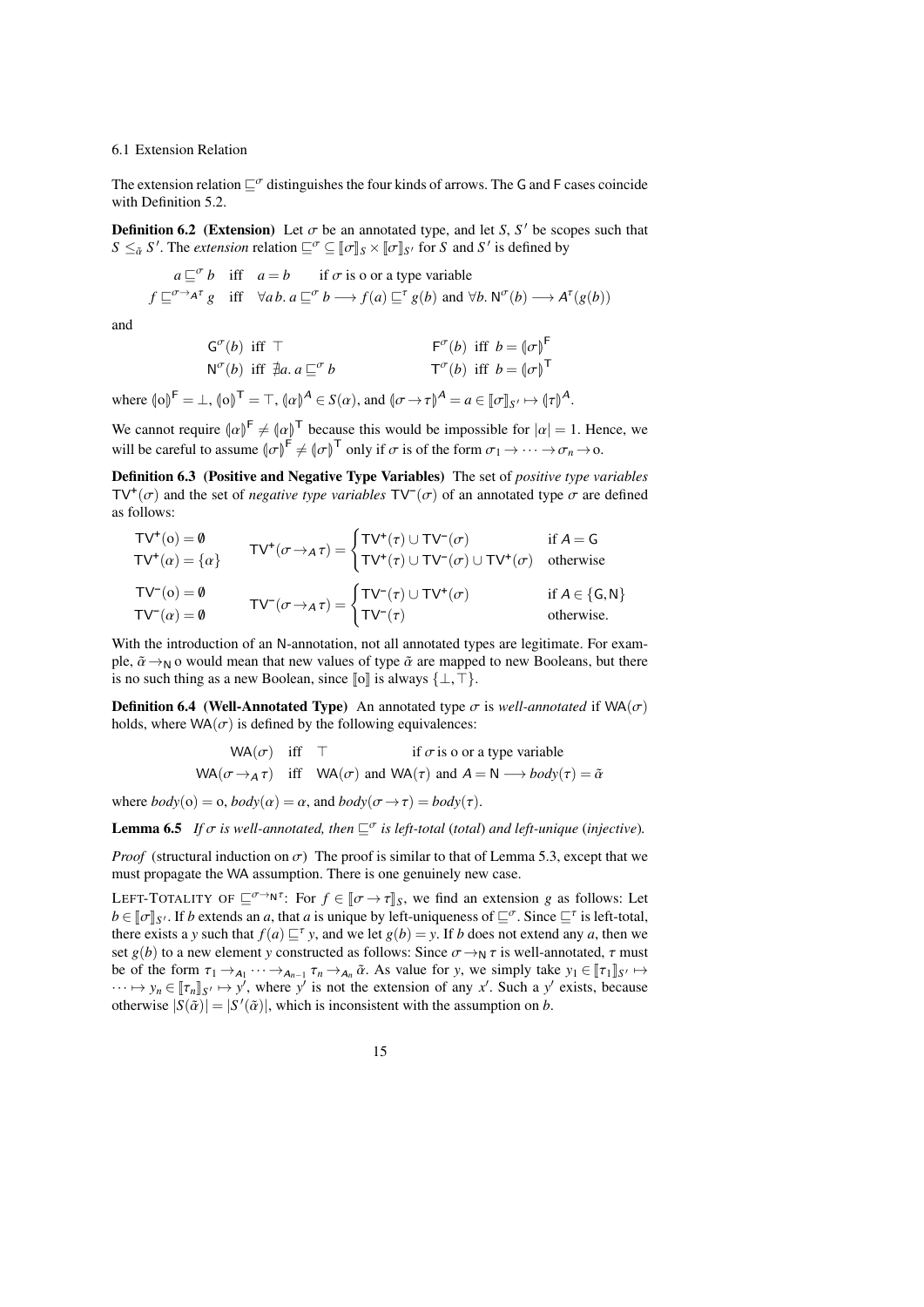**Lemma 6.6** *Let*  $\sigma$  *be a well-annotated type. If*  $\tilde{\alpha} \notin TV^+(\sigma)$ *, then*  $\sqsubseteq^{\sigma}$  *is right-total (surjective) If*  $\tilde{\alpha} \notin TV^-(\sigma)$  *then*  $\sqsubset^{\sigma}$  *is right-unique (functional) tive*)*. If*  $\tilde{\alpha} \notin TV^-(\sigma)$ *, then*  $\sqsubseteq^{\sigma}$  *is right-unique* (*functional*)*.* 

*Proof* The proof is similar to that of Lemma 5.5. Lemma 6.5, which replaces Lemma 5.3, requires  $\sigma$  to be well-annotated.  $\square$ 

### 6.2 Type Checking

As in Section 5, constancy checking is treated as a type checking problem involving annotated types. The judgments still have the form  $\Gamma \vdash t : \sigma$ , but the context now carries more information about *t*'s value when its free variables are assigned new values.

**Definition 6.7** (Context) A *context* is a pair  $\Gamma = (\Gamma_c, \Gamma_v)$ , where  $\Gamma_c$  maps constant symbols to sets of annotated types, and  $\Gamma_v$  is a list  $[x_1 :^{A_1} \sigma_1, ..., x_m :^{A_m} \sigma_m]$  associating *m* distinct variables *x*, with annotations *A*, and annotated types  $\sigma$ . A context is well-annotated if all variables  $x_i$  with annotations  $A_i$  and annotated types  $\sigma_i$ . A context is *well-annotated* if all the types  $\sigma_i$  are well-annotated the types  $\sigma_i$  are well-annotated.

We assume as before that  $\Gamma_c$  is fixed and compatible with the standard constant model and write simply  $\Gamma$  for  $\Gamma_v$ . We also let  $\langle x_m : A_m \sigma_m \rangle$  abbreviate  $[x_1 : A_1 \sigma_1, ..., x_m : A_m \sigma_m]$ .<br>The intuitive meaning of a typing judgment  $\Gamma \vdash t : \sigma$  with  $\Gamma \vdash (x \cdot A_m \sigma)$  is the

The intuitive meaning of a typing judgment  $\Gamma \vdash t : \sigma$  with  $\Gamma = \langle x_m :^{A_m} \sigma_m \rangle$  is that if  $x_1$  is new, then  $A_1^{\sigma_1}(t)$  holds; if  $V(x_1) \sqsubseteq^{\sigma_1} V'(x_1)$  but  $x_2$  is new, then  $A_2^{\sigma_2}(t)$  holds; and so on. The intuitive meaning of a typing judgment  $\Gamma \vdash t : \sigma$  with  $\Gamma = \langle x_m : A_m \sigma_m \rangle$  is that if  $x_1$ Furthermore, if  $V(x_i) \sqsubseteq^{\sigma_i} V'(x_i)$  for all  $i \in \{1, \ldots, m\}$ , then  $\llbracket t \rrbracket_{\mathcal{M}} \sqsubseteq^{\sigma} \llbracket t \rrbracket_{\mathcal{M}}$ . It may help to think of a judgment  $(x \cdot \mathcal{A}_m \sigma) \models t \colon \sigma$  as meaning roughly the same as  $\mathbb{I} \models \{x, \ldots, x, t\}$ think of a judgment  $\langle x_m : A_m \sigma_m \rangle \vdash t : \sigma$  as meaning roughly the same as  $[] \vdash \lambda x_1 \dots x_m$ . *t* :  $\sigma_1 \rightarrow_{A_1} \cdots \rightarrow_{A_{n-1}} \sigma_n \rightarrow_{A_n} \sigma.$ 

*Example 6.8* Given a constant *r* such that  $\tilde{\alpha} \rightarrow \tau \tilde{\alpha} \rightarrow \tau$  o  $\in \Gamma_c(r)$ , the new typing rules will let us derive the following judgments:

 $[x: \overline{\ } \tilde{\alpha}, y: \overline{\ } \tilde{\alpha}] \vdash r \ x y: o \quad [x: \overline{\ } \tilde{\alpha}] \vdash \lambda y. r \ x y: \tilde{\alpha} \rightarrow_{\mathsf{F}} o \quad [] \vdash \lambda xy. r \ x y: \tilde{\alpha} \rightarrow_{\mathsf{T}} \tilde{\alpha} \rightarrow_{\mathsf{F}} o.$ 

Notice that the *η*-expanded form  $\lambda xy$ . *r x y* can be typed in the same way as *r*.

**Definition 6.9** (Model Extension) Let  $M = (S, V)$  and  $M' = (S', V')$  be models, and let  $\Gamma$  A be two contexts with disjoint sets of variables. The model  $M'$  *extends*  $M$  strongly in Γ, Δ be two contexts with disjoint sets of variables. The model *M' extends M* strongly in Γ and weakly in Δ, written  $M ⊒_1^{\Delta} M'$ , if  $S ⊆_{\tilde{\alpha}} S'$ ,  $x : A \sigma ∈ Γ$  implies  $V(x) ⊆ σ' V'(x)$ , and  $x : A \sigma ∈ Λ$  implies either  $V(x) ⊏ σ' V'(x)$  or  $Nσ(V'(x))$  for all  $x$  if  $Λ - ∥$  we write  $M ⊂_R M'$ .  $x: A \subset \Delta$  implies either  $V(x) \sqsubseteq^{\sigma} V'(x)$  or  $N^{\sigma}(V'(x))$  for all *x*. If  $\Delta = []$ , we write  $M \sqsubseteq_{\Gamma} M'$ .

**Definition 6.10 (Constancy)** Let  $\sigma$  be an annotated type. A term *t* is  $\sigma$ -*constant* in a context  $\Gamma$  if  $[[t]]_{\mathcal{M}} \sqsubseteq^{\sigma} [[t]]_{\mathcal{M}'}$  for all models  $\mathcal{M}, \mathcal{M}'$  such that  $\mathcal{M} \sqsubseteq_{\Gamma} \mathcal{M}'$ .

**Definition 6.11** (Conformity) Let  $\sigma$  be an annotated type, and let  $\Gamma$  be a context. A term *t* is *σ*-*conformant* to Γ if for all decompositions  $\Gamma = \Delta$ ,  $[x : A \tau]$ , E and for all models *M*, *M*<sup>*1*</sup> such that  $M \subset E M'$  we have that  $N^{\tau}(\llbracket x \rrbracket \llcorner \omega)$  implies  $A^{\sigma}(\llbracket x \rrbracket \llcorner \omega)$ such that  $M \sqsubseteq_{\Delta}^{\mathbb{E}} M'$ , we have that  $N^{\tau}(\llbracket x \rrbracket_{M'})$  implies  $A^{\sigma}(\llbracket t \rrbracket_{M'})$ .

Equipped with these semantic definitions, we are ready to examine the inference rules of  $\mathfrak{M}_3$  relating to constancy and monotonicity.

**Definition 6.12** (Typing Rules) The *typing* relation  $\Gamma \vdash t : \sigma$  is given by the rules below.

*Context rules:*

$$
\frac{\Gamma, \Delta \vdash t : \tau}{\Gamma, [x :^G \sigma], \Delta \vdash t : \tau} \text{ ADD} \qquad \frac{\Gamma, [x :^A \sigma], \Delta \vdash t : \tau}{\Gamma, [x :^G \sigma], \Delta \vdash t : \tau} \text{ ANN}
$$
\n
$$
\frac{\Gamma, [y :^B \tau, x :^A \sigma], \Delta \vdash t : v}{\Gamma, [x :^A \sigma, y :^B \tau], \Delta \vdash t : v} \text{ Swap} \quad \text{where } A \in \{B, G\}.
$$

16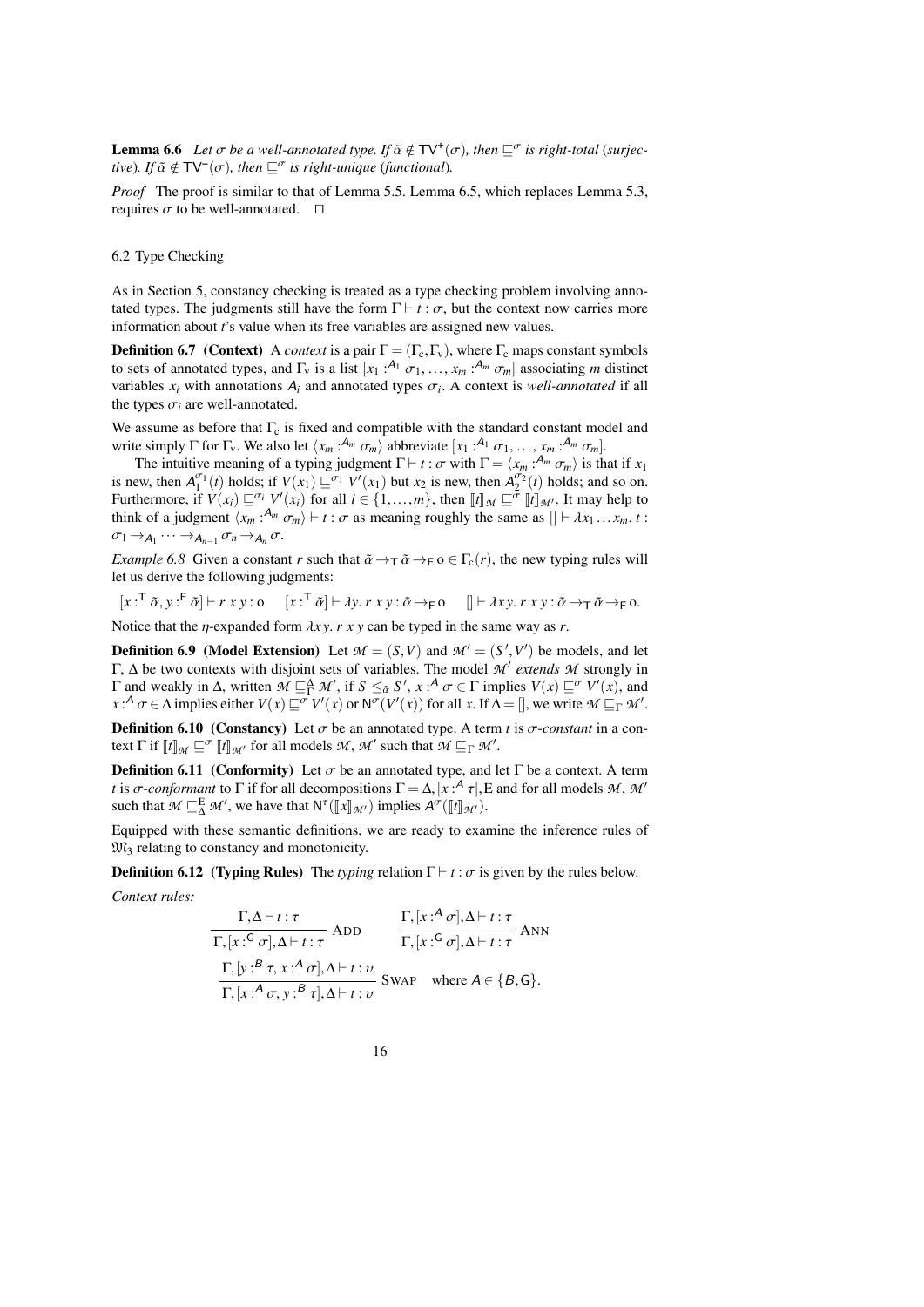*Nonlogical rules:*

$$
\frac{\sigma \in \Gamma_{c}(c)}{[x \cdot N \sigma] \vdash x : \sigma} \text{VAR} \qquad \frac{\sigma \in \Gamma_{c}(c)}{[] \vdash c : \sigma} \text{Const}
$$
\n
$$
\frac{\Gamma \vdash t : \sigma \quad \sigma \leq \sigma'}{\Gamma \vdash t : \sigma'} \text{SUB} \qquad \frac{\Gamma, [x \cdot A \sigma] \vdash t : \tau}{\Gamma \vdash \lambda x. t : \sigma \to_{A} \tau} \text{LAM}
$$
\n
$$
\frac{\langle x_{m} \cdot A_{m} \sigma_{m} \rangle \vdash t : \sigma \to_{B} \tau \quad \langle x_{m} \cdot S \sigma_{m} \rangle, \langle y_{n} \cdot N \tau_{n} \rangle \vdash u : \sigma}{\langle x_{m} \cdot A_{m} \sigma_{m} \rangle, \langle y_{n} \cdot B \tau_{n} \rangle \vdash t u : \tau} \text{APP} \text{ where } A_{i} \in \{G, F, T\}.
$$

*Logical rules:*

$$
\frac{\langle x_m : {}^{\mathsf{F}} \sigma_m \rangle \vdash False : \mathsf{o}}{\langle x_m : {}^{\mathsf{F}} \sigma_m \rangle \vdash t : \mathsf{o} \quad \langle x_m : {}^{\mathsf{F}} \sigma_m \rangle \vdash u : \mathsf{o}} \qquad \frac{\langle x_m : {}^{\mathsf{F}} \sigma_m \rangle \vdash t : \mathsf{o} \quad \langle x_m : {}^{\mathsf{F}} \sigma_m \rangle \vdash u : \mathsf{o}}{\langle x_m : {}^{\mathsf{A}} \cdots {}^{\mathsf{B}} \sigma_m \rangle \vdash t \longrightarrow u : \mathsf{o}} \text{IMP where } A \leadsto B = \begin{cases} \mathsf{T} & \text{if } A = \mathsf{F} \text{ or } B = \mathsf{T} \\ \mathsf{F} & \text{if } A = \mathsf{T} \text{ and } B = \mathsf{F} \\ \mathsf{G} & \text{otherwise.} \end{cases}
$$

The *subtype* relation  $\sigma \leq \tau$  is defined by the rules

$$
\frac{\sigma' \leq \sigma \quad \tau \leq \tau'}{\sigma \Rightarrow_{A} \tau \leq \sigma' \Rightarrow_{G} \tau'} \text{ Gen} \quad \frac{\sigma' \leq \sigma \quad \sigma \leq \sigma' \quad \tau \leq \tau'}{\sigma \Rightarrow_{A} \tau \leq \sigma' \Rightarrow_{A} \tau'}
$$
 Any.

The nonlogical rules are similar to the rules of Definition 5.10, but the LAM rule now allows arbitrary annotations, and the other rules impose various restrictions on the annotations in contexts. The logical rules support rudimentary propositional reasoning within terms.

In  $\mathfrak{M}_2$  the context was a set and we dispensed with explicit context rules. The context now being a list, we need weakening rules to add and permute variables and to change the annotations in a controlled way. The new typing rules form a substructural type system [23].

**Lemma 6.13** *If*  $\sigma \leq \sigma'$ , then  $\sqsubseteq^{\sigma} \subseteq \sqsubseteq^{\sigma'}$ .

*Proof* Similar to the proof of Lemma 5.11.  $\Box$ 

The proof of the soundness theorem relies on two closure properties of functional abstraction and application.

**Lemma 6.14** *Let*  $g \in [\![ \sigma \rightarrow \tau ]\!]_{S'}$ . (a) If  $A^{\tau}(g(b))$  for all  $b \in [\![\sigma]\!]_{S'}$ , then  $A^{\sigma \to B^{\tau}}(g)$ .<br>(b) If  $A \subseteq G \in \top \cup \text{and } A^{\sigma \to B^{\tau}(g)}$ , then  $A^{\tau}(g(b))$ **(b)** *If*  $A \in \{G, F, T\}$  *and*  $A^{\sigma \to B^T}(g)$ *, then*  $A^T(g(b))$  *for all*  $b \in [\![\sigma]\!]_{S'}$ *.* 

*Proof* Immediate from Definition 6.2.  $\Box$ 

It is regrettable that Lemma 6.14(b) does not hold uniformly for all annotation types and, as a result, that the APP rule has a side condition  $A_i \in \{G, F, T\}$ . The crux is that while a function that maps old values to new values is necessarily new, the converse does not hold: A function may be new even if it maps old values to old values. Given the type  $\tilde{\alpha} \rightarrow_F 0$ , the function  $(\perp, \perp, \perp)$  depicted in Figure 5.1(b) is such an example.

**Theorem 6.15** (Soundness of Typing) *If*  $\Gamma \vdash t : \sigma$ , then *t* is both  $\sigma$ -constant in  $\Gamma$  and σ*-conformant to* <sup>Γ</sup>*.*

*Proof* (induction on the derivation of  $\Gamma \vdash t : \sigma$ ) The cases ADD, ANN, VAR, CONST, FALSE, TRUE, and IMP are easy to prove using the definitions of  $\subseteq^{\sigma}$ , constancy, and conformity. The remaining cases are proved below.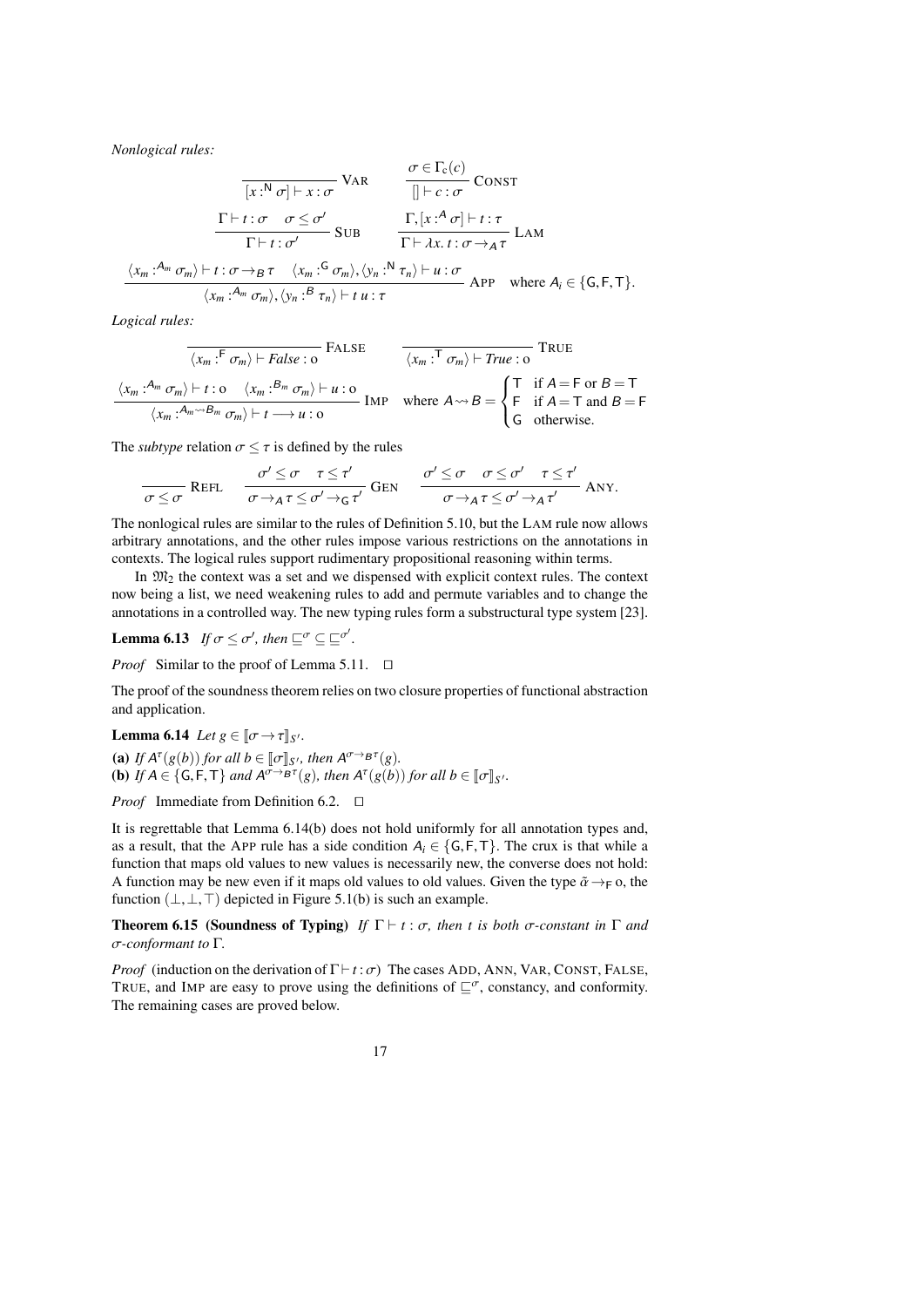SWAP: The case  $A = G$  is easy. And in the remaining case, the only subtlety occurs when both *x* and *y* are new, i.e.,  $N^{\sigma}([\![x]\!]_{\mathcal{M}})$  and  $N^{\tau}([\![y]\!]_{\mathcal{M}})$ ; but since  $A = B$ , the behaviors dictated by *x* and *y* agree and *y* agen axebange them by *x* and *y* agree and we can exchange them.

SUB: By Lemma 6.13 and Definition 6.10.

LAM: The  $(\sigma \rightarrow_A \tau)$ -conformity of  $\lambda x$ . *t* follows from Lemma 6.14(a) and the induction hypothesis; constancy is easy to prove from the induction hypothesis and the definition of  $\subseteq^{\sigma\to_{\mathcal{A}}\tau}$ . We can omit [*x* : <sup>*A*</sup>  $\sigma$ ] in the conclusion because *x* does not occur free in  $\lambda x$ . *t*.

APP: Let  $\Gamma = \langle x_m : A_m \sigma_m \rangle$ ,  $\langle y_n : B \tau_n \rangle$ . The constancy proof is as for Theorem 5.12. It re-<br>mains to show that *t u* is  $\tau$ -conformant to  $\Gamma$  Let  $\Gamma - \Lambda$  [ $\tau$  · C<sub>xi</sub>] E and assume  $N^{\nu}(\mathbb{F}_{\tau} | \mathbf{x}, \tau)$ mains to show that *t u* is  $\tau$ -conformant to Γ. Let  $\Gamma = \Delta$ ,  $[z^c]$   $v$ , E and assume  $N^{\nu}([\![z]\!]_{\mathcal{M}})$ . If *z* is one of the *x*<sub>*i*</sub>'s, we have  $C^{\sigma \to B^{\tau}}([t]_{\mathcal{M}})$  by the first induction hypothesis and hence  $C^{\tau}([t \times t]_{\mathcal{M}})$  by Lamma 6.14(b). If *z* is among the *x*<sup>3</sup><sub>0</sub> (in which asses  $C = B$ ), the second  $C^{\tau}(\llbracket t \llbracket u \rrbracket_{\mathcal{M}})$  by Lemma 6.14(b). If *z* is among the *yj*'s (in which case  $C = B$ ), the second<br>induction hypothesis talls us that  $\llbracket u \rrbracket$  is now and since  $\llbracket t \rrbracket = \sigma \rightarrow p\tau \llbracket u \rrbracket$  by the first induction hypothesis tells us that  $[\![u]\!]_{\mathcal{M}}$  is new, and since  $[\![t]\!]_{\mathcal{M}} \subseteq^{\sigma \to B\tau} [\![t]\!]_{\mathcal{M}}'$  by the first induction hypothesis we have  $B^{\tau}(\![t]\!]_{\mathcal{M}}'$  is the definition of  $\subseteq^{\sigma \to B\tau} \square$ induction hypothesis, we have  $B^{\tau}(\llbracket t \, u \rrbracket_{\mathcal{M}})$  by the definition of  $\sqsubseteq^{\sigma \to B^{\tau}}$ .  $\Box$ 

From Definition 6.12, it is straightforward to derive typing rules for ¬, ∧, ∨, ∀, and ∃ in the style of Definition 5.17. We have omitted the derivations due to lack of space.

With powerful typing rules at our disposal, we no longer need to reason semantically about set constructs. This leaves us with a much reduced constant context.

**Definition 6.16 (Standard Constant Context)** The *standard constant context*  $\hat{\Gamma}_{c}$  is the following mapping:

$$
\rightarrow \quad \rightarrow \quad \{o \rightarrow_{G} o \rightarrow_{G} o\}
$$
\n
$$
\simeq \quad \rightarrow \quad \{\sigma \rightarrow_{G} \sigma \rightarrow_{F} o \mid \tilde{\alpha} \notin \text{TV}^{-}(\sigma)\}
$$

The examples below exploit the new calculus to type set constructs precisely.

*Example 6.17* The empty set  $\theta^{\sigma \to 0}$  and the universal set  $\theta^{\sigma \to 0}$  get their natural typings:

$$
\frac{\overline{[x : F \sigma] \vdash False : o}}{[] \vdash \lambda x. \, False : \sigma \rightarrow_{F} o} \quad \text{LAM}
$$
\n
$$
\frac{\overline{[x : T \sigma] \vdash True : o}}{[] \vdash \lambda x. \, True : \sigma \rightarrow_{T} o} \quad \text{LAM}
$$

*Example 6.18* The complement  $\overline{A}$  of a set *A* is the set  $\mathcal{U} - A$ . Using the rule

$$
\frac{\langle x_m :^{A_m} \sigma_m \rangle \vdash t : \text{o}}{\langle x_m :^{A_m} \sigma_m \rangle \vdash \neg t : \text{o}} \text{NOT} \quad \text{where} \quad \sim A = \begin{cases} \top & \text{if } A = \text{F} \\ \text{F} & \text{if } A = \text{T} \\ \text{G} & \text{otherwise} \end{cases}
$$

derived from IMP and FALSE in the obvious way, set complementation can be typed as follows for  $A \in \{G, F, T\}$ :

$$
\frac{\begin{array}{c}\n[s \stackrel{.}{\cdot} N \stackrel{\frown}{\sigma} \rightarrow_{A} o] \vdash s : \sigma \rightarrow_{A} o \\
[s \stackrel{.}{\cdot} S \stackrel{\frown}{\sigma} \rightarrow_{A} o] \vdash s : \sigma \rightarrow_{A} o \\
\hline\n s \stackrel{.}{\cdot} S \stackrel{\frown}{\sigma} \rightarrow_{A} o], \quad s \stackrel{\frown}{\cdot} S \stackrel{\frown}{\sigma} \rightarrow_{A} o, \quad s \stackrel{\frown}{\cdot} S \stackrel{\frown}{\sigma} \rightarrow_{A} o, \quad s \stackrel{\frown}{\cdot} N \stackrel{\frown}{\sigma} \rbrack \vdash x : \sigma}{\begin{array}{c}\n[s \stackrel{.}{\cdot} S \stackrel{\frown}{\sigma} \rightarrow_{A} o, x : \stackrel{\frown}{\cdot} A \stackrel{\frown}{\sigma} \rbrack \vdash s x : o \\
\hline\n[s \stackrel{.}{\cdot} S \stackrel{\frown}{\sigma} \rightarrow_{A} o, x : \stackrel{\frown}{\cdot} A \stackrel{\frown}{\sigma} \rbrack \vdash \neg s x : o \\
\hline\n[s \stackrel{.}{\cdot} S \stackrel{\frown}{\sigma} \rightarrow_{A} o] \vdash \lambda x \stackrel{\frown}{\cdot} S x : \sigma \rightarrow_{\sim A} o \\
\hline\n\hline\n\end{array}\n\end{array}\n\quad\n\text{APP}
$$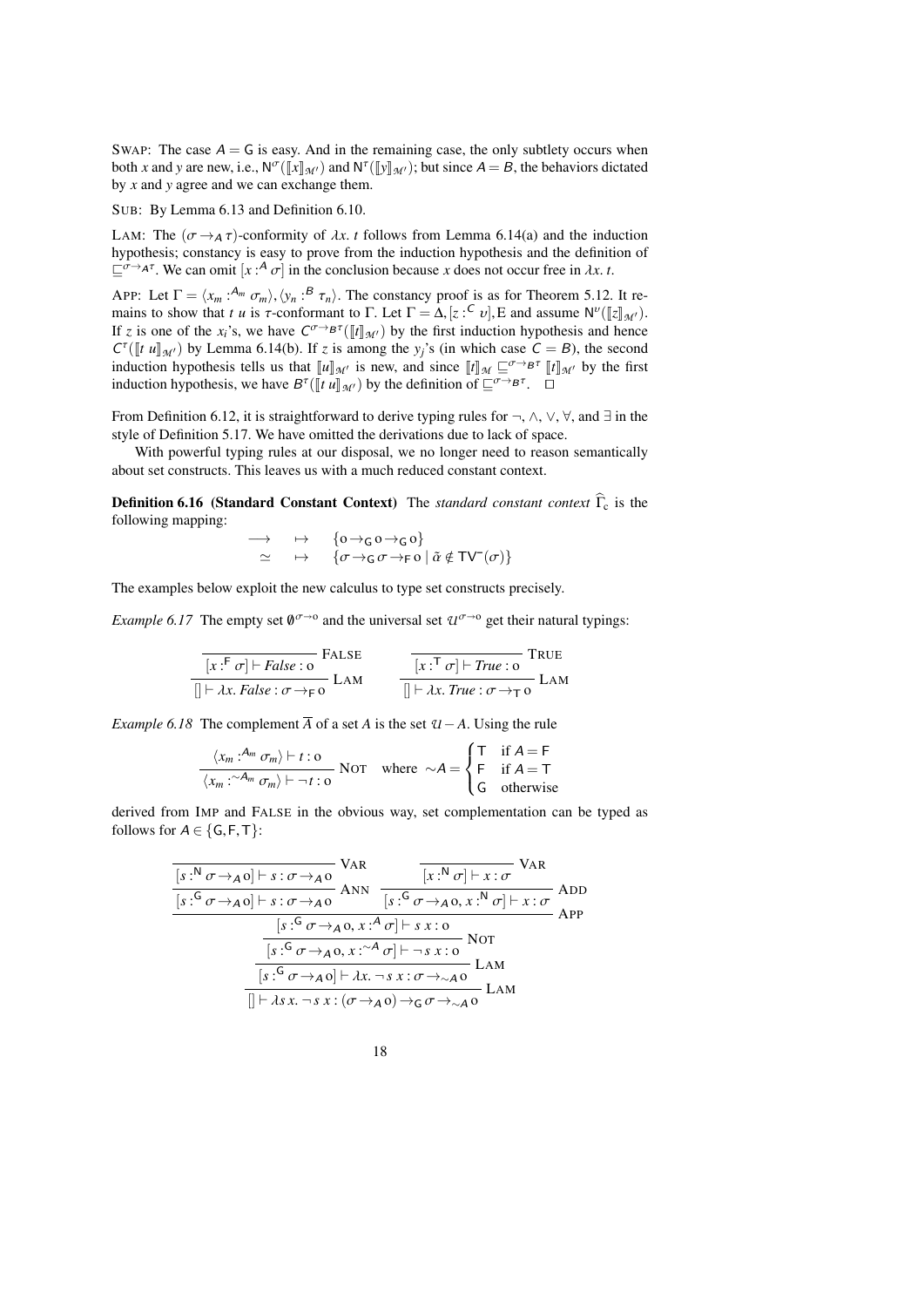# 6.3 Monotonicity Checking

The rules for checking monotonicity and antimonotonicity are similar to those given in Section 5. The only new rule is  $ALL^+$ ; it exploits the context to avoid the restriction on  $\tilde{\alpha}$ .

**Definition 6.19** (Monotonicity Rules) The predicates  $\Gamma \vdash M^+(t)$  and  $\Gamma \vdash M^-(t)$  are given by the rules

$$
\frac{\Gamma \vdash t : \mathbf{o}}{\Gamma \vdash \mathsf{M}^{s}(t)} \text{TERM} \qquad \frac{\langle x_{m} :^{A_{m}} \sigma_{m} \rangle \vdash \mathsf{M}^{\sim s}(t) \quad \langle x_{m} :^{B_{m}} \sigma_{m} \rangle \vdash \mathsf{M}^{s}(u)}{\langle x_{m} :^{A_{m} \sim B_{m}} \sigma_{m} \rangle \vdash \mathsf{M}^{s}(t \rightarrow u)} \text{IMP}
$$
\n
$$
\frac{\langle x_{m} :^{G} \sigma_{m} \rangle \vdash t : \sigma \quad \langle x_{m} :^{G} \sigma_{m} \rangle \vdash u : \sigma}{\langle x_{m} :^{G} \sigma_{m} \rangle \vdash \mathsf{M}^{-}(t \simeq u)} \text{EQ} \qquad \frac{\Gamma, [x :^{G} \sigma] \vdash \mathsf{M}^{-}(t)}{\Gamma \vdash \mathsf{M}^{-}(\forall x. t)} \text{ALL}^{-}
$$
\n
$$
\frac{\Gamma, [x :^{G} \sigma] \vdash \mathsf{M}^{+}(t) \quad \tilde{\alpha} \notin \mathsf{TV}^{+}(\sigma)}{\Gamma \vdash \mathsf{M}^{+}(\forall x. t)} \text{ALL}^{+} \qquad \frac{\Gamma, [x :^{T} \sigma] \vdash \mathsf{M}^{+}(t)}{\Gamma \vdash \mathsf{M}^{+}(\forall x. t)} \text{ ALL}^{+}.
$$

From Definition 6.19, it is straightforward to derive monotonicity rules for *False*, *True*, ¬, ∧, ∨, and ∃.

**Theorem 6.20** (Soundness of M<sup>*s*</sup>) *Let*  $M$  *and*  $M'$  *be models such that*  $M \sqsubseteq_{\Gamma} M'$ *. If*  $\Gamma \vdash$  $M^+(t)$ , then *t* is monotonic and  $\text{o-conformant to } \Gamma$ . If  $\Gamma \vdash M^-(t)$ , then *t* is antimonotonic and o*-conformant to* Γ*.*

*Proof* (induction on the derivation of  $\Gamma \vdash M^s(t)$ ) The TERM, EQ<sup>-</sup>, ALL<sup>-</sup>, and ALL<sup>+</sup> cases are similar to the corresponding cases in the proof of Theorem 5.18. The IMP case is analogous to the IMP case of Theorem 6.15. Finally, the rule  $ALL_{T}^{+}$  can be derived by considering *∀x*. *t* an abbreviation for  $(\lambda x. t) \simeq (\lambda x. True)$ . □

**Theorem 6.21** (Soundness of the Calculus) *If*  $\Gamma \vdash M^+(t)$  *can be derived in some arbitrary well-annotated context* Γ*, then t is monotonic. If* Γ ` M– (*t*) *can be derived in some arbitrary well-annotated context* Γ*, then t is antimonotonic.*

*Proof* By Theorem 6.20, we can take any model  $M'$  such that  $M \sqsubseteq_{\Gamma} M'$  as witness for monotonicity. Such a model exists because  $\sqsubseteq_{\Gamma}$  is left-total for well-annotated contexts Γ (by Lemma 5.3 and Definition 5.8).  $\Box$ 

*Example 6.22* The bounded quantification  $\forall x$ .  $x \in A^{\tilde{\alpha} \to 0} \longrightarrow q$  *x* can be inferred monotonic in the context  $\Gamma = [4 \cdot 9 \tilde{\alpha} \rightarrow \infty]$  if *a x* can be inferred monotonic. in the context  $\Gamma = [A : G \tilde{\alpha} \rightarrow_F o]$  if *q x* can be inferred monotonic:

$$
\frac{\frac{\left[A : N \tilde{\alpha} \to_{F} o\right] \vdash A : \tilde{\alpha} \to_{F} o}{\Gamma \vdash A : \tilde{\alpha} \to_{F} o}}{\frac{\Gamma \vdash A : \tilde{\alpha} \to_{F} o}{\Gamma[x : \tilde{\alpha}] \vdash x \in A : o}}{\frac{\Gamma[x : \tilde{\alpha}] \vdash x \in A : o}{\frac{\Gamma[x : \tilde{\alpha}] \vdash M^{-}(x \in A)}{\Gamma[x : \tilde{\alpha}] \vdash M^{+}(x \in A)}} \frac{\frac{\Gamma[x : \tilde{\alpha}] \vdash M^{+}(q x)}{\Gamma[x : \tilde{\alpha}] \vdash M^{+}(q x)}}{\Gamma[x : \tilde{\alpha}] \vdash M^{+}(x \in A \to q x)} \text{ADD}
$$
\n
$$
\frac{\frac{\Gamma[x : T \tilde{\alpha}] \vdash M^{+}(x \in A \to q x)}{\Gamma \vdash M^{+}(x \in A \to q x)} \text{ALL}^{+}_{T}}{\Gamma \vdash M^{+}(x \in A \to q x)} \text{ILL}^{+}_{T}}
$$

19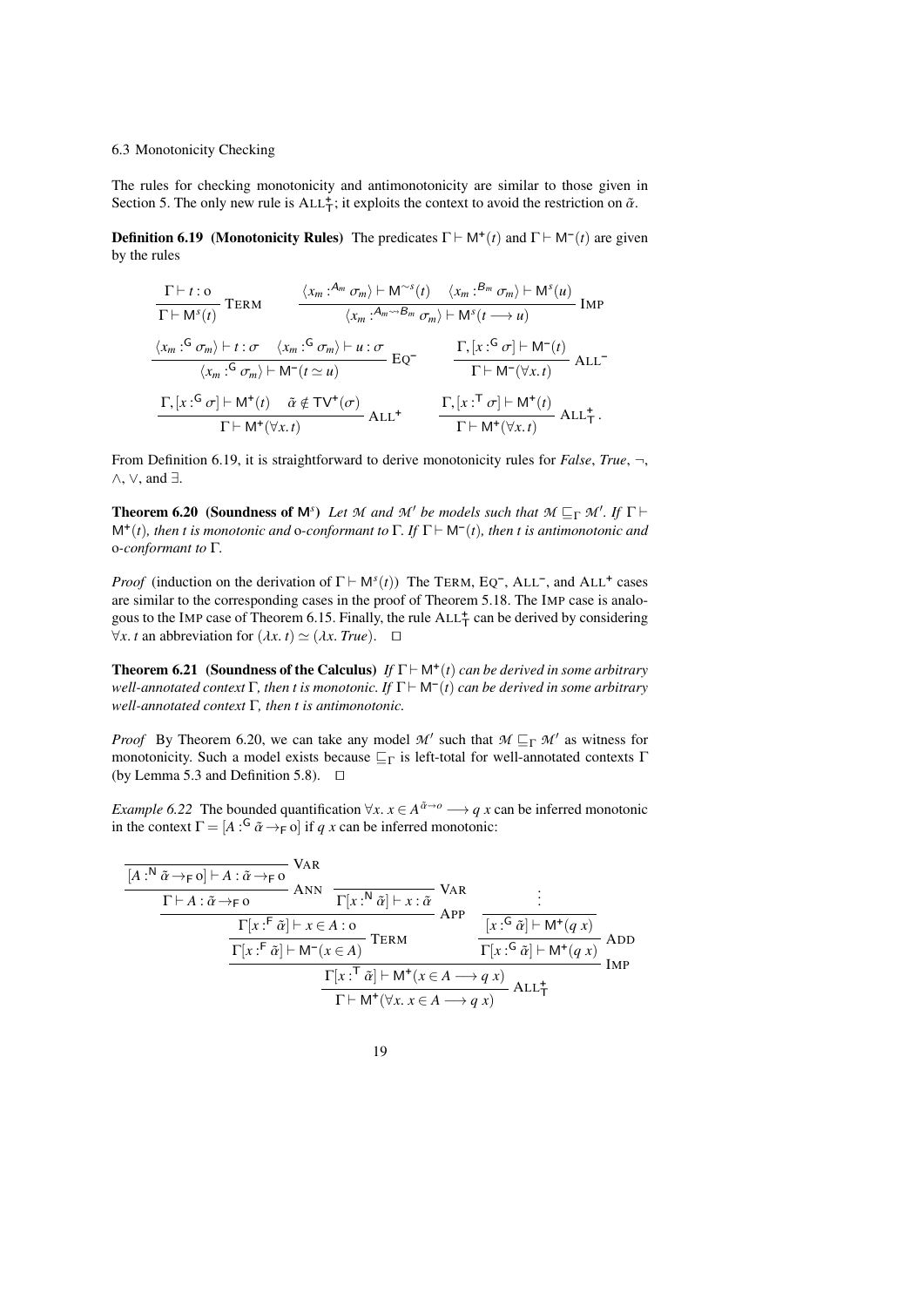# 6.4 Type Inference

At the cost of some inelegant technicalities, the approach sketched in Section 5.4 for inferring types can be adapted to  $\mathfrak{M}_3$ . The nonlogical rules VAR, CONST, and LAM as well as all the logical rules are syntax-directed and pose no problem when constructing a typing derivation by backward chaining. The SUB rule is unproblematic for the same reasons as for  $\mathfrak{M}_2$ . Similarly, the context rules ADD and ANN can be deferred to the leaves of the derivation. SWAP is useful only together with APP, the only other rule that examines the order of the context variables; other occurrences of SWAP can be postponed or omitted altogether.

The challenge is to handle APP and SWAP, because it is not obvious where to split the context in two parts and whether variables should be exchanged first. Since the context is finite, we could enumerate all permutations and splittings, but this might lead to an exponential explosion in the number of constraints. Fortunately, there is a general approach to determine which variables to permute and where to split the context, based on the rule

$$
\frac{\langle x_m :^{A_m} \sigma_m \rangle \vdash t : \sigma \rightarrow_B \tau \quad \langle x_m : ^G \sigma_m \rangle, \langle y_n : ^G \tau_n \rangle, \langle z_p : ^N \nu_p \rangle \vdash u : \sigma}{\langle x_m : ^{A_m} \sigma_m \rangle, \langle y_n : ^G \tau_n \rangle, \langle z_p : ^B \nu_p \rangle \vdash t \ u : \tau}
$$
3APP

where  $A_i \in \{G, F, T\}$ ,  $x_i \in FV(t)$ , and  $y_j, z_k \notin FV(t)$ . This rule is easy to derive from APP and ADD. Before applying it, we invoke SWAP repeatedly to separate the variables occurring ADD. Before applying it, we invoke SWAP repeatedly to separate the variables occurring free in *t* (the  $x_i$ 's) from the others (the  $y_i$ 's and  $z_k$ 's).

The remaining hurdle is to determine where to split between the  $y_i$ 's and the  $z_k$ 's. This can be coded as polynomial-size constraints. If  $B = G$ , we can ignore the  $z_k$ 's and list all variables  $\notin$  FV(*t*) as part of the *y<sub>j</sub>*'s; otherwise, the right-hand part of the context must have the form  $\langle y_n : G \tau_n \rangle$ ,  $\langle z_p : B \nu_p \rangle$  already—the SWAP rule cannot bring it into that form if it is<br>not already in that form. So we keen the variables  $\sigma$  EV(t) in the order in which they appear not already in that form. So we keep the variables  $\notin FV(t)$  in the order in which they appear without distinguishing statically between the  $y_j$  and  $z_k$  variables, and generate constraints to ensure that the annotations for the  $y_i$ 's and  $z_k$ 's in the conclusion have the desired form  $G, \ldots, G, B, \ldots, B$  and correspondingly in the second hypothesis but with N instead of B.

The completeness proof rests on two ideas:

- 1. Any APP instance in which some of the variables  $x_i$  do not occur free in  $t$  can only carry a G-annotation and will eventually be eliminated using ADD.<sup>1</sup>
- 2. The variable exchanges we perform to bring the  $x_i$ 's to the left are necessary to meet the general invariant  $FV(t) \subseteq \{x_1, \ldots, x_m\}$  on all derivations  $\langle x_m : A_m \sigma_m \rangle \vdash t : \sigma$ , and any additional SWAPs can be nostnoned additional SWAPs can be postponed.

Type inference is in NP because our procedure generates a polynomial-size SAT problem. It is also NP-hard because we can reduce SAT to it using the following simple scheme: Translate propositional variables to HOL variables of type  $\tilde{\alpha} \rightarrow 0$  and connectives to the corresponding set operations; for example,  $(A \land \neg B) \lor B$  becomes  $(A \cap \overline{B}) \cup B$ . The propositional formula is satisfiable iff the corresponding term is typable as  $\tilde{\alpha} \rightarrow \tau$  o in some context.

### 7 Practical Considerations

To make monotonicity checking useful in practice, we must add support for user-defined constants and types, which we have not yet considered. In this section, we briefly sketch these extensions before we evaluate our approach empirically on existing Isabelle theories.

<sup>&</sup>lt;sup>1</sup> In pathological cases such as the application  $(\lambda y. False) x$ , the variables not occurring in *t* can be mapped  $\overline{F}$  or  $\overline{T}$  and eliminated using  $FAI SE$  or  $TPIIE$ . We can avoid these cases by *B*-reducing all terms to F or T and eliminated using FALSE or TRUE. We can avoid these cases by  $\beta$ -reducing all terms.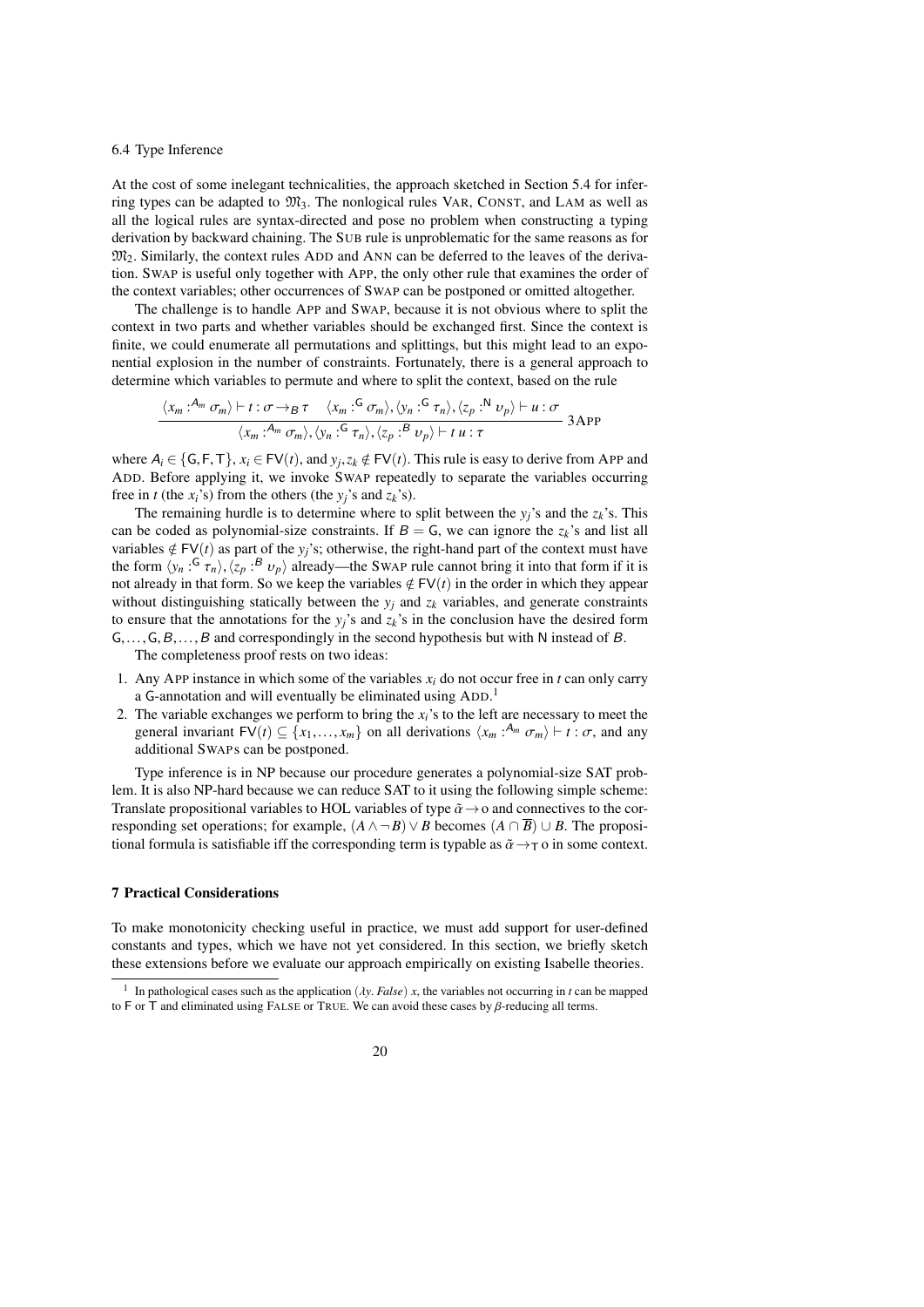# 7.1 Constant Definitions

In principle, user-defined constant symbols are easy to handle: We can simply build a conjunction from the definitions and the negated conjecture (where the user-defined symbols appear as variables) and hand it to the monotonicity checker. Unfortunately, this has disastrous effects on the precision of our method: Even a simple definition of  $f^{\alpha \rightarrow \beta}$  by an equality leads to a formula of the form  $(\forall x^{\alpha} \cdot f \cdot x \simeq t) \wedge \neg u$ , which does not pass the monotonicity<br>check because the universal quantifier requires  $\alpha \notin TV^+(\alpha)$ . Rewriting the definition to the check because the universal quantifier requires  $\alpha \notin TV^+(\alpha)$ . Rewriting the definition to the form  $f \sim (\lambda x, t)$  does not help. We must thus treat definitions specially form  $f \simeq (\lambda x, t)$  does not help. We must thus treat definitions specially.

**Definition 7.1** Let  $x^{\sigma}$  be a variable. We say that a formula *t* is a *specification* for *x* if *t* is satisfiable in each scope and  $FV(t) = \{x\}$ . Then the (nonempty) set of values in  $\llbracket \sigma \rrbracket_S$  that satisfy *t* is denoted by  $Spec<sup>t</sup><sub>S</sub>$ .

In our application, specifications arise from Isabelle/HOL; we can assume that they are explicitly marked as such and do not have to recognize them syntactically.

Specifications are trivially monotonic because they are satisfiable in each scope, and we can safely drop the monotonicity check for them. However, we must assign an annotated type to the defined symbol *x*, which we can use for checking the rest of the formula.

**Definition 7.2** Given an annotated type  $\sigma$ , we say that a specification *t* for *x respects*  $\sigma$  if  $S \leq_{\tilde{\alpha}} S'$  implies that for each  $a \in Spec_S^t$  there exists  $b \in Spec_{S'}^t$  such that  $a \sqsubseteq^{\sigma} b$ .

It is easy to see that if a specification respects  $\sigma$ , we may assume that the defined value is σ-constant and augment our context with  $[x : G]$  while checking the rest of the formula.<br>We can check this property for specification formats occurring in practice. For brevi

We can check this property for specification formats occurring in practice. For brevity, we only consider the case of a recursive function definition  $\forall x \, f^{\sigma \to \tau} x \simeq F f x$  where the recursion is known to be terminating (as is required by Isabelle). Termination gives us a recursion is known to be terminating (as is required by Isabelle). Termination gives us a well-founded relation  $R^{\sigma \to \sigma \to \sigma}$  such that

$$
\vDash \forall f \, g \, x. \, (\forall y. \, R \, y \, x \longrightarrow f \, y \simeq g \, y) \longrightarrow F \, f \, x \simeq F \, g \, x. \tag{*}
$$

Then it suffices to type-check the functional *F*, circumventing the quantifiers and equality.

**Lemma 7.3** *Let*  $\sigma$ ,  $\tau$  *be annotated types and*  $t = (\forall x. f^{\sigma \to \tau} x \simeq F f x)$  *a specification for f* such that the property  $(*)$  holds for some well-founded relation R. If  $\theta \models F : (\tau \to \epsilon \tau) \to \epsilon \tau$ *such that the property* (\*) *holds for some well-founded relation R. If*  $[$   $\vdash$  *F* :  $(\sigma \rightarrow_{\mathsf{G}} \tau) \rightarrow_{\mathsf{G}} \tau$ , *then t respects*  $\sigma \rightarrow \infty$  *τ.* 

*Proof* Let *S*, *S*<sup> $\prime$ </sup> be scopes such that  $S \leq_{\tilde{\alpha}} S$  and *M*, *M*<sup> $\prime$ </sup> be models for *S* and *S*<sup> $\prime$ </sup> that both sotisfy t Let  $\hat{\beta} \subseteq$  Speed, and  $\hat{\alpha} \subseteq$  Speed, We show  $\hat{\beta} \subseteq \sigma^{\prime}$ satisfy *t*. Let  $\hat{f} \in \text{Spec}^t_S$  and  $\hat{g} \in \text{Spec}^t_{S'}$ . We show  $\hat{f} \sqsubseteq^{\sigma \to} \mathsf{G}^\tau \hat{g}$ .

Let  $\prec$  =  $[\![R]\!]_{\mathcal{M}'}$  and  $F_{\mathcal{M}}(f, x) = [\![F]\!]_{\mathcal{M}}(f)(x)$ . By well-founded induction on  $b \in [\![\sigma]\!]_S$ <br>of the relation  $\prec$  we show that  $\forall a, a \sqsubset^{\sigma} b \longrightarrow \hat{f}(a) \sqsubset^{\tau} \hat{g}(b)$ . As induction hypothesis w Let  $\prec = \llbracket R \rrbracket_{\mathcal{M}'}$  and  $F_{\mathcal{M}}(f, x) = \llbracket F \rrbracket_{\mathcal{M}}(f)(x)$ . By well-founded induction on  $b \in \llbracket \sigma \rrbracket_{S'}$ using the relation  $\prec$ , we show that  $\forall a$ .  $a \sqsubseteq^{\sigma} b \longrightarrow \hat{f}(a) \sqsubseteq^{\tau} \hat{g}(b)$ . As induction hypothesis we have  $\forall b' \prec b$ .  $\forall a'$ .  $a' \sqsubseteq^{\sigma} b' \longrightarrow \hat{f}(a') \sqsubseteq \hat{g}(b')$ . We pick an arbitrary extension  $g \sqsupset^{\sigma \rightarrow} \in^{\tau} \hat{f}$ and define the modified function *g*' so that  $g'(x) = \hat{g}(x)$  if  $x \prec b$  and  $g'(x) = g(x)$  otherwise. From the induction hypothesis, we know that  $\hat{f} \subseteq^{\sigma \to} G^{\tau} g'$  and can thus use the typing for *F* (and Theorem 6.15) to conclude  $F_S(\hat{f}, a) \sqsubseteq^T F_{S'}(g', b)$ . Moreover, the condition (∗) implies<br>that  $F_{\sigma'}(g', b) = F_{\sigma'}(\hat{a}, b)$  since  $g'$  and  $\hat{a}$  behave the same on  $\prec$ -smaller elements. Thus that  $F_{S'}(g',b) = F_{S'}(\hat{g},b)$ , since  $g'$  and  $\hat{g}$  behave the same on  $\prec$ -smaller elements. Thus, unfolding the fixpoint equation (which holds in  $M$  and  $M'$ ), we finally get

$$
\hat{f}(a) = F_S(\hat{f}, a) \sqsubseteq^{\tau} F_{S'}(g', b) = F_{S'}(\hat{g}, b) = \hat{g}(b).
$$

21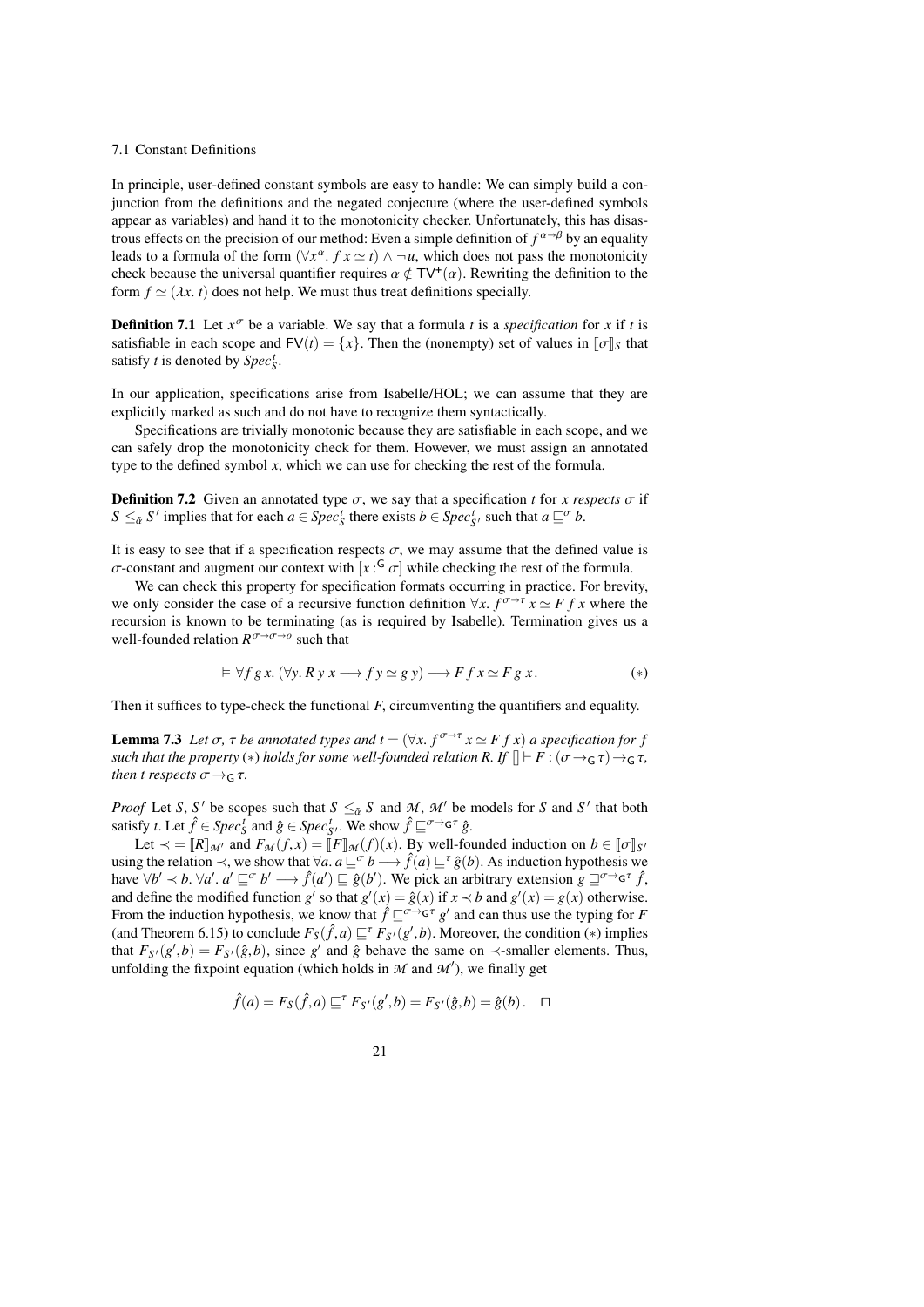# 7.2 Inductive Datatypes

The most important way of introducing new types in Isabelle/HOL is to declare an inductive datatype using the command

$$
\text{datatype } \bar{\alpha} \kappa = C_1 \sigma_{11} \ldots \sigma_{1k_1} \mid \cdots \mid C_n \sigma_{n1} \ldots \sigma_{nk_n}
$$

Inductive datatypes are a derived concept in HOL [2]. However, our analysis benefits from treating them specially as opposed to unfolding the underlying construction.

The datatype declaration introduces the type constructor  $\kappa$ , together with the term constructors  $C_i$  of type  $\sigma_{i1} \rightarrow_G \cdots \rightarrow_G \sigma_{ik_i} \rightarrow_G \bar{\alpha} \kappa$ . The type  $\bar{\alpha} \kappa$  may occur recursively in the  $\sigma_{ij}$ 's, but only in positive positions. For simplicity, we assume that any arrows in the  $\sigma_{ij}$ 's already carry annotations. (In the implementation, annotation variables are used to infer them.) The interpretation  $\left[\bar{\alpha} \kappa\right]_S$  is given by the corresponding free term algebra.

We must now extend the basic definitions of  $\subseteq$ ,  $\le$ , and TV<sup>s</sup> to this new construct. For Definition 6.2, we add the following case:

$$
C_i(a_1,\ldots,a_{k_i})\sqsubseteq^{\bar{\tau}\kappa}C_i(b_1,\ldots,b_{k_i})\quad \text{iff}\ \forall j\in\{1,\ldots,k_i\}\ldotp a_j\sqsubseteq^{\sigma_{ij}[\bar{\alpha}\mapsto\bar{\tau}]}b_j.
$$

Similarly, Definition 6.3 is extended with

$$
\mathsf{TV}^s(\bar{\tau}\,\kappa)=\bigcup_{\substack{1\leq i\leq n\\1\leq j\leq k_i}}\mathsf{TV}^s(\sigma_{ij}[\bar{\alpha}\mapsto\bar{\tau}])
$$

and Definition 6.12 with

$$
\frac{\sigma_{ij}[\bar{\alpha}\mapsto\bar{\tau}]\leq\sigma_{ij}[\bar{\alpha}\mapsto\bar{\tau}']\quad\text{for all }1\leq i\leq n,\,1\leq j\leq k_i}{\bar{\tau}\,\kappa\leq\bar{\tau}'\,\kappa}.
$$

To extend our soundness result, we must show that Lemmas 6.5 to 6.14 still hold. The proofs are straightforward and omitted from this article. Constancy of the datatype constructors also follows directly from the above definitions.

*Example 7.4* Consider the type  $\alpha$  *list* of lists over  $\alpha$  equipped with the constructors  $\int_{0}^{\alpha}$  list and  $\cdot^{\alpha \rightarrow \alpha \text{ list} \rightarrow \alpha \text{ list}}$ . A theory of lists could comprise the following definitions:

| $\bigcap$ ys $\simeq$ ys | $(x \cdot xs)$ $ys \simeq x \cdot (xs \cap ys)$             |
|--------------------------|-------------------------------------------------------------|
| set $\ \simeq \emptyset$ | $set(x \cdot xs) \simeq \{x\} \cup setxs$                   |
| dist $   \simeq True$    | dist $(x \cdot xs) \simeq (x \notin set xs \land dist xs).$ |

The table below presents the results of our analyses on three theorems about lists adapted from Isabelle's *List* theory.

|                                                                         | <b>MONOTONIC</b> |                    |                  | ANTIMONO.        |                    |                  |
|-------------------------------------------------------------------------|------------------|--------------------|------------------|------------------|--------------------|------------------|
| FORMULA                                                                 | $\mathfrak{M}_1$ | $\mathfrak{M}_{2}$ | $\mathfrak{M}_3$ | $\mathfrak{M}_1$ | $\mathfrak{M}_{2}$ | $\mathfrak{M}_3$ |
| set $(xs \cap ys) \simeq set xs \cup set ys$                            |                  |                    |                  |                  |                    |                  |
| $dist (xs \cap ys) \longrightarrow dist xs \wedge dist ys$              |                  |                    |                  |                  |                    |                  |
| $dist (xs \cap ys) \longrightarrow set xs \cap set ys \simeq \emptyset$ |                  |                    |                  |                  |                    |                  |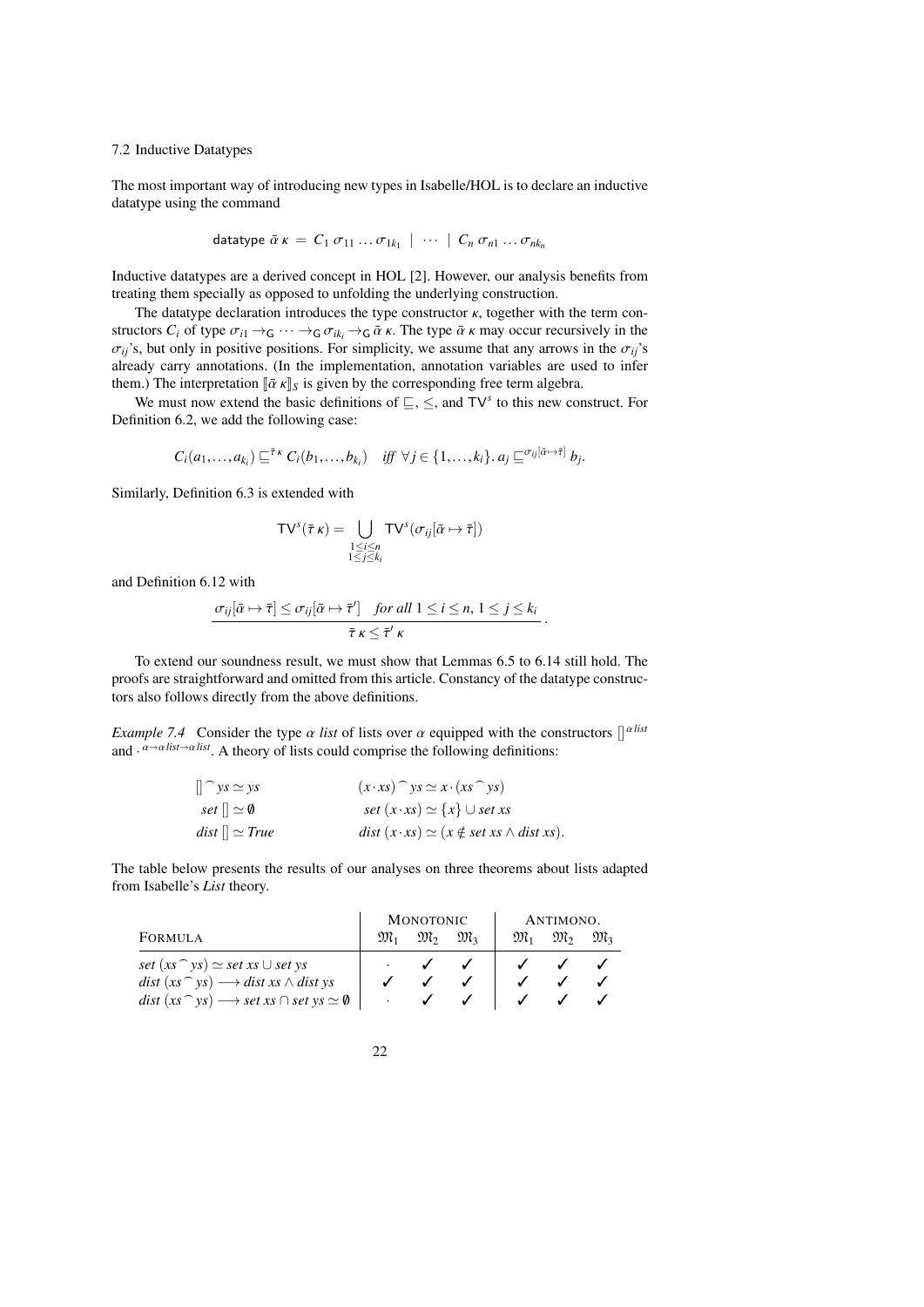# 7.3 Evaluation

What proportion of monotonic formulas are detected as such by our calculi? We applied Nitpick's implementations of  $\mathfrak{M}_1$ ,  $\mathfrak{M}_2$ , and  $\mathfrak{M}_3$  on the user-supplied theorems from six highly polymorphic Isabelle theories. In the spirit of counterexample generation, we conjoined the negated theorems with the relevant axioms. The results are given below.

|               | FORMULAS         |     |     | <b>SUCCESS RATE</b> |                  |                    |                  |
|---------------|------------------|-----|-----|---------------------|------------------|--------------------|------------------|
| <b>THEORY</b> | $\mathfrak{M}_1$ | Mə  | Ma  | TOTAL               | $\mathfrak{M}_1$ | $\mathfrak{M}_{2}$ | $\mathfrak{M}_3$ |
| AVL2          | 29               | 33  | 33  | 33                  | 88%              | $100\%$            | $100\%$          |
| Fun           | 71               | 94  | 116 | 118                 | 60%              | 80%                | 98%              |
| Huffman       | 46               | 91  | 90  | 99                  | 46%              | 92%                | 91%              |
| List          | 441              | 510 | 545 | 659                 | 67%              | 77%                | 83%              |
| Map           | 113              | 117 | 117 | 119                 | 95%              | 98%                | 98%              |
| Relation      | 64               | 87  | 100 | 155                 | 41%              | 56%                | 65%              |

The table indicates how many formulas were found to involve at least one monotonic type variable using  $\mathfrak{M}_1$ ,  $\mathfrak{M}_2$ , and  $\mathfrak{M}_3$ , over the total number of formulas involving type variables in the six theories. Since the formulas are all negated theorems, they are all semantically monotonic (no models exist for any scope).

An ideal way to assess the calculi would have been to try them on a representative database including (negated) non-theorems, but we lack such a database. Nonetheless, our experience suggests that the calculi perform as well on non-theorems as on theorems, because realistic non-theorems tend to use equality and quantifiers in essentially the same way as theorems. Interestingly, non-theorems that are derived from theorems by omitting an assumption or mistyping a variable name are even more likely to pass the monotonicity check than the corresponding theorems.

Although the study of monotonicity is interesting in its own right and leads to an elegant theory, our main motivation—speeding up model finders—is resolutely pragmatic. For Nitpick, which uses a default upper bound of 8 on the cardinality of the atomic types, we observed a speed increase factor of about 5 per inferred monotonic type. Since each monotonic type reduces the number of scopes to consider by a factor of 8, we could perhaps expect an 8-fold speed increase; however, the scopes that can be omitted by exploiting monotonicity are smaller and faster to check than those that are actually checked. The time spent performing the monotonicity analysis (i.e., generating the annotation constraints and solving the resulting SAT problem) for  $\mathfrak{M}_2$  is negligible; for  $\mathfrak{M}_3$ , the SAT solver occasionally reached the time limit of one second, which explains why  $\mathfrak{M}_2$  beat  $\mathfrak{M}_3$  on the *Huffman* theory.

# 8 Related Work

In the first-order world, Alloy constitutes an interesting case in point. Although Alloy's logic is unsorted, models must give a semantics to "primitive types," which are sets of uninterpreted atoms. Early versions of the logic ensured monotonicity with respect to the primitive types by providing only bounded quantification and disallowing explicit references to the sets that denote the types [11]. Monotonicity has been lost in more recent versions of Alloy, which allow such references [10, p. 165]. Nonetheless, many Alloy formulas are monotonic, notably those in existential–bounded-universal form [12].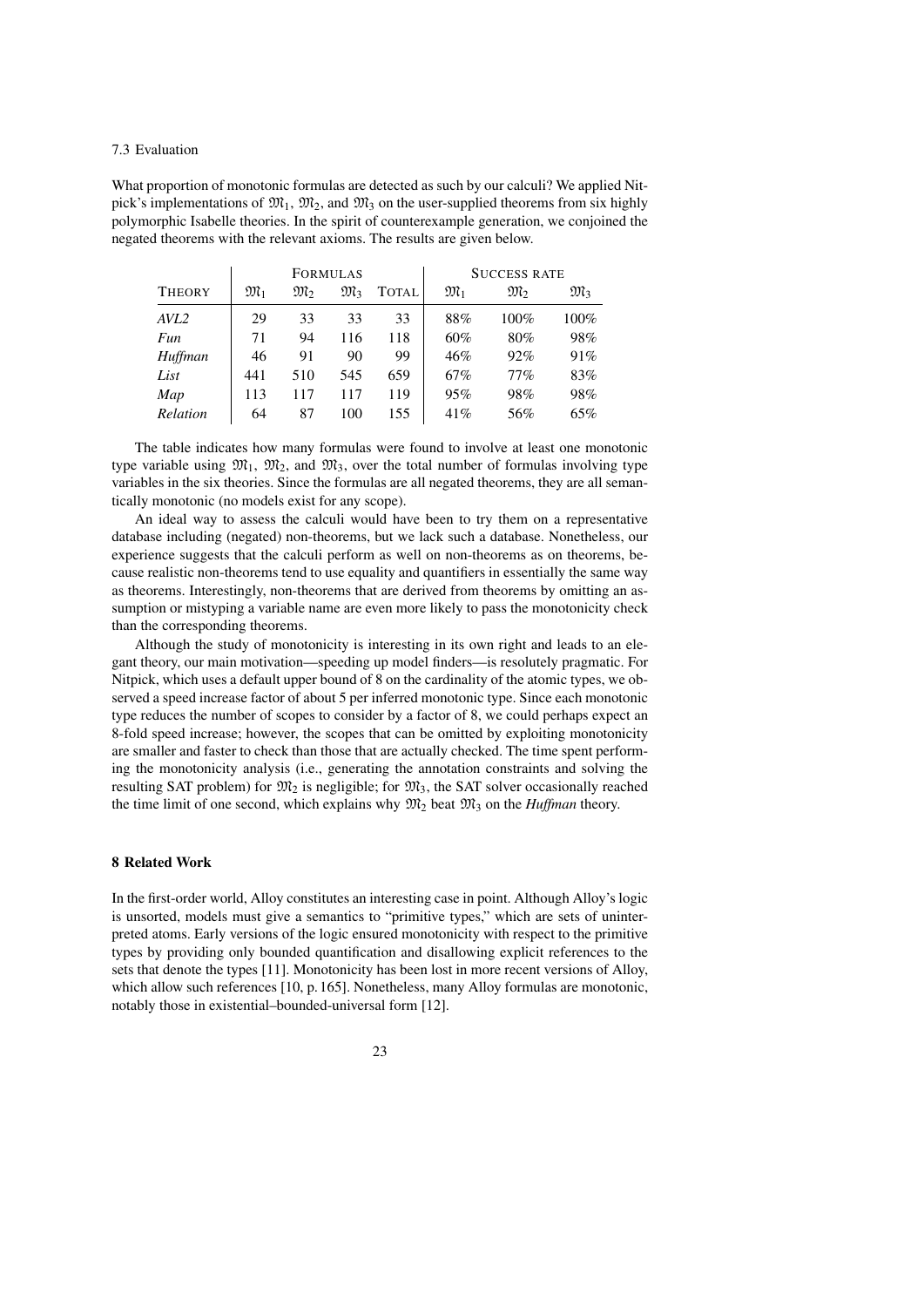The satisfiability-modulo-theories (SMT) community has also shown interest in monotonicity. The original Nelson–Oppen method allows the combination of decision procedures for first-order theories satisfying certain restrictions, notably that the theories are stably infinite (or finitely unsatisfiable) [16]. This criterion has since been weakened, and one of the remaining requirements on the theories to be composed is that they be "smooth," that is, every quantifier-free formula must be monotonic modulo the theory [21]. Smoothness is usually proved with pen and paper for the theories that need to be combined.

For some logics, small model theorems provide an upper bound on the cardinality of a sort [5], primitive type [15], or variable's domain [19]. If no model exists below that bound, no larger models exist. Paradox and Alloy exploit such theorems to speed up the search. Our approach is complementary and could be called a *large* model theorem.

We presented an earlier version of this article at IJCAR 2010 [3]. The main additions here are the introduction of the calculus  $\mathfrak{M}_3$  and the treatment of constant definitions. We also elaborated some of the existing proofs and added explanations throughout.

Following on our IJCAR 2010 paper, Claessen et al. [6] devised two calculi for firstorder logic similar to ours. Their first calculus is slightly stronger than  $\mathfrak{M}_1$  in that it infers  $\forall x^{\tilde{\alpha}}$ .  $f(x) \simeq g(x)$  monotonic, by ensuring that the extensions of *f* and *g* coincide on new<br>values. Their second calculus handles bounded quantifications specially: it is closely related values. Their second calculus handles bounded quantifications specially; it is closely related to  $\mathfrak{M}_3$  but was developed independently. Each predicate can be false- or true-extended, corresponding to our F- and T-annotations. The inference problem is NP-complete, and they use a SAT solver to determine which predicates should be false-extended and which should be true-extended. They observe that monotonic sorts can be safely erased when translating from many-sorted to unsorted first-order logic and exploit this in their new translation tool Monotonox, with applications in both theorem provers and model finders.

# 9 Conclusion

In model finders that work by enumerating scopes (domain cardinalities specifications), the choice of the scopes and their order is critical to obtain good performance, especially for formulas involving many atomic types. Yet, little work has been done on this problem beyond the discovery of small model theorems.

We presented a solution for HOL that prunes the search space by inferring monotonicity with respect to atomic types. Monotonicity is in general undecidable, so we approximate it with syntactic criteria. The main difficulty occurs in conjunction with common set idioms, which we detect using a suitable type system. Our approach also handles datatypes defined in terms of the atomic types. Our measurements show that monotonic formulas are pervasive in HOL formalizations and that syntactic criteria can usually detect them. The calculus  $\mathfrak{M}_3$ has been implemented as part of Isabelle's SAT-based counterexample generator Nitpick, with dramatic speed gains.

*Acknowledgment.* We would like to thank Lukas Bulwahn, Ann Lillieström, Tobias Nipkow, Andrei Popescu, Mark Summerfield, and the anonymous reviewers for suggesting several textual improvements, as well as Chad Brown and Pascal Fontaine, whose feedback on the IJCAR 2010 talk helped enrich the article.